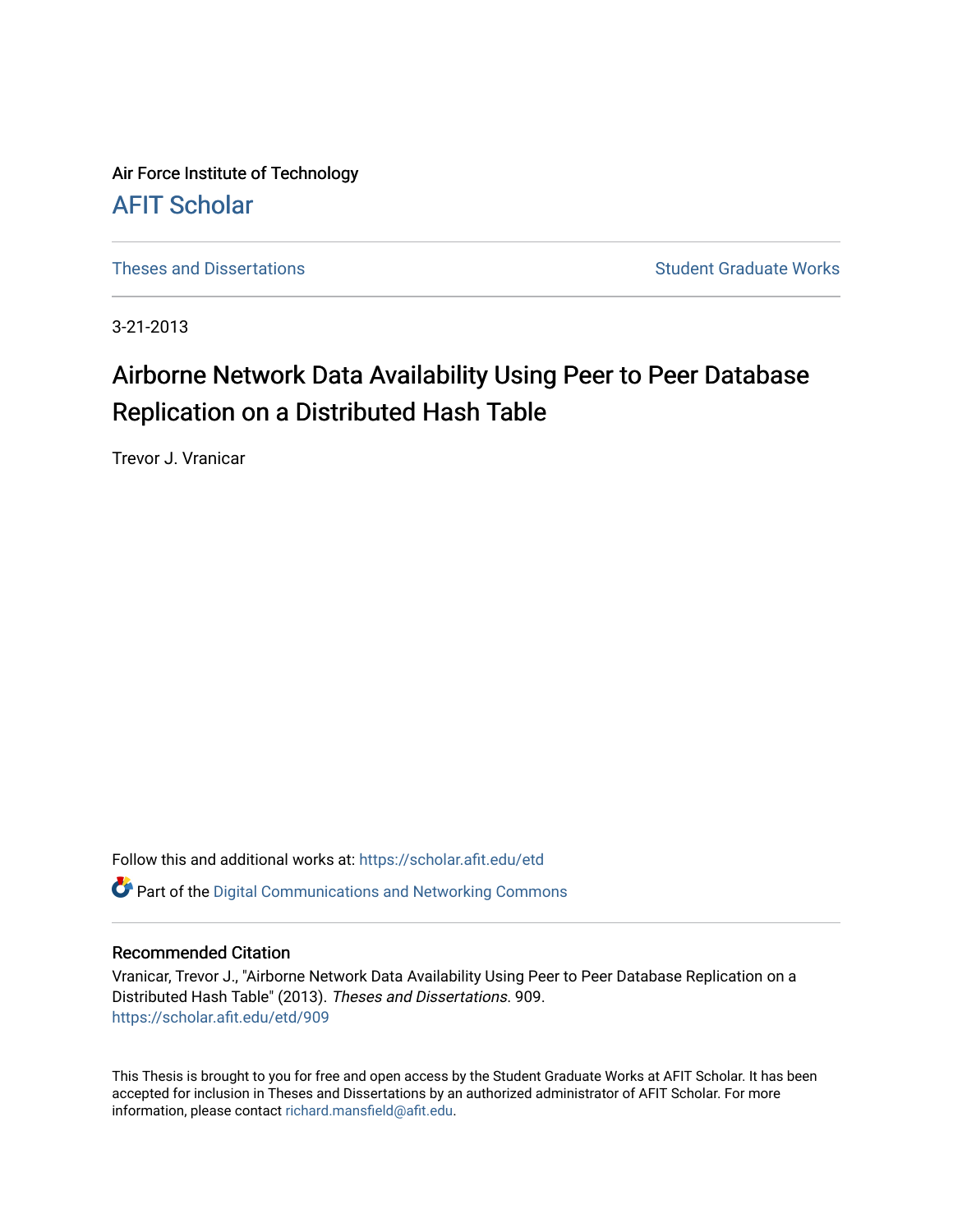

# AIRBORNE NETWORK DATA AVAILABILITY USING PEER TO PEER DATABASE REPLICATION ON A DISTRIBUTED HASH TABLE

**THESIS** 

Trevor J. Vranicar, Second Lieutenant, USAF

AFIT-ENG-13-M-48

**DEPARTMENT OF THE AIR FORCE AIR UNIVERSITY**

# *AIR FORCE INSTITUTE OF TECHNOLOGY*

**Wright-Patterson Air Force Base, Ohio**

DISTRIBUTION STATEMENT A. APPROVED FOR PUBLIC RELEASE; DISTRIBUTION UNLIMITED.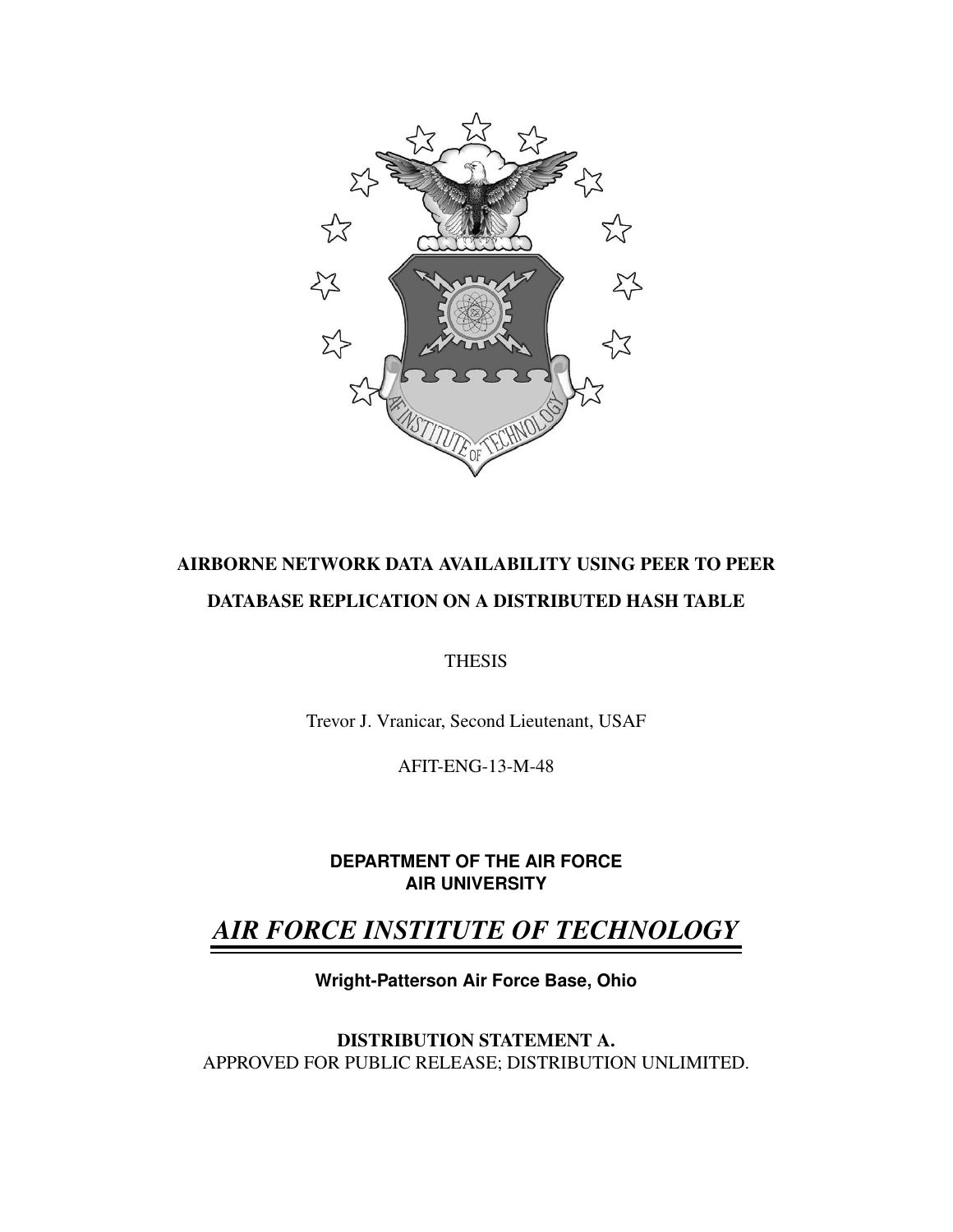The views expressed in this thesis are those of the author and do not reflect the official policy or position of the United States Air Force, the Department of Defense, or the United States Government.

This material is declared a work of the U.S. Government and is not subject to copyright protection in the United States.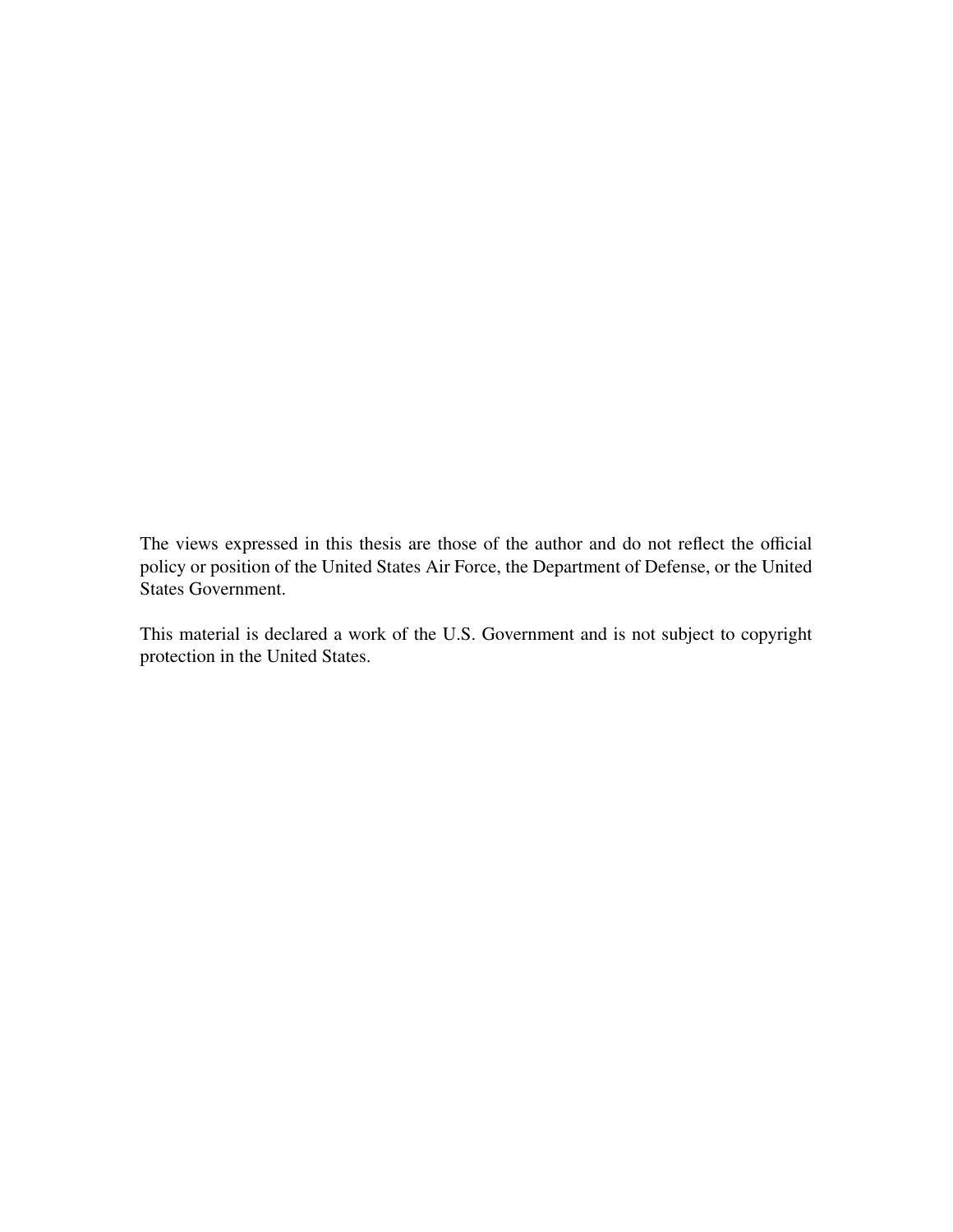## AFIT-ENG-13-M-48

# AIRBORNE NETWORK DATA AVAILABILITY USING PEER TO PEER DATABASE REPLICATION ON A DISTRIBUTED HASH TABLE

## THESIS

Presented to the Faculty Department of Electrical and Computer Engineering Graduate School of Engineering and Management Air Force Institute of Technology Air University Air Education and Training Command in Partial Fulfillment of the Requirements for the Degree of Master of Science in Computer Engineering

> Trevor J. Vranicar, B.S.C.E. Second Lieutenant, USAF

> > March 2013

## DISTRIBUTION STATEMENT A. APPROVED FOR PUBLIC RELEASE; DISTRIBUTION UNLIMITED.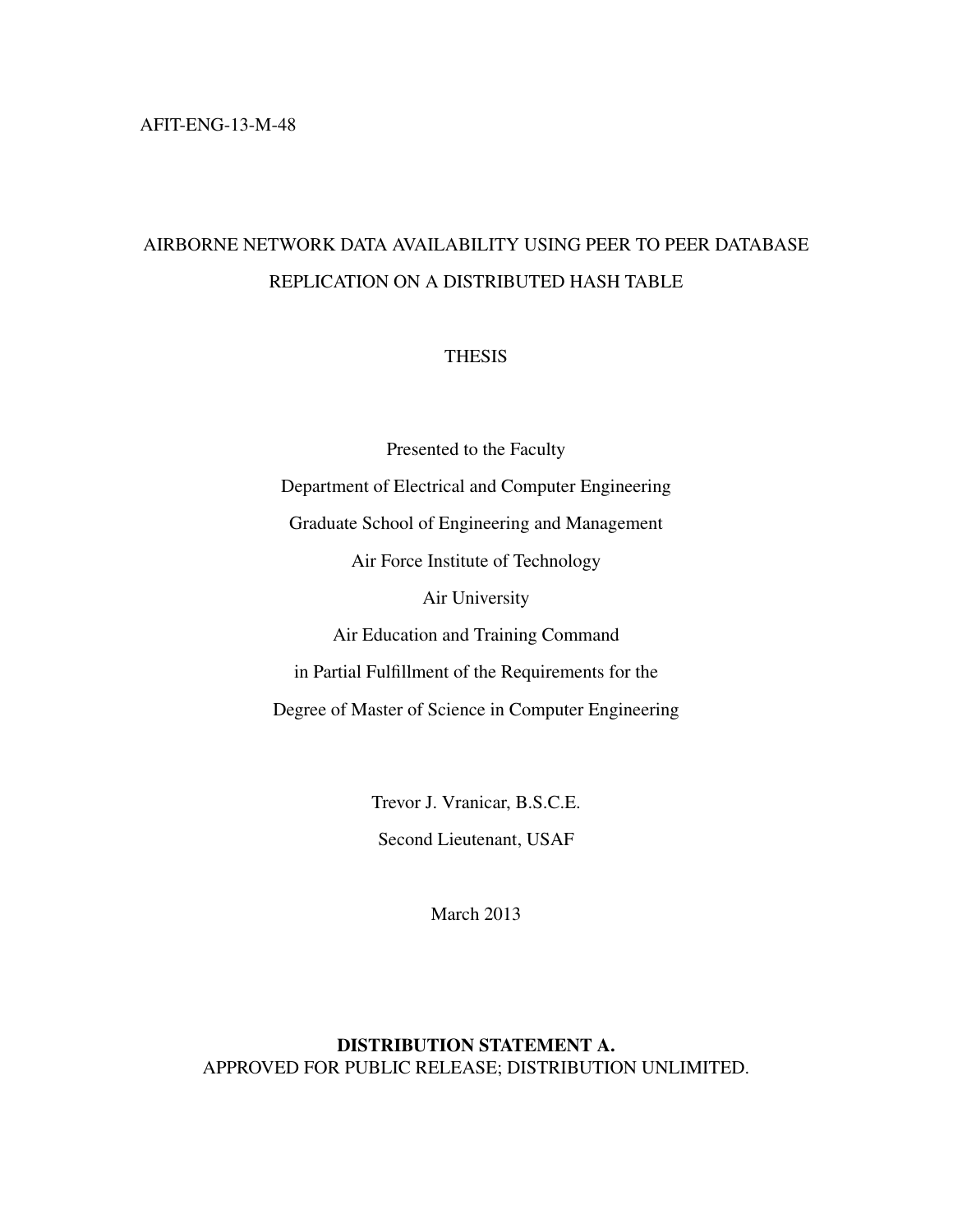AFIT-ENG-13-M-48

# AIRBORNE NETWORK DATA AVAILABILITY USING PEER TO PEER DATABASE REPLICATION ON A DISTRIBUTED HASH TABLE

Trevor J. Vranicar, B.S.C.E. Second Lieutenant, USAF

Approved:

Gilbert L. Peterson, PhD (Chairman)

Lt Col Robert J. McTasney, PhD (Member)

Rusty O. Baldwin, PhD (Member)

Date

Date

Date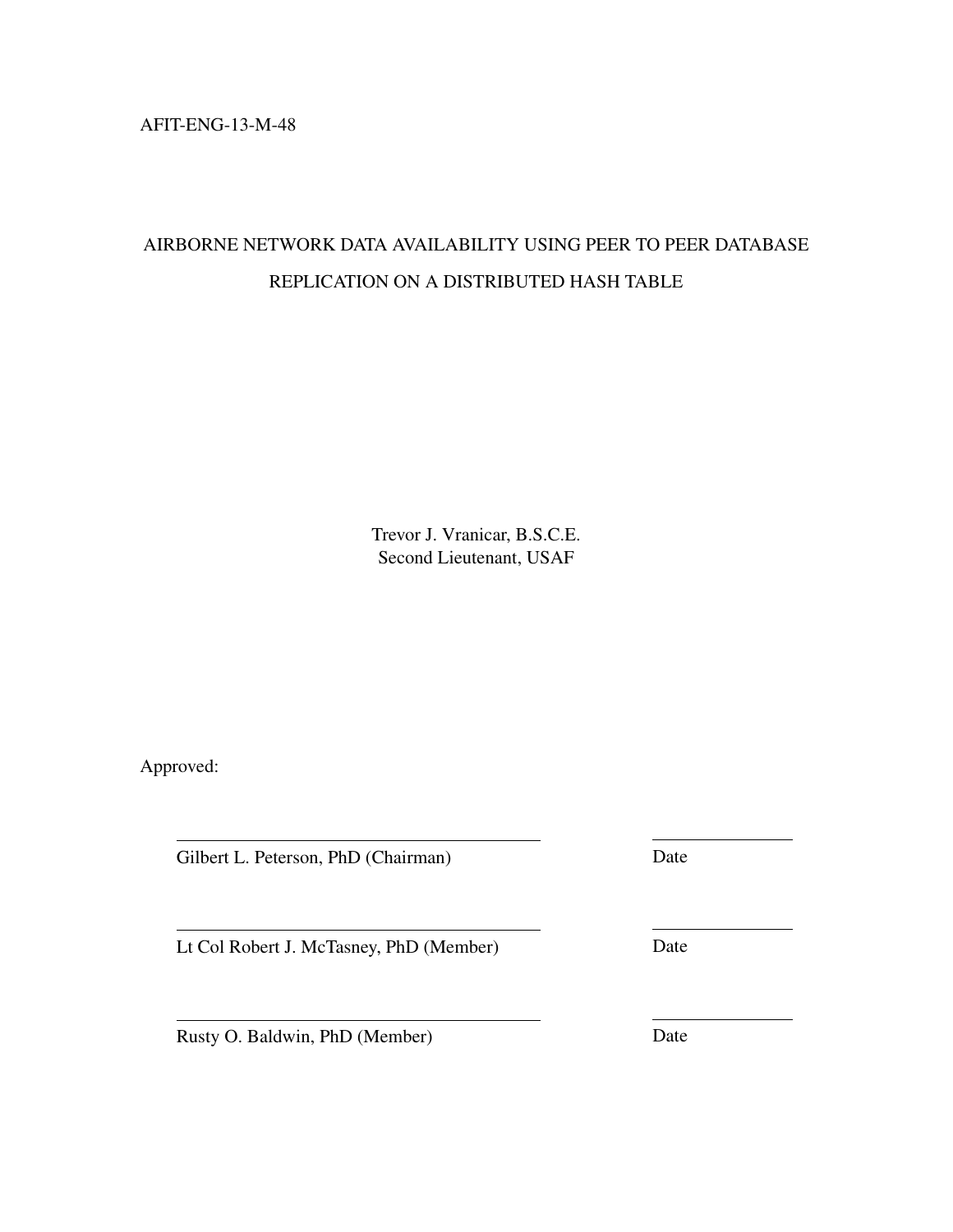#### Abstract

The concept of distributing one complex task to several smaller, simpler Unmanned Aerial Vehicles (UAVs) as opposed to one complex UAV is the way of the future for a vast number of surveillance and data collection tasks. One objective for this type of application is to be able to maintain an operational picture of the overall environment. Due to high bandwidth costs, centralizing all data may not be possible, necessitating a distributed storage system such as mobile Distributed Hash Table (DHT). A difficulty with this maintenance is that for an Airborne Network (AN), nodes are vehicles and travel at high rates of speed. Since the nodes travel at high speeds they may be out of contact with other nodes and their data becomes unavailable. To address this the DHT must include a data replication strategy to ensure data availability. This research investigates the percentage of data available throughout the network by balancing data replication and network bandwidth. The DHT used is Pastry with data replication using Beehive, running over an 802.11 wireless environment, simulated in Network Simulator 3. Results show that high levels of replication perform well until nodes are too tightly packed inside a given area which results in too much contention for limited bandwidth.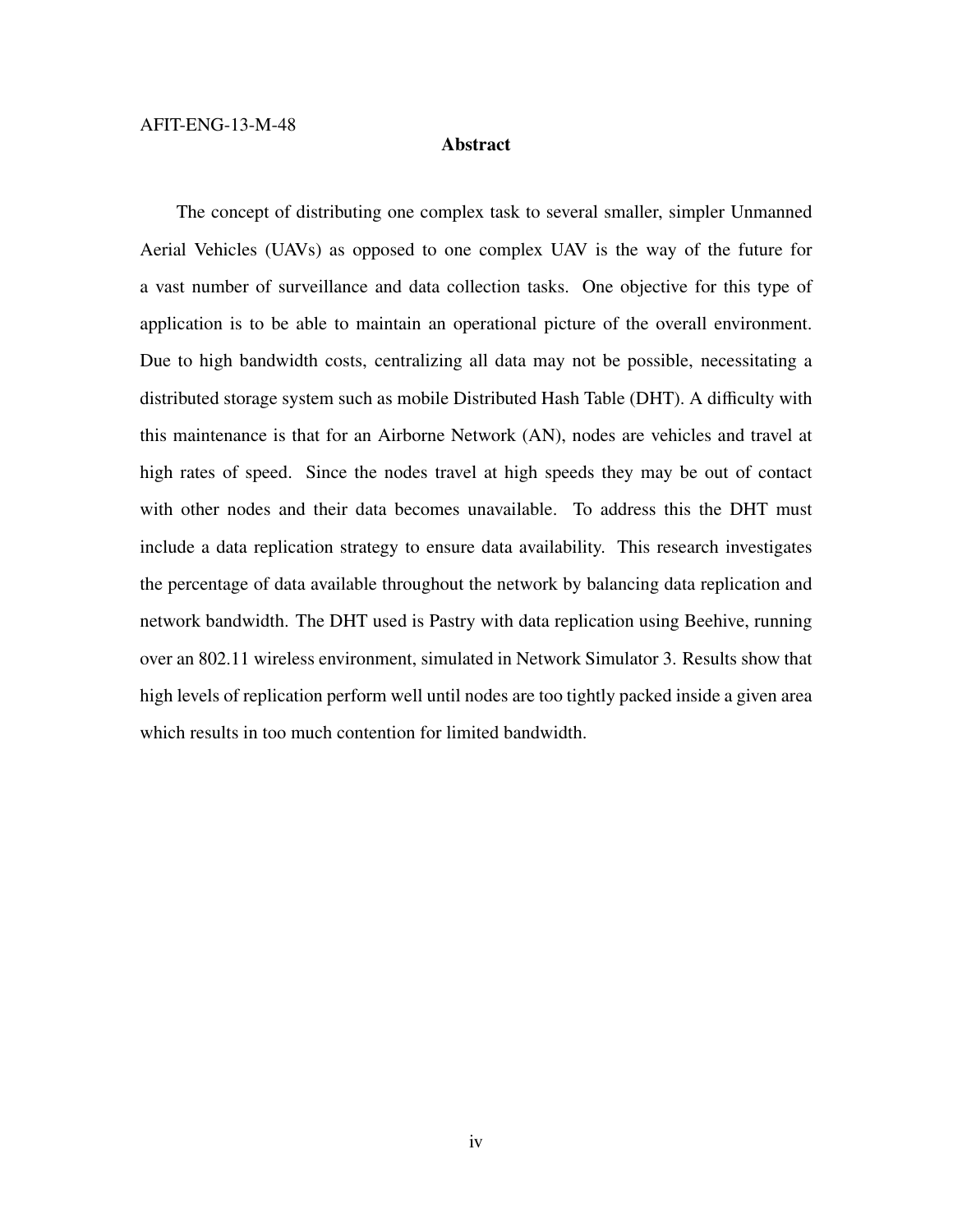*To My Bear*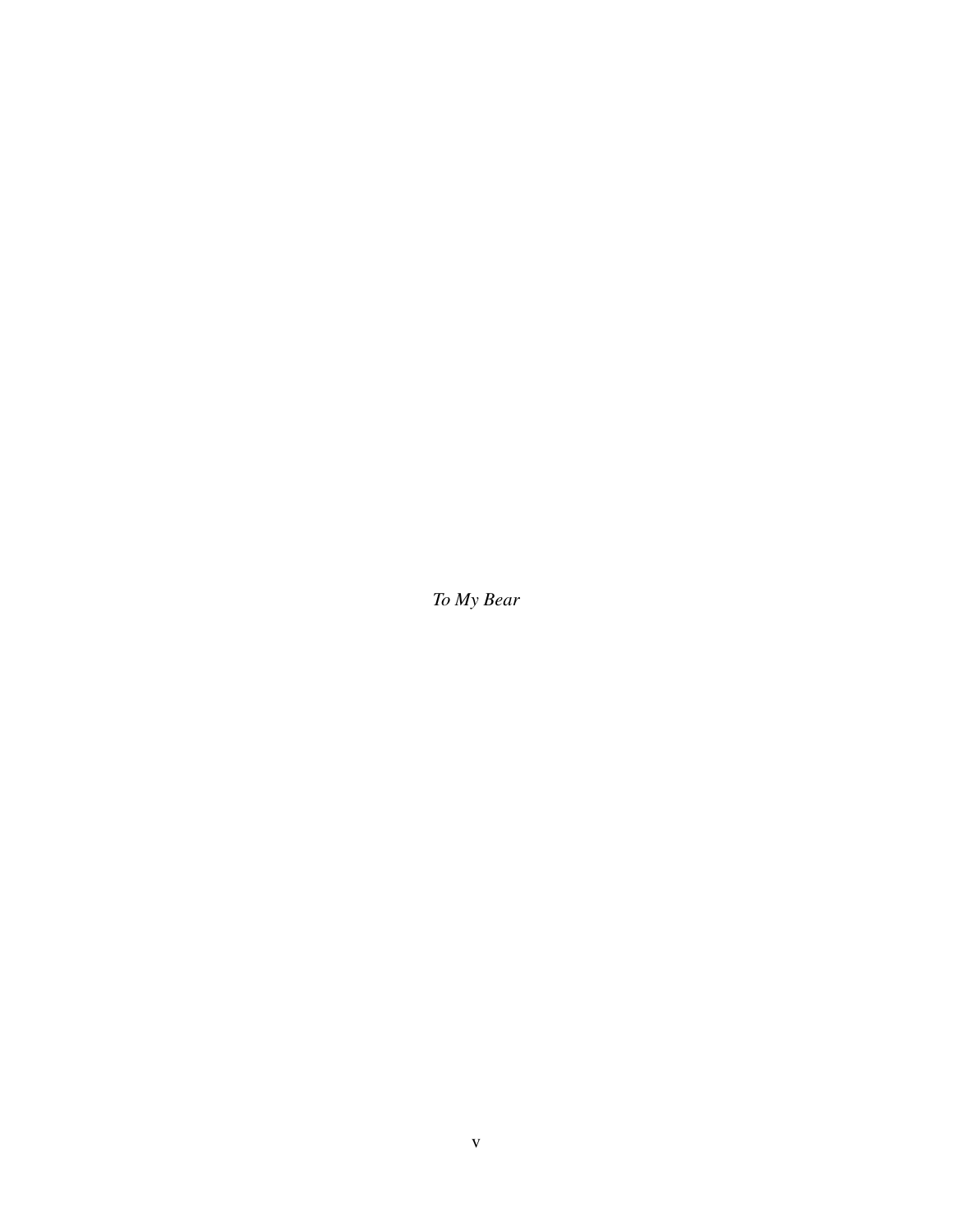## Acknowledgments

I express my deepest gratitude to all those whom continue to support me and sacrificed time and effort to help me through a difficult time.

Professor Peterson provided the patience, encouragement, and knowledge making this effort possible. He has dedicated extraordinary time in my education and success. I am indebted to him for my growth as a student, officer, and engineer. My gratitude goes out as well to all the professors in the Computer Engineering department for their advice and teachings.

I would not have contemplated this road if not for my parents, who instilled within me a love of creative pursuits, science, and language, all of which finds a place in this thesis. To my parents, thank you. My siblings have also been great friends throughout this process. My best friend stayed in touch weekly while completing Pilot Training and deserves my recognition; as do many other friends from Ohio and the Academy.

I thank my classmates for their insights both academically and professionally. I owe uncountably infinite thanks my Maker.

Trevor J. Vranicar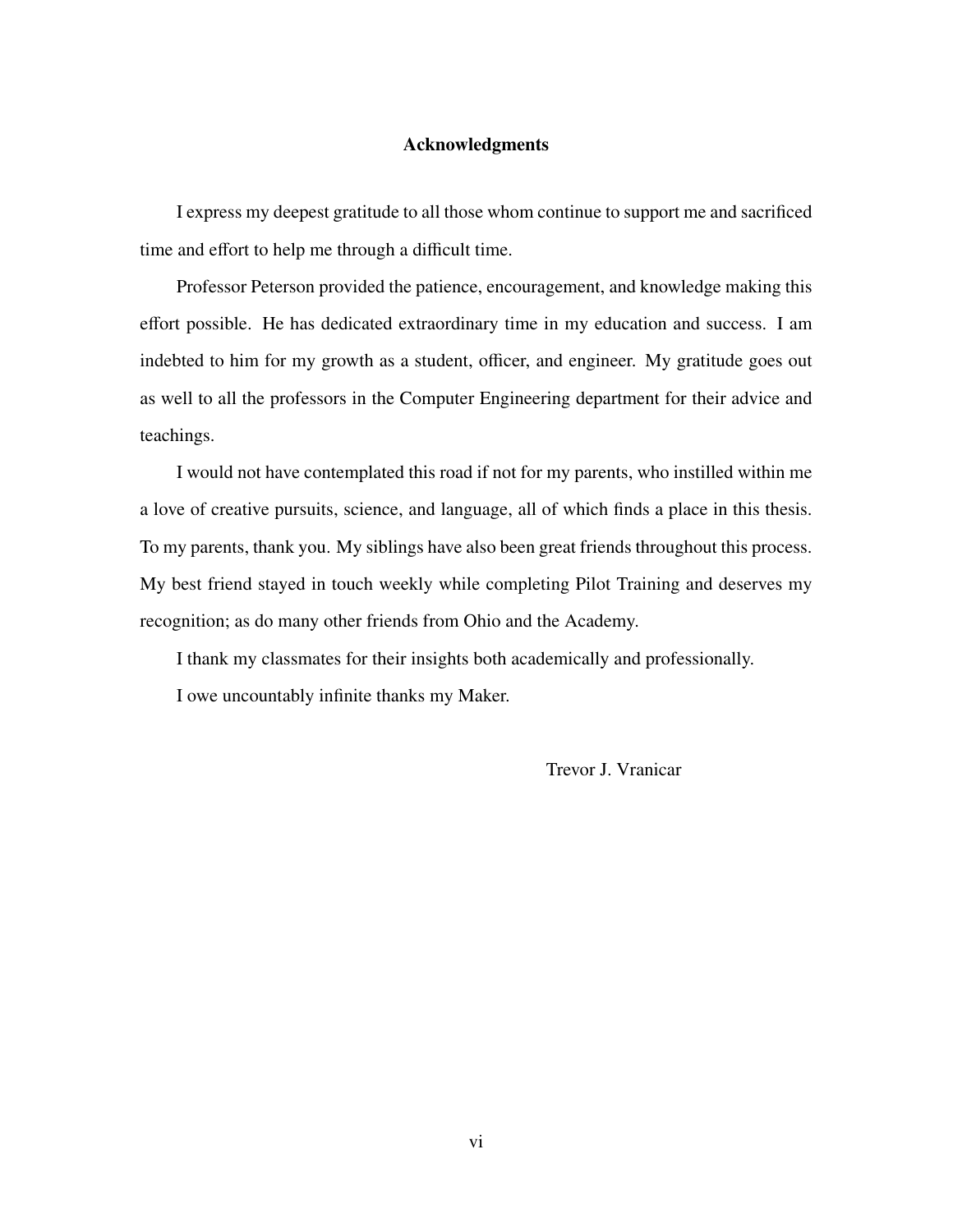## Table of Contents

|                          |                                                                                                                                                                                                           | Page                                                           |
|--------------------------|-----------------------------------------------------------------------------------------------------------------------------------------------------------------------------------------------------------|----------------------------------------------------------------|
|                          |                                                                                                                                                                                                           | iv                                                             |
|                          |                                                                                                                                                                                                           |                                                                |
|                          |                                                                                                                                                                                                           | vi                                                             |
|                          |                                                                                                                                                                                                           | vii                                                            |
|                          |                                                                                                                                                                                                           | ix                                                             |
|                          | List of Tables $\ldots \ldots \ldots \ldots \ldots \ldots \ldots \ldots \ldots \ldots \ldots \ldots$                                                                                                      | $\mathbf{X}$                                                   |
|                          |                                                                                                                                                                                                           | xi                                                             |
| L.                       |                                                                                                                                                                                                           | $\overline{1}$                                                 |
| 1.1<br>1.2<br>1.3<br>1.4 |                                                                                                                                                                                                           | 2<br>2<br>$\overline{2}$<br>2                                  |
|                          |                                                                                                                                                                                                           | $\overline{4}$                                                 |
| 2.1                      | 2.1.1<br>2.1.2<br>2.1.3<br>2.1.4                                                                                                                                                                          | $\overline{4}$<br>$5\overline{)}$<br>$\overline{7}$<br>9<br>10 |
| 2.2                      | Peer Database Protocol Messaging Model<br>2.2.1<br>Decreased Hop Count of a Distributed Hash Table<br>2.2.2<br>2.2.2.1<br>2.2.2.2<br>P4P Optimization for Peer-to-Peer (P2P) Pastry<br>2.2.2.3<br>2.2.2.4 | 11<br>11<br>13<br>13<br>13<br>15<br>15                         |
|                          | Intergrated DHTs in a Mobile Ad-hoc Network (MANET)<br>2.2.3<br>2.2.3.1<br>An Efficient DHT Substrate for Distributed<br>Ekta:                                                                            | 16                                                             |
|                          | Applications in Mobile ad-hoc Networks                                                                                                                                                                    | 17                                                             |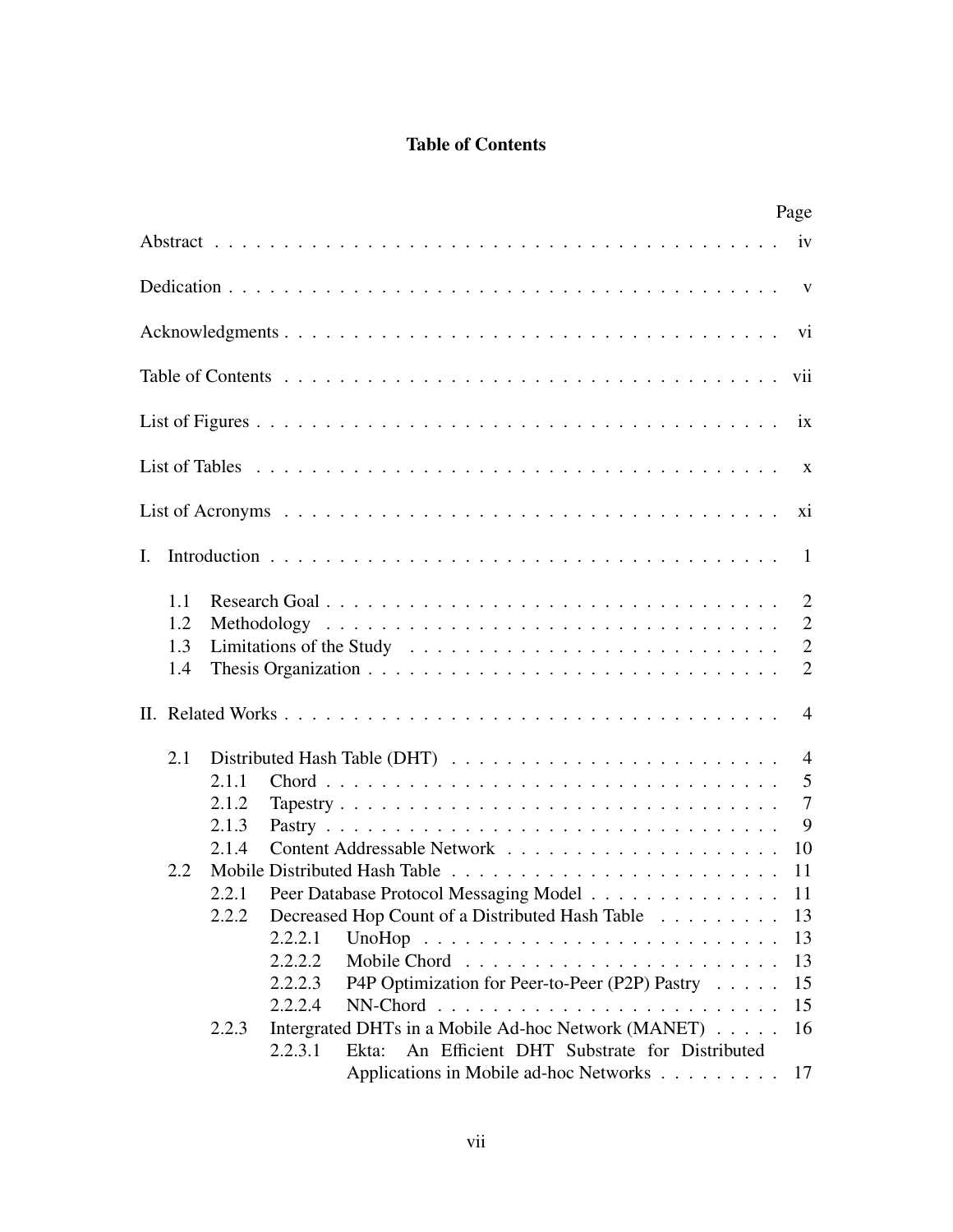# Page

|     |       | 2.2.3.2                                                            | 18 |
|-----|-------|--------------------------------------------------------------------|----|
| 2.3 |       |                                                                    | 18 |
|     | 2.3.1 |                                                                    | 19 |
|     | 2.3.2 |                                                                    | 20 |
|     | 2.3.3 | Max-Cap, practical load balancing for content requests in peer-to- |    |
|     |       |                                                                    | 20 |
|     | 2.3.4 |                                                                    | 21 |
| 2.4 |       |                                                                    | 21 |
|     | 2.4.1 | Vehicular Ad-Hoc Network (VANET) Chord                             | 21 |
|     | 2.4.2 |                                                                    | 22 |
|     | 2.4.3 |                                                                    | 23 |
|     | 2.4.4 |                                                                    | 24 |
| 2.5 |       |                                                                    | 24 |
|     |       |                                                                    |    |
|     |       |                                                                    | 26 |
|     |       |                                                                    |    |
| 3.1 |       |                                                                    | 26 |
| 3.2 |       |                                                                    | 27 |
| 3.3 |       |                                                                    | 28 |
| 3.4 |       |                                                                    | 30 |
| 3.5 |       |                                                                    | 30 |
| 3.6 |       |                                                                    | 30 |
| 3.7 |       |                                                                    | 30 |
| 3.8 |       |                                                                    | 33 |
| 3.9 |       |                                                                    | 33 |
|     |       |                                                                    |    |
|     |       |                                                                    | 34 |
| 4.1 |       |                                                                    | 34 |
| 4.2 |       |                                                                    | 40 |
| 4.3 |       |                                                                    |    |
|     |       |                                                                    |    |
|     |       |                                                                    | 45 |
| 5.1 |       |                                                                    | 45 |
| 5.2 |       |                                                                    | 46 |
|     |       |                                                                    |    |
|     |       |                                                                    | 47 |
|     |       |                                                                    |    |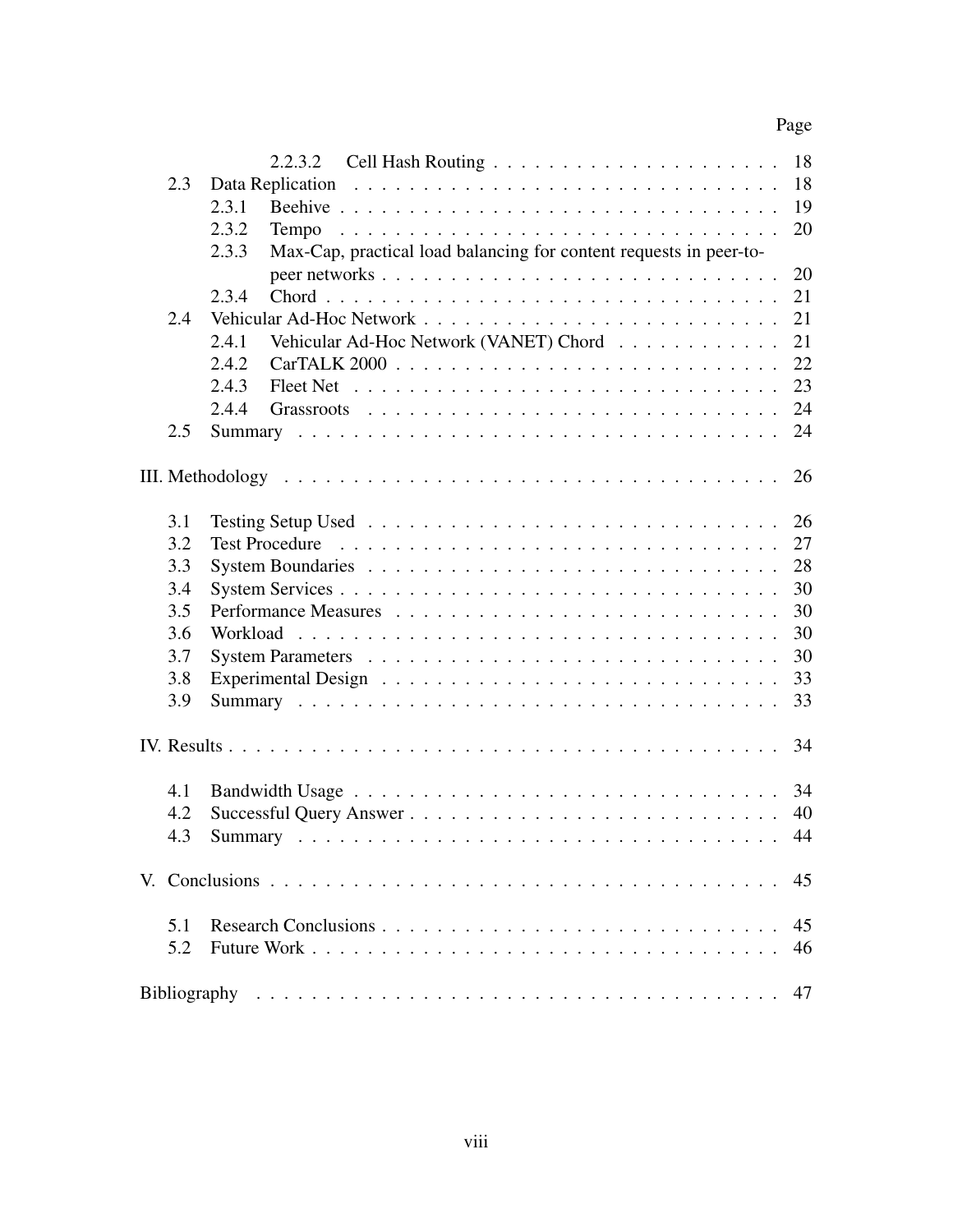## List of Figures

| Figure |                                                                                                                         | Page |
|--------|-------------------------------------------------------------------------------------------------------------------------|------|
| 2.1    |                                                                                                                         |      |
| 2.2    |                                                                                                                         |      |
| 2.3    |                                                                                                                         |      |
| 2.4    | Fleet Net Scenario [23] $\ldots \ldots \ldots \ldots \ldots \ldots \ldots \ldots \ldots \ldots \ldots \ldots \ldots$ 23 |      |
| 3.1    |                                                                                                                         |      |
| 4.1    |                                                                                                                         |      |
| 4.2    |                                                                                                                         |      |
| 4.3    |                                                                                                                         |      |
|        |                                                                                                                         |      |
| 4.5    |                                                                                                                         |      |
|        | 4.6 Percentage of Successful Queries for 100-130 Nodes. 43                                                              |      |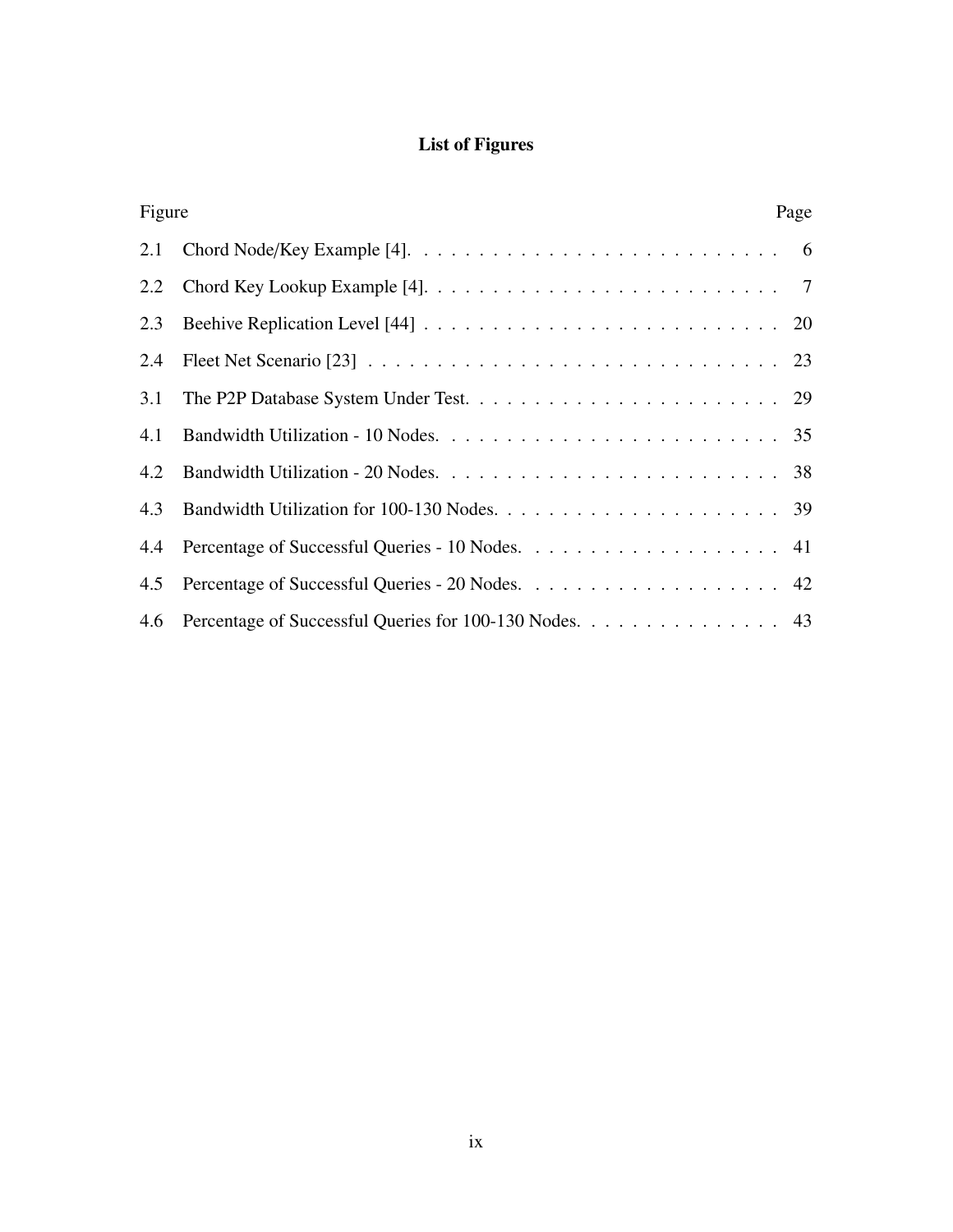## List of Tables

| Table | Page |  |
|-------|------|--|
|       |      |  |
|       |      |  |
|       |      |  |
|       |      |  |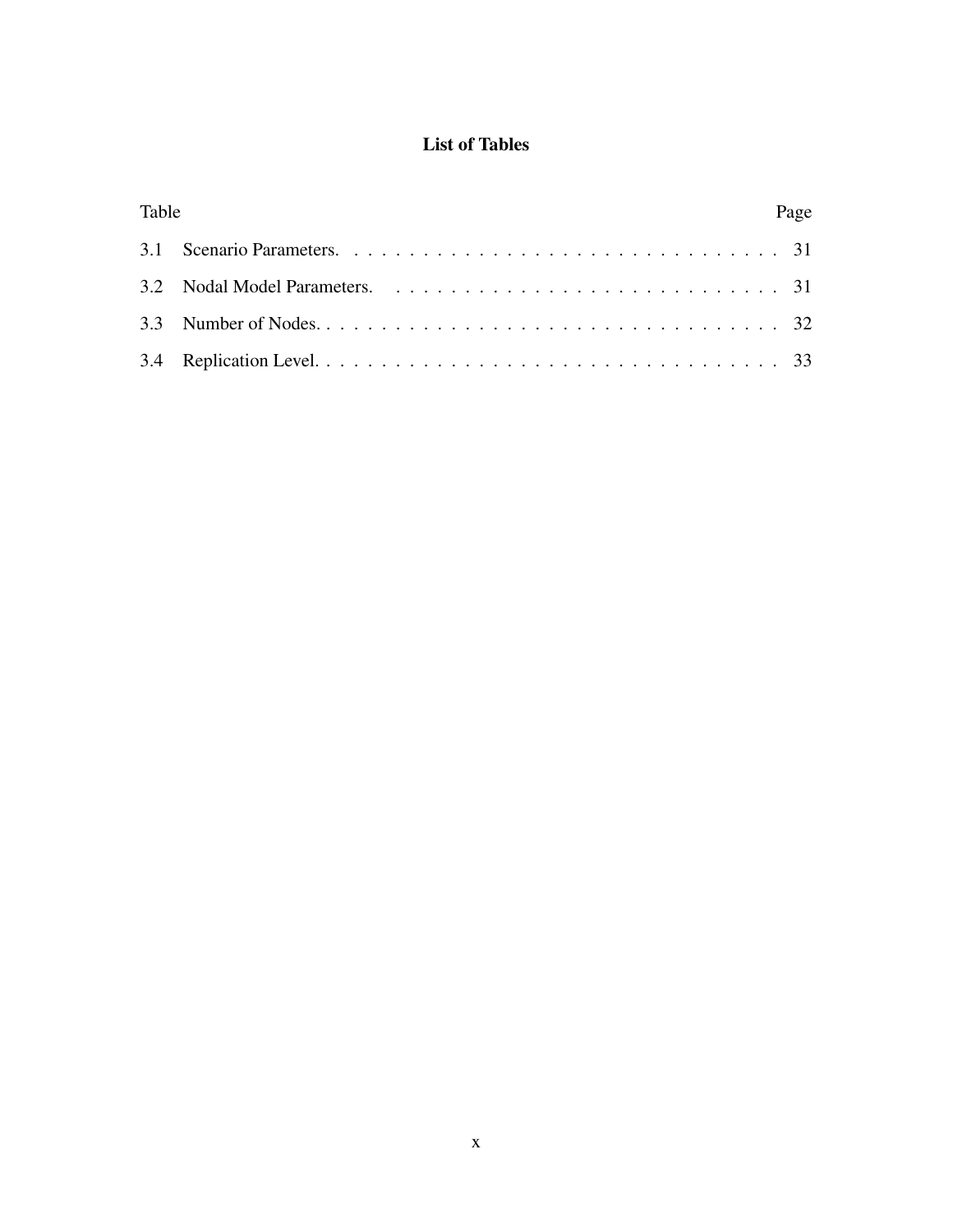## List of Acronyms

| Acronym          | Definition                            |
|------------------|---------------------------------------|
| AN               | Airborne Network                      |
| <b>AODV</b>      | Ad-hoc On-Demand Distance Vector      |
| CAN              | <b>Content Addressable Network</b>    |
| <b>CHR</b>       | <b>Cell Hash Routing</b>              |
| <b>DHT</b>       | Distributed Hash Table                |
| <b>CIDR</b>      | <b>Classless Inter-Domain Routing</b> |
| <b>DSR</b>       | <b>Dynamic Source Routing</b>         |
| <b>DSSS</b>      | Direct-sequence spread spectrum       |
| <b>GUID</b>      | Globally Unique ID                    |
| <b>MANET</b>     | Mobile Ad-hoc Network                 |
| NS3              | <b>Network Simulator 3</b>            |
| <b>OLSR</b>      | <b>Optimized Link State Routing</b>   |
| <b>OSI</b>       | Open Systems Interconnection          |
| P <sub>2</sub> P | Peer-to-Peer                          |
| <b>PDP</b>       | Peer Database Protocol                |
| <b>SAR</b>       | <b>Spatially Aware Routing</b>        |
| <b>UAV</b>       | <b>Unmanned Aerial Vehicle</b>        |
| <b>VANET</b>     | Vehicular Ad-Hoc Network              |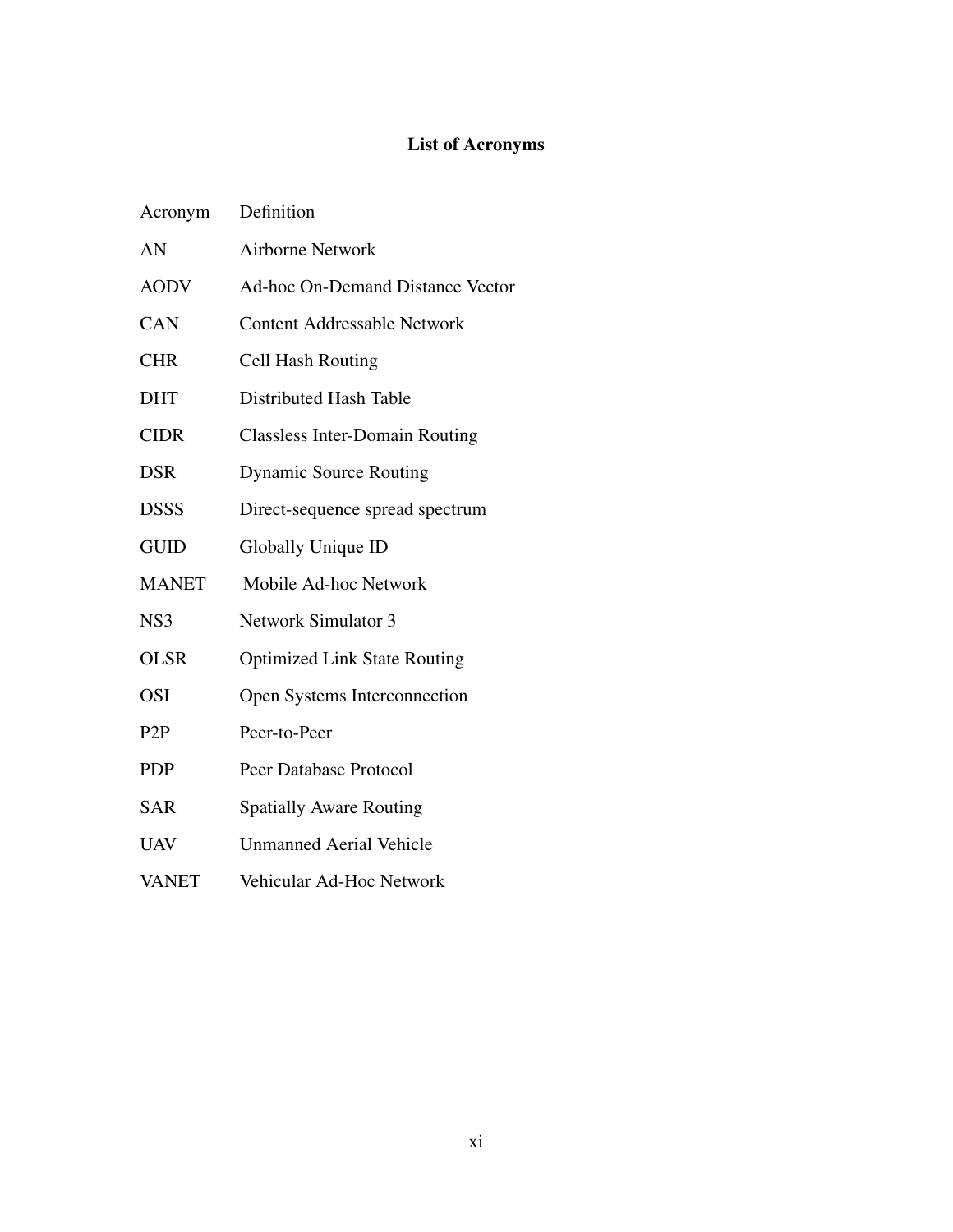# AIRBORNE NETWORK DATA AVAILABILITY USING PEER TO PEER DATABASE REPLICATION ON A DISTRIBUTED HASH TABLE

## I. Introduction

A wide variety of military and civilian applications of airborne networking have resulted in growing research efforts in Airborne Networks (ANs) over the past few years [8, 60]. Supported by the advances in sensing and wireless communication technologies, ANs hold promise in providing effective, wide-applicable, low-cost, and secure information exchange among airborne vehicles[60]. For instance, the in-flight communication among commercial airlines can allow the sharing of adverse weather conditions and emergency situations, which are of significant value, especially, when the flights are in areas outside the reach of ground control stations. Similarly, Unmanned Aerial Vehicles (UAVs) may need to rely on reliable communication and networking schemes for safe maneuvering and data communication.

Imagine needing to maintain an operational picture of an overall environment using a decentralized storage system. The operational picture is being maintain by a group of UAVs that are searching an environment. However, due to bandwidth limitations not all data can be backed up to a single point, or UAV because of concern for failure and bandwidth limitations. Yet, there is still a need to be able to call up any piece of data at any time to obtain an operational picture. This, means that even when a node appears to be offline when queried for information, the best available information should still be available. This scenario needs a model that is reliable, decentralized, and secure. A MANET overlayed with a P2P storage application with redundancy satisfies most of those requirements.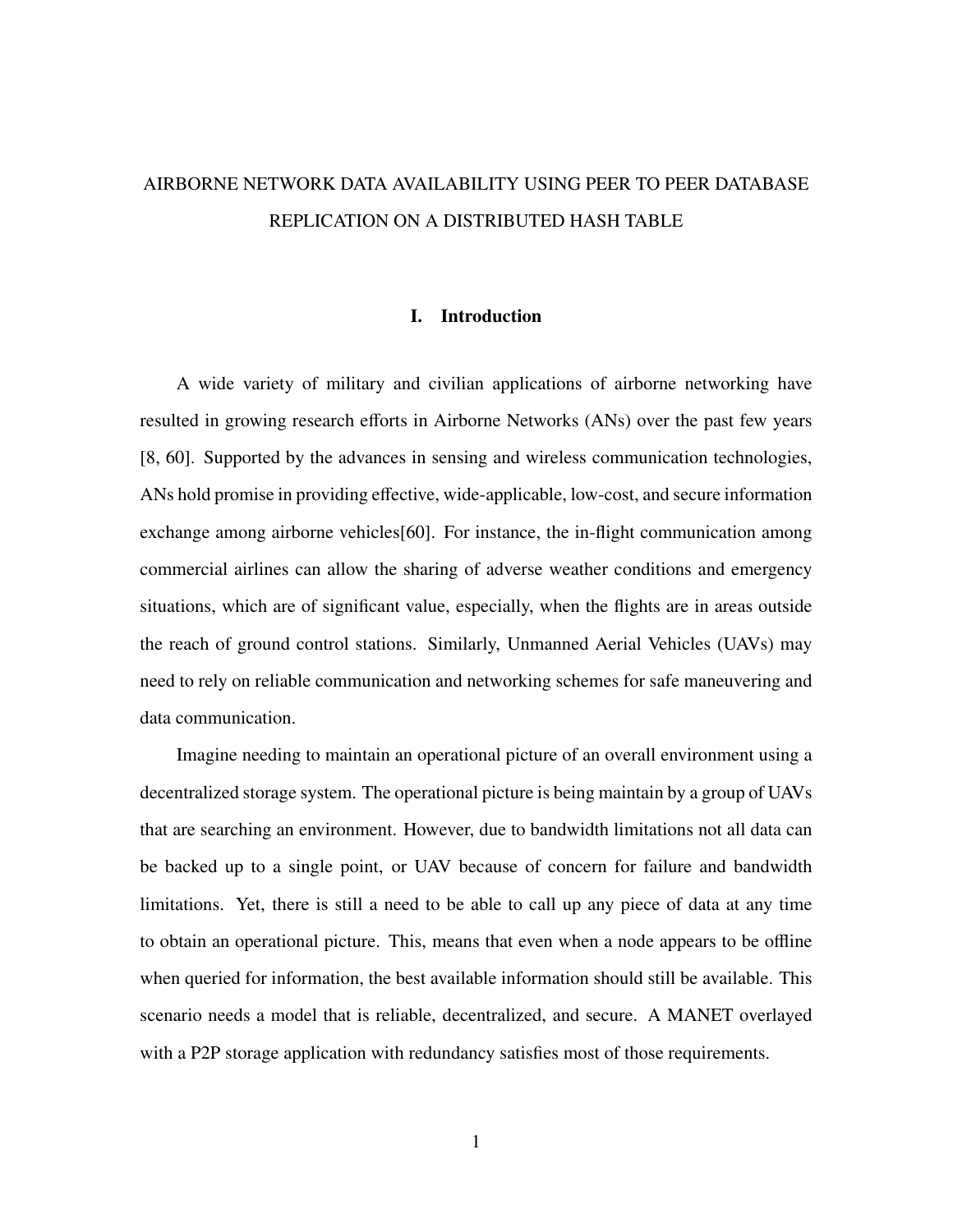#### 1.1 Research Goal

Evaluate a potential data sharing system to use a P2P DHT to maintain data availability in AN. The evaluation measures are bandwidth usage and successful query answers.

#### 1.2 Methodology

Employ a MANET running a DHT to provide a reliable and decentralized database. Determine the availability of data throughout the network by querying nodes for given data. Determine the amount of replication that is allowable before network bandwidth is exceeded.

#### 1.3 Limitations of the Study

The mobility model used for nodal movement is a random way-point model. The nodes are designed as vehicles doing a search, the mobility model is not an optimal model for searching. The lookup model for nodes to request data is a globally known variable that is accessible by nodes in NS3. In reality, nodes would not know what data is known at each nodes with out asking the node first. In NS3 the antenna range is an ideal model that has a very specific cutoff and interference range. Once again in reality, this range is constantly changing depending on power levels and environment. Also, the frequency interference range is much further than effective communication range of a signal [19].

#### 1.4 Thesis Organization

This thesis is organized as follows: Chapter II contains is an overview of current research into DHTs, including Chord, Pastry, Tapestry, and CAN. The chapter discusses some of the deficiencies of mobile DHTs, and some possible optimizations. Next, several data replication architectures are examined, ending with an overview of several current VANET projects. Chapter III presents a testing plan for the model, including system setup, procedures, workload, parameters, and design. Chapter IV discusses the research findings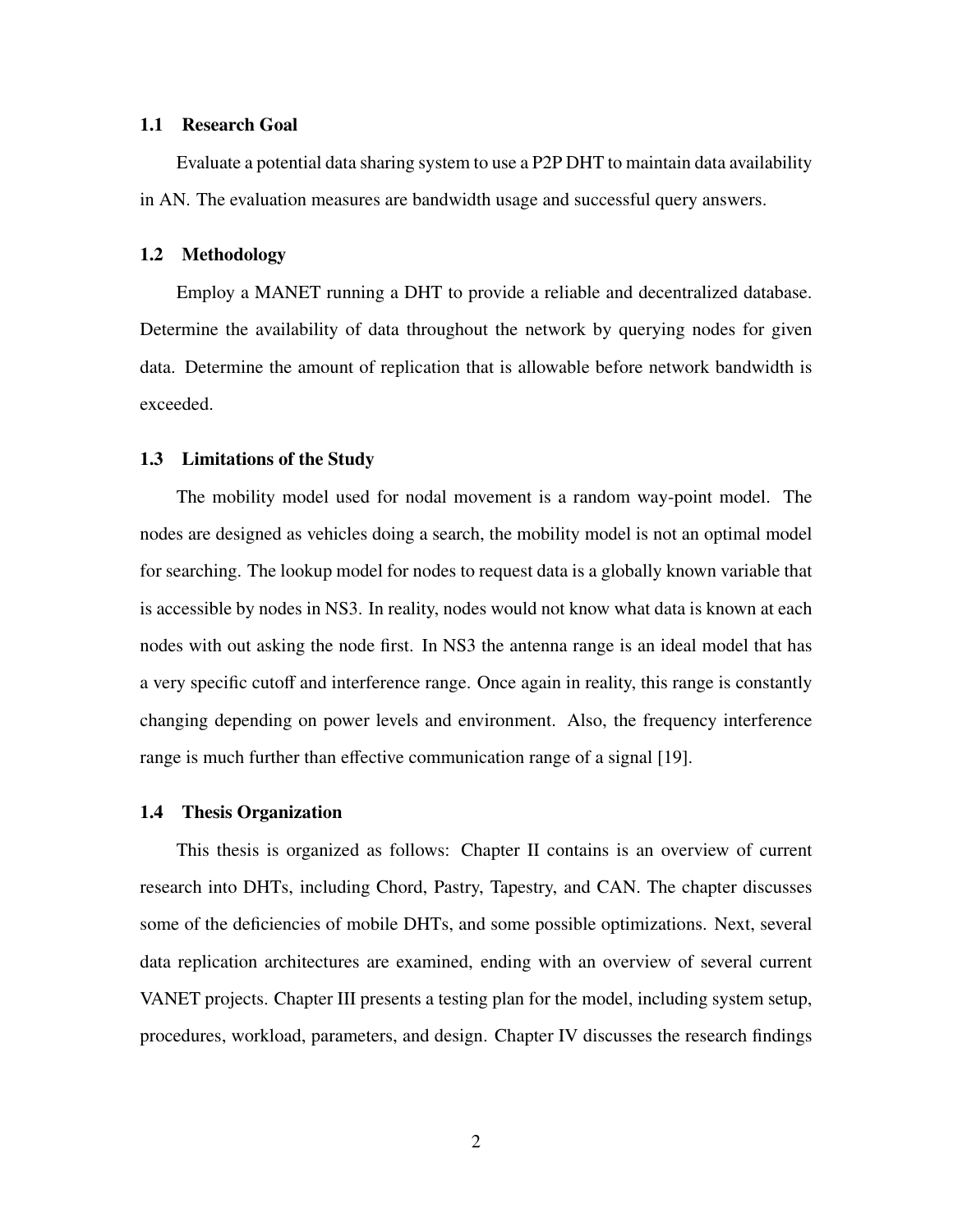in network utilization and replication. Finally, Chapter V presents the research conclusions and presents recommendations for future work.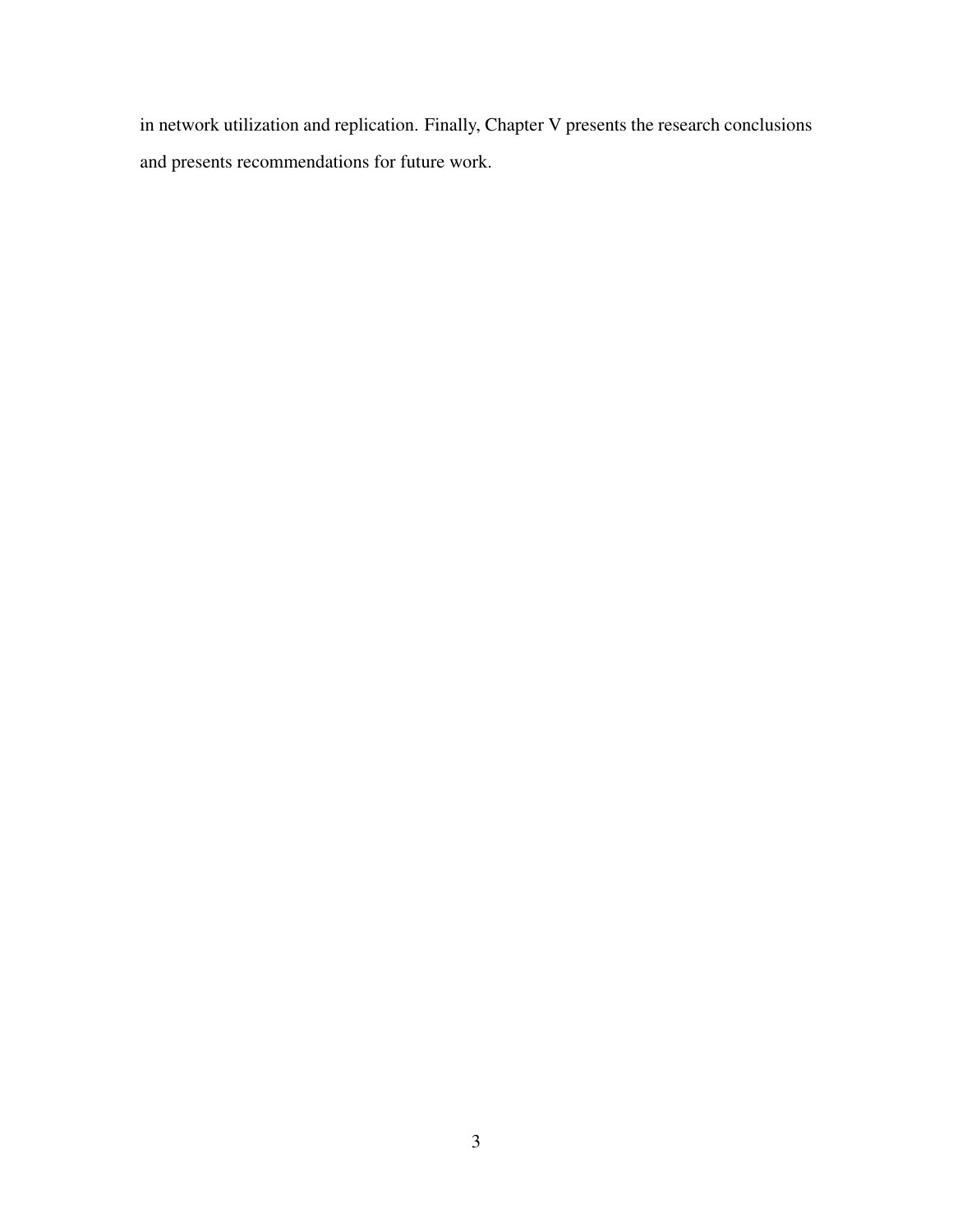## II. Related Works

A mobile P2P database is a database that is stored in the peers of a mobile P2P network. A common storage structure for the P2P database is a DHT. A DHT provides a lookup service similar to a hash table, that operates on a P2P network in a decentralized distributed manner. Data in a DHT consists of key and value pairs with the goal that any participating node can efficiently retrieve the value associated with a given key. A DHT is able to scale to extremely large numbers of nodes and to handle continual node arrivals, departures, and failures [37]. A DHT can provide a high level of fault tolerance, and several degrees of lookup speed.

There are several reasons to choose a P2P overlay for implementing a database. P2P networks can be self maintaining, resilient, and require limited infrastructure and control [36]. A P2P network can be decentralized, allowing for high reliability in the sense that failure at a central site will not render the system unavailable [39]. P2P networks can be configured to allow for dynamic member arrival and departure. All of these reasons support the goal of creating a data sharing system that is dependable, distributed and decentralized.

#### 2.1 Distributed Hash Table (DHT)

There are two big considerations when designing a DHT: availability of data and scalability from a few nodes to many hundreds [28]. There are also four core requirements that must be satisfied for a DHT. The first requirement is that every node can find the answer to a query. The second is that keys are load-balanced among nodes. Load balancing distributes a workload across multiple computers, nodes, network links, central processing units, disk drives, or other resources, to achieve optimal resource utilization, maximize throughput, minimize response time, and avoid overload [46]. With a DHT, this means ensuring that one node does not contain too many key and value pairs and become a pseudo-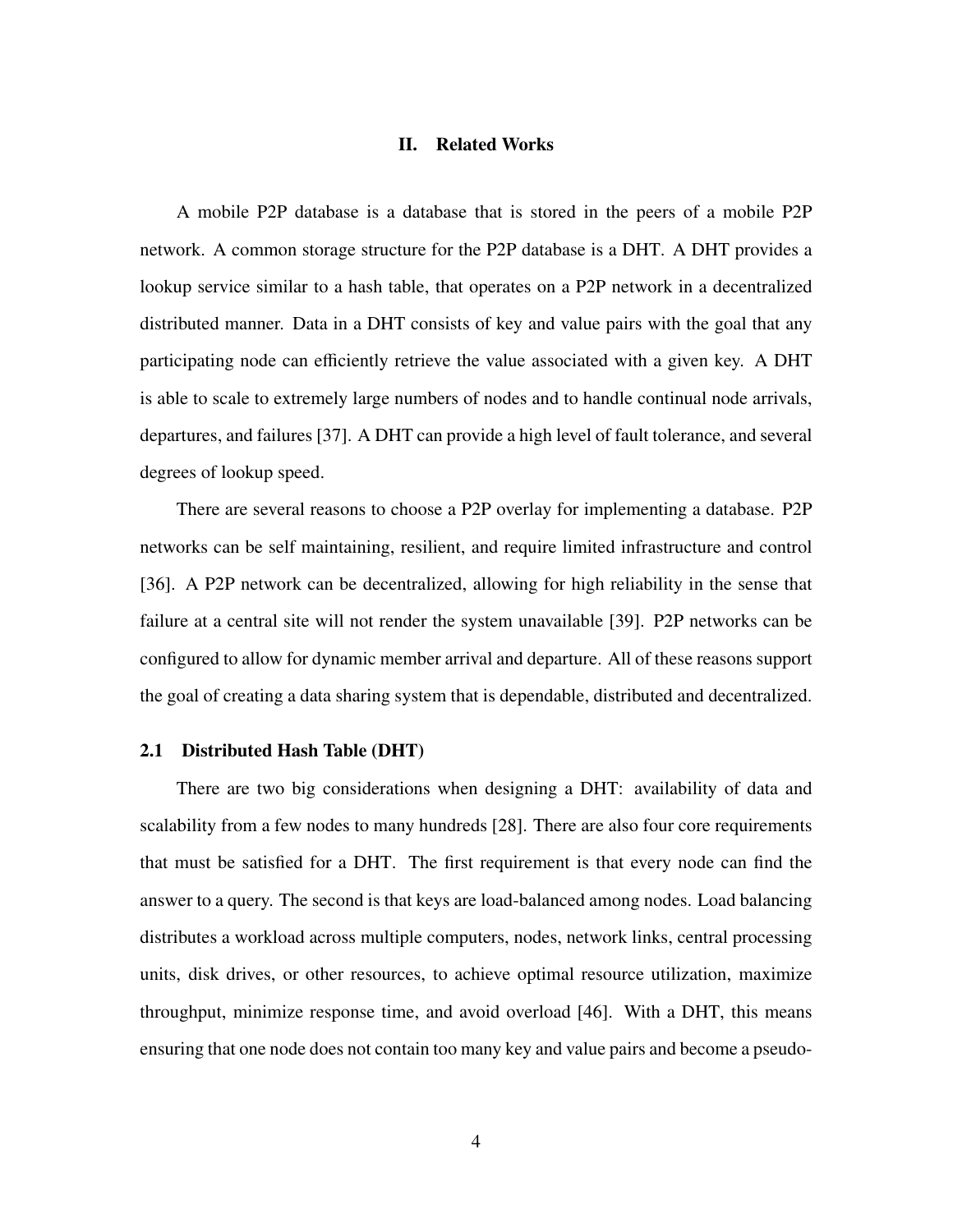central server that could become overloaded with data requests. The third requirement is that routing tables must adapt to node failures and arrivals. This does not refer to the network layer of the Open Systems Interconnection (OSI) model that routes packets from node to node. This refers to the DHT's routing tables which are commonly referred to as finger tables. Finger tables store a node's view of where the requested data is stored. The fourth requirement is actually more of an optimization for a DHT; it concerns how many hops lookups must take. This can be as simple as  $O(n)$  where every node is sequentially queried to  $O \log(n)$ , or  $O(1)$ . These schemes will be discussed with each individual DHT. Four of the original DHTs are Chord [52], Pastry [48], Tapestry [62], and Content Addressable Network (CAN) [45].

## *2.1.1 Chord.*

Chord [4] supports just one main operation: given a key, it maps it to a node. Chord uses what is called consistent hashing to assign keys to nodes. Consistent hashing is designed to facilitate joining and leaving the network. The consistent hashing algorithm assigns each node and key a *m* bit ID (128 bits for Chord). Chord uses the SHA-1 hashing function to generate ID's. The algorithm hashes the IP address of the node to generate a unique Node ID. Generating a unique node ID is done to avoid a naming structure that needs to rely on another application such as DNS. The key ID is hashed from the total file. The algorithm then maps keys to the correct successor node. That node is then responsible for that key. A small example can be seen in Figure 2.1. A file is hashed to a key-K1. K1 would attempt to map to N1. Since there is no N1, K1 sequentially counts up looking for the next node. It sees that N3 is the next node and the file K1 is stored on N3 in the figure. in the figure, N5 is responsible for no files, N12 is responsible for files K6 and K12, N24 is responsible for storing K13, K15, K18, and K21. SHA-1 is used to try to avoid the unbalanced loading as depicted on N24.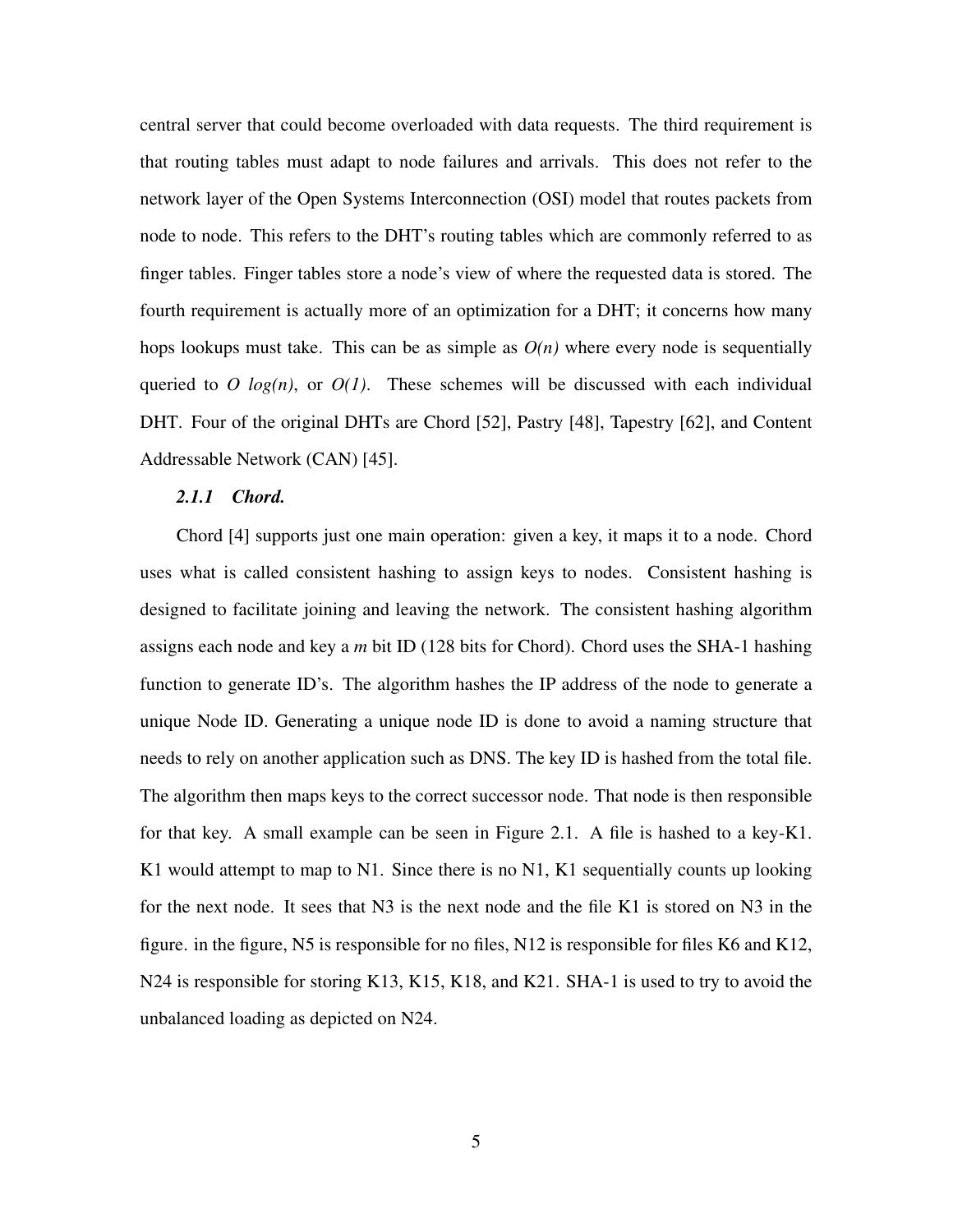

Figure 2.1: Chord Node/Key Example [4].

Chord uses only a minimal amount of routing information. Each node is responsible for tracking *O log(n)* nodes in what is called a finger table. The finger table allows a node to halve the distance each time it forwards a request for data. The finger table uses Equation (2.1) to calculate the successor nodes. Where *n* is a node's numerical ID number, set from SHA-1, *i* is the index number in the finger table (this number is iterated up from 0 to *i*), and *m* is the number of bits used for the ID (usually 128 bits from SHA-1).

$$
S = (n + 2^{i-1}) \mod 2^m
$$
 (2.1)

When a node in Chord locates data, it requires only *O(log N)* time to lookup and find a node. This is because the finger table allows a node to halve the distance each time it forwards a request for data. An example lookup is shown in Figure 2.2.

During Chord initialization, each node generates a hash ID. After a nodes ID has been hashed, it searches for the next higher and previous lower IDs. It then populates its finger table and predecessor node (pointer). Next, the node must tell its predecessor nodes to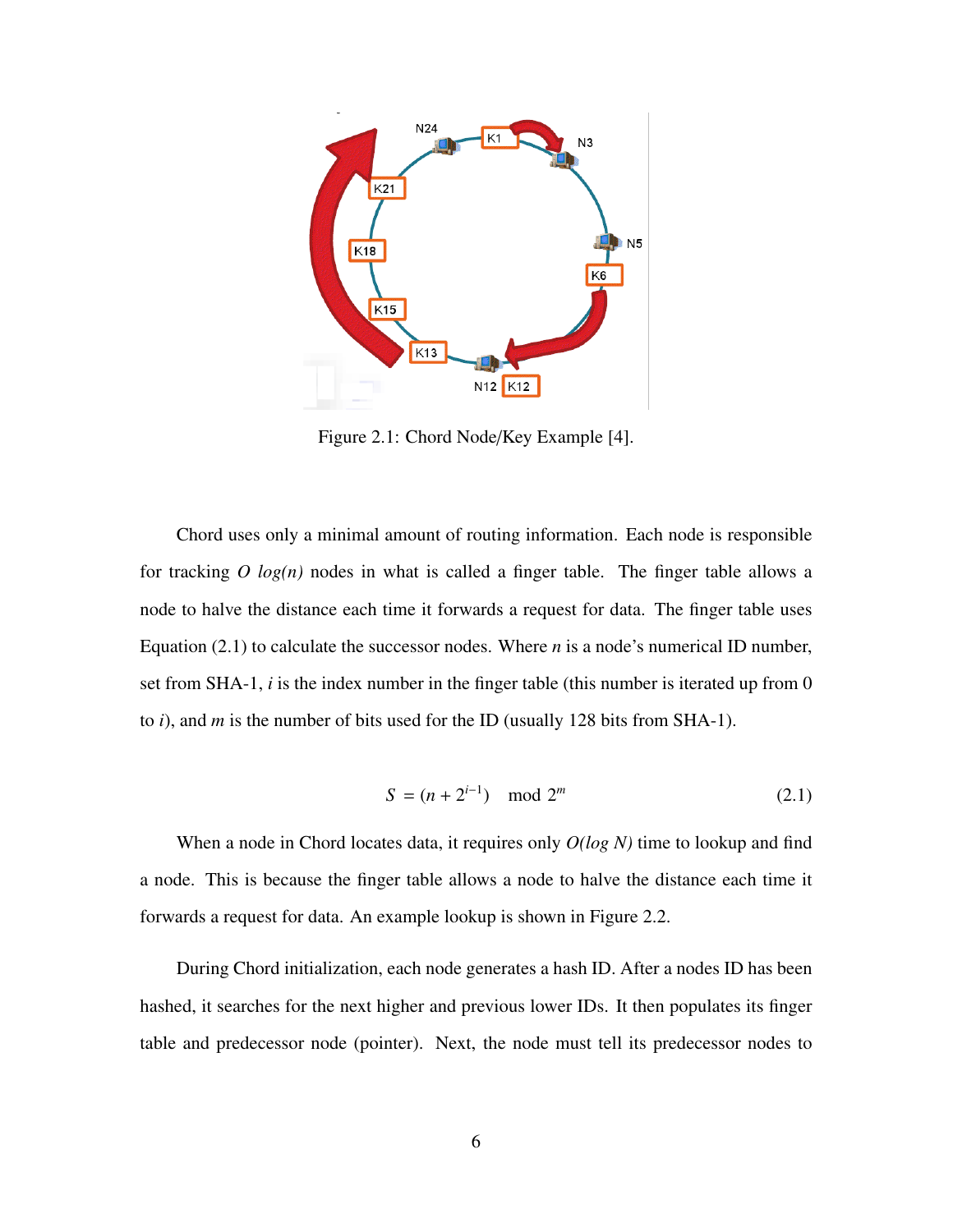

Figure 2.2: Chord Key Lookup Example [4].

update its fingers, and notify the higher layer software to transfer files associated with keys that the new node is responsible for.

## *2.1.2 Tapestry.*

Tapestry [62] is a P2P overlay network which provides a DHT, routing, and multicasting infrastructure for distributed applications. The Tapestry P2P system offers efficient, scalable, self-repairing, location-aware routing to nearby resources. Each node is assigned a unique node ID uniformly distributed in a large identifier space. Tapestry uses SHA-1 to produce a 160-bit identifier space represented by a 40 digit hex key. Applicationspecific endpoints, called Globally Unique IDs (GUIDs), are similarly assigned unique identifiers. Node IDs and GUIDs are roughly evenly distributed in the overlay network with each node storing several different IDs. From experiments it is shown that Tapestry efficiency increases with network size, so multiple applications sharing the same overlay network increases efficiency. To differentiate between applications, a unique application identifier is used.

Tapestry uses best-effort to publish and route objects. Using Plaxton [56] routing uses local routing maps at each node, called *neighbor maps* to incrementally route over-lay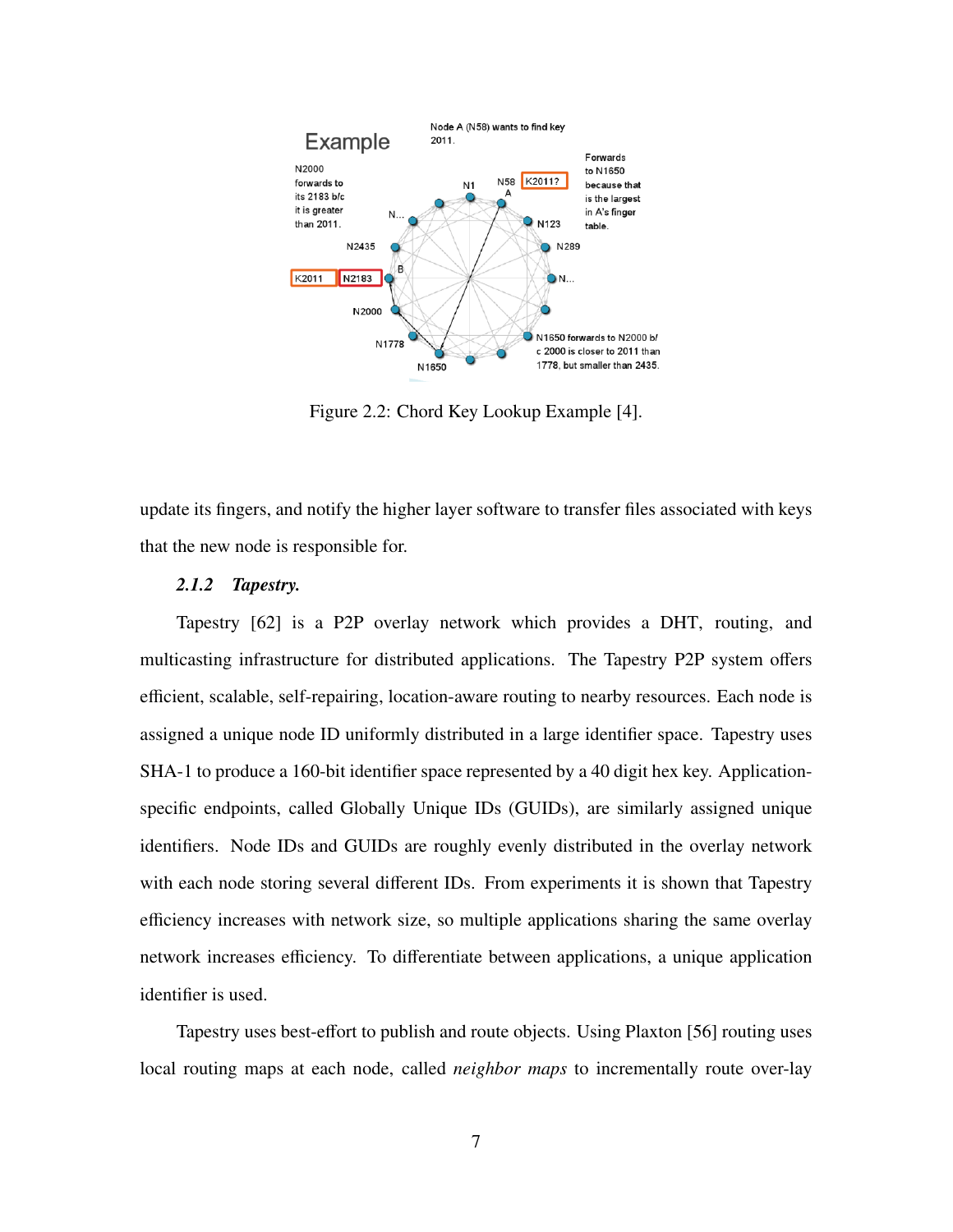messages to the destination ID digit by digit (e.g., \*\*\*8  $\Rightarrow$  \*\*98  $\Rightarrow$  \*598  $\Rightarrow$  4598 where \*'s represent wildcards). This approach is similar to longest-prefix routing in the Classless Inter-Domain Routing (CIDR) IP address allocation architecture. In Plaxton, each node or machine can take on the roles of servers (where objects are stored), routers (which forward messages), and clients (origins of requests). A server *S* publishes that it has an object *O* by routing a message to the root node of *O*. The root node is a unique node in the network used to place the root of the embedded tree for object *O*. The publishing process consists of sending a message toward the root node. At each hop along the way, the publish message stores location information in the form of a mapping <*O*.ID, *<sup>S</sup>*.ID>.

The Plaxton location and routing system provides several desirable properties for both routing and location:

- *Simple Fault Handling* Because routing only requires nodes match a certain suffix, there is potential to route around any single link or server failure by choosing another node with a similar suffix.
- *Scalable* It is inherently decentralized, and all routing is done using locally available data. Without a point of centralization, the only possible bottleneck exists at the root node.
- *Exploiting Locality* Queries for local objects are likely to quickly run into a router with a pointer to the objects location
- *Proportional Route Distance* Plaxton has proven that the total network distance traveled by a message during both location and routing phases is proportional to the underlying network distance, assuring us that routing on the Plaxton overlay incurs a reasonable overhead.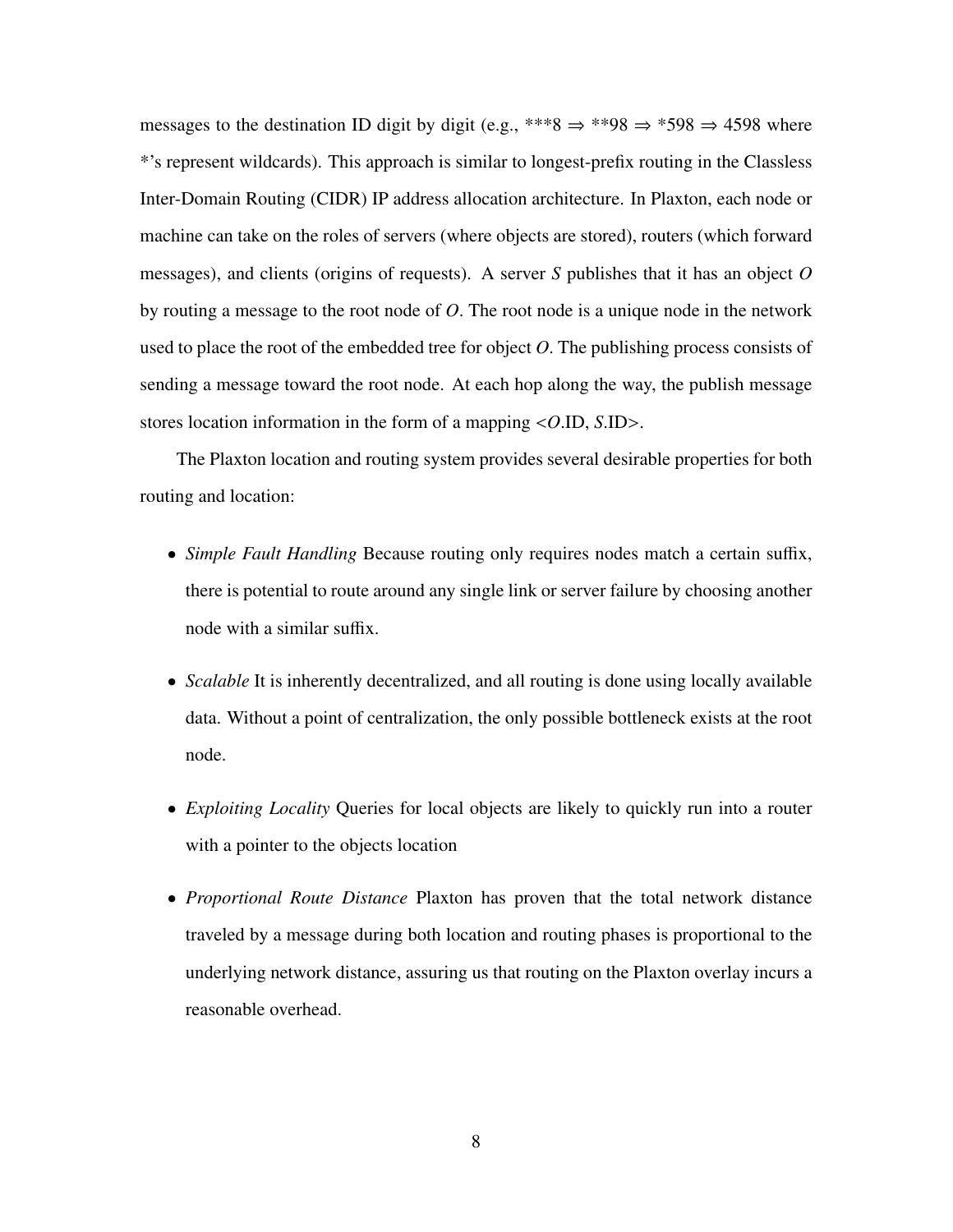#### *2.1.3 Pastry.*

Pastry [48] is a scalable, distributed object location and routing substrate for wide-area peer-to-peer applications. Pastry is completely decentralized, fault-resilient, and reliable. Pastry shares many similarities with Chord. Each node in Pastry is assigned a 128-bit node ID. Similarly to Chord, the node ID is used to indicate a node's position in a circular node ID space, which ranges from 0 to  $2^{128} - 1$ . The node ID is assigned randomly when a node joins the system. It is assumed that node IDs are generated such that the resulting set of node IDs is uniformly distributed in the 128-bit node ID space. For instance, a node ID could be generated by computing a cryptographic hash of the node's public key or its IP address.

Pastry can route to the numerically closest node for a given key in *O(log N)* time under normal operation. Pastry like Tapestry adopts the Plaxton routing algorithm. For the purpose of routing, node IDs and keys are treated of as a sequence of digits with base  $2<sup>b</sup>$ . Pastry routes messages to the node whose node ID is numerically closest to the given key. This is accomplished as follows. In each routing step, a node normally forwards the message to a node whose node ID shares with the key a prefix that is at least one digit (or bit) longer than the prefix that the key shares with the present node's ID. If no such node is known, the message is forwarded to a node whose node ID shares a prefix with the key as long as the current node, but is numerically closer to the key than the present node's ID. To support this routing procedure, each node maintains some routing state.

Each Pastry node maintains a *routing table*, a *neighborhood set* and a *leaf set*. Each entry in the routing table contains the IP address of one of potentially many nodes whose node ID has the appropriate prefix; in practice, a node is chosen that is close to the present node, according to a proximity metric.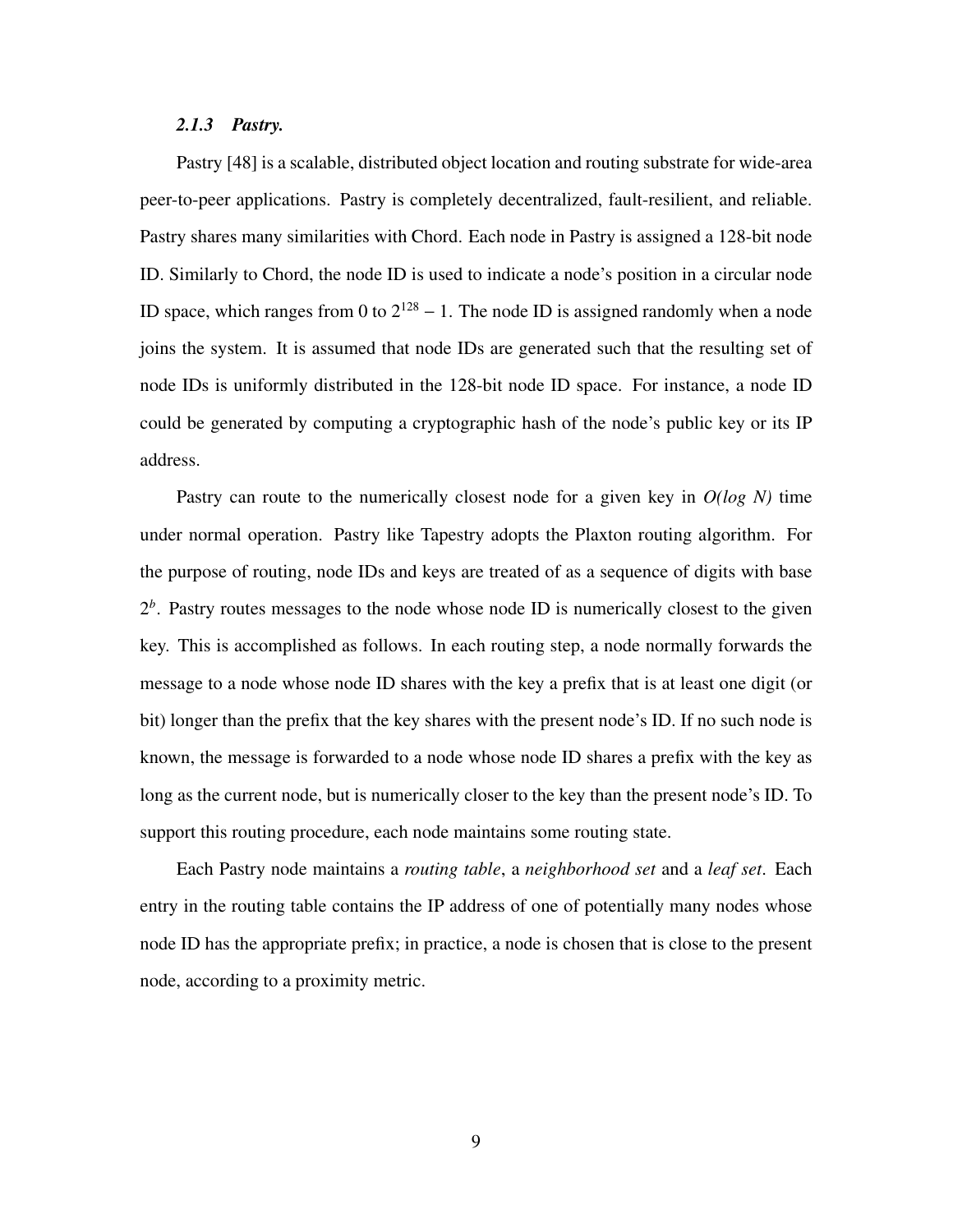The neighborhood set *M* contains the node IDs and IP addresses of the *M* nodes that are closest (according to the proximity metric) to the local node. The neighborhood set is not normally used in routing messages; it is useful in maintaining locality properties.

The leaf set *L* is the set of nodes with the *L*/*2* numerically closest larger node IDs, and the *L*/*2* nodes with numerically closest smaller node IDs, relative to the present node's node ID. The leaf set is used during the message routing.

#### *2.1.4 Content Addressable Network.*

Similarly to the previous DHTs, CAN [45] is designed to be scalable, fault tolerant, and self-organizing. CAN's design centers around a virtual *d*-dimensional Cartesian coordinate space on a *d*-torus (similar to the circular topology of the other DHTs). This coordinate space is completely logical and bears no relation to any physical coordinate system. At any point in time, the entire coordinate space is dynamically partitioned among all the nodes in the system such that every node owns its individual, distinct zone within the overall space.

A node learns and maintains the IP addresses of those nodes that hold coordinate zones adjoining its own zone. This set of immediate neighbors in the coordinate space serves as a coordinate routing table that enables routing between arbitrary points in this space. Routing in CAN works by following the straight line path through the Cartesian space from source to destination coordinates. Note that many different paths exist between two points in the space and so, even if one or more of a node's neighbors were to crash, a node can automatically route along the next best available path.

To allow the CAN to grow, a new node that joins the system must be allocated its own portion of the coordinate space. This is done by an existing node splitting its allocated zone in half, retaining half and handing the other half to the new node. The process takes three steps:

1. Find a node already in the network.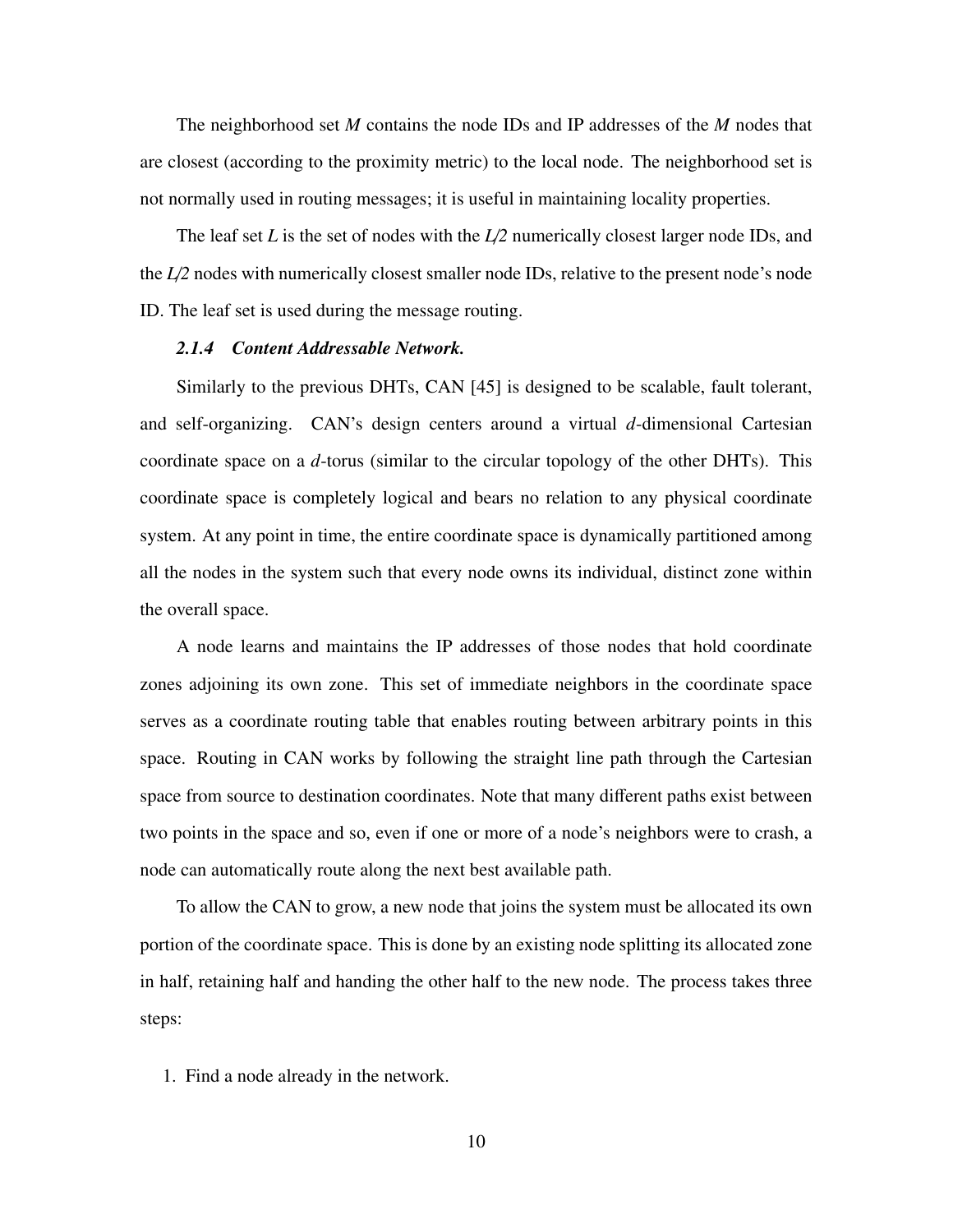- 2. Identify a zone that can be split.
- 3. Update the routing tables of nodes neighboring the newly split zone.

#### 2.2 Mobile Distributed Hash Table

The previously discussed DHTs were designed to work on wired networks. Transitioning to a wireless domain adds several complexities. Heer, et al. [24] concludes that one major aspect is the interaction between two routing systems: the ad-hoc routing protocol and the DHT routing algorithms. Since both systems attempt to handle topology changes and node failures concurrently, their interactions often result in suboptimal routing at high costs in terms of consumed network and host resources. Also, wireless ad-hoc routing of messages between two arbitrary nodes is an extremely expensive operation, that may involve flooding of the network to find a path or global state updates when the topology changes due to node mobility. Furthermore, each additional hop consumes significant resources at intermediate nodes. Another aspect is the high churn (nodes joining and leaving) rate DHTs experience in MANETs, leading to DHTs being separated and reunited network behavior atypical of infrastructure-based networks and hence rarely addressed in the original DHT algorithms.

These implications of running DHTs on MANETs make it necessary to adapt DHTs for efficiency and stability. Heer, et al. [24] propose that the integration of the DHTs and adhoc routing layers is crucial to achieve efficiency, as it significantly reduces the duplication of routing information and maintenance efforts. Before moving on to optimizations and enhancements for mobile DHTs Hoschek [26] presents an abstract Peer Database Protocol (PDP) Messaging Model for a unified P2P database protocol that each mobile database should implement at a basic level.

## *2.2.1 Peer Database Protocol Messaging Model.*

The abstract PDP messaging model employs four request messages (QUERY, RECEIVE, INVITE, CLOSE) and a response message (SEND). A *transaction* is defined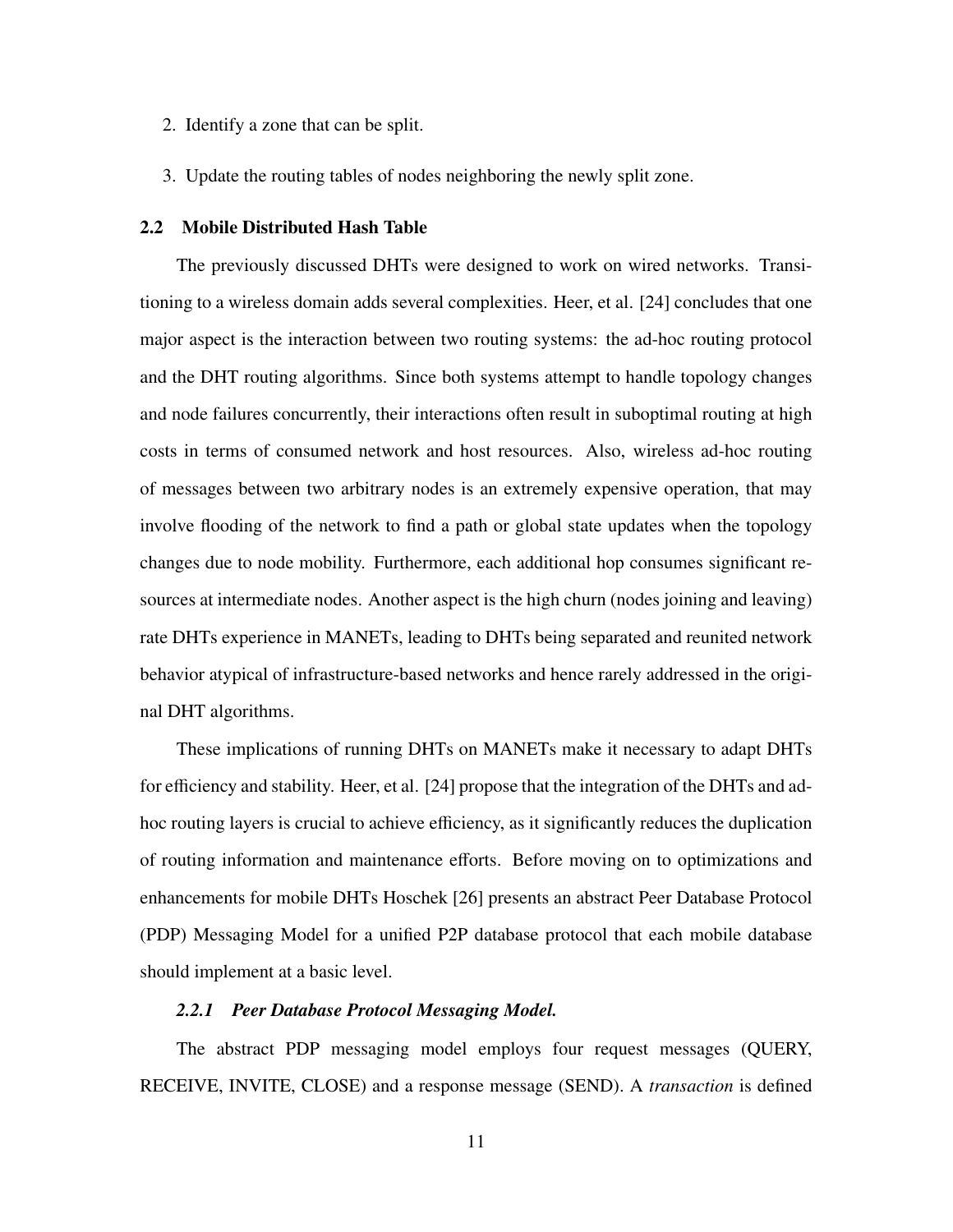as one or more message exchanges between two nodes for a given query. An example transaction is a QUERY-RECEIVE-SEND-RECEIVE-SEND-CLOSE sequence.

- QUERY A QUERY message is forwarded along node hops through the P2P node topology. The message contains the query itself as well as a transaction identifier. The QUERY message also contains scope hints such as a loop timeout, abort timeout, radius and a neighbor selection query. A node accepting a QUERY message returns immediately without any results. Results are explicitly requested via a subsequent RECEIVE message.
- RECEIVE- A RECEIVE message is used by a client to request query results from another node. A client can successively issue multiple RECEIVE messages until the result set is exhausted.
- SEND- When a node accepts a RECEIVE message, it responds with a SEND message.
- CLOSE- A client may issue a CLOSE message to inform a node that the remaining results (if any) are no longer needed and can safely be discarded. A CLOSE message responds immediately with an acknowledgement. At the same time, the node asynchronously forwards the CLOSE to neighbors involved in result set delivery, which in turn forward the CLOSE to their neighbors, and so on. Being informed of a CLOSE allows a node to release resources as early as possible.
- INVITE- INVITE messages only apply to Direct Response, which are not covered here.

Now that a basic protocol model has been established, there are two deficiencies in mobile DHTs. The first is multi-hop searching for data, this adds a larger latency for lookup. The second is the overlap between what is needed by mobile DHTs and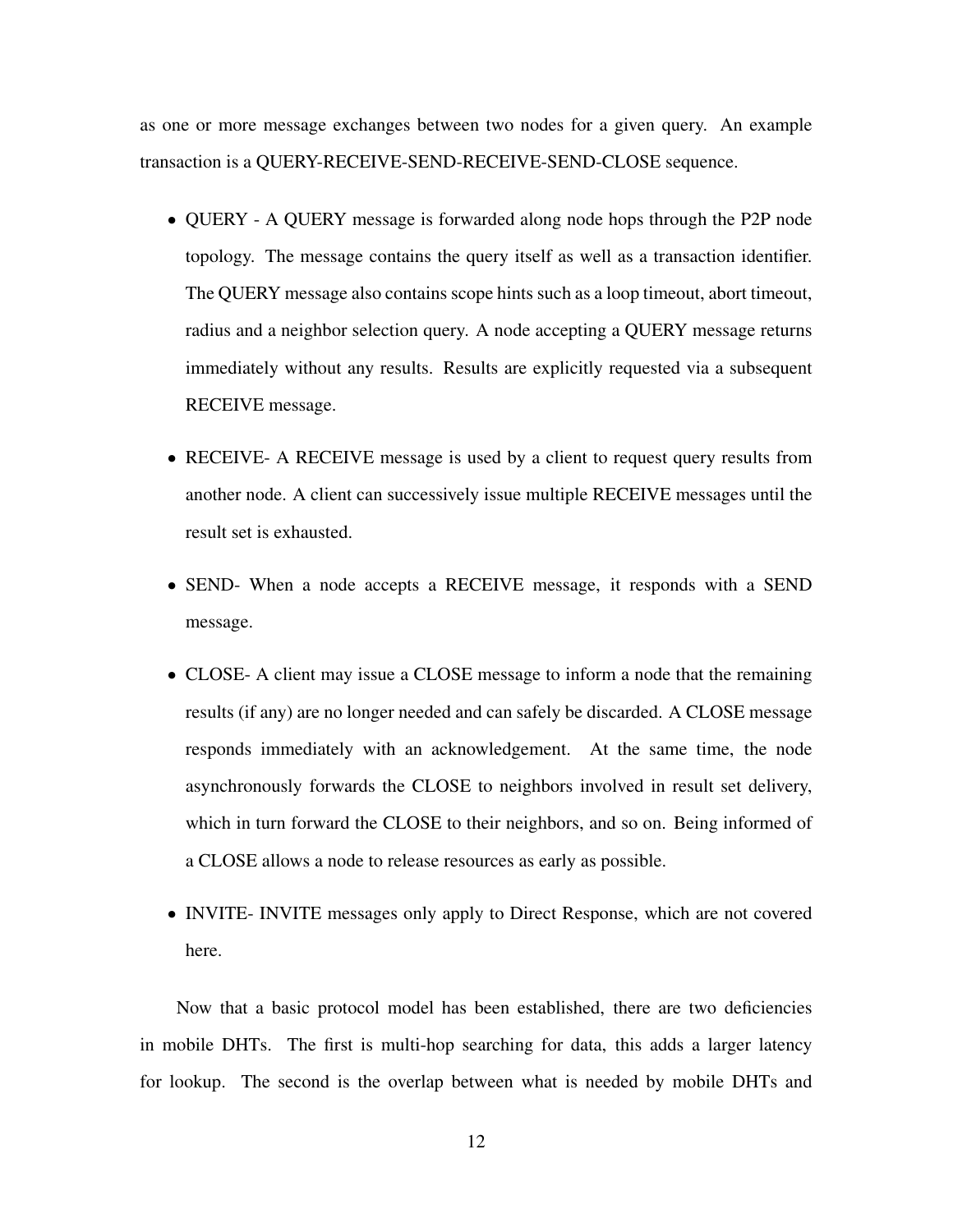network layer routing protocols, and integrating the two. Below is the current research and optimizations to overcome these deficiencies.

### *2.2.2 Decreased Hop Count of a Distributed Hash Table.*

One optimization is to increase the size of a node's routing table, this decreases the latency of multiple hops for a query to arrive at a destination node [33]. Ignoring the network layer routing, if a node has a large enough routing table it could directly query the node for data allowing for constant lookup. This may help at the network layer because a node could perform a complete *transaction* before a node moves out of range or is otherwise lost.

## *2.2.2.1 UnoHop.*

UnoHop [51] is a DHT that reduces data lookups to  $O(1)$ . UnoHop propagates membership changes through a distribution mechanism that has each node in the P2P network maintain routing tables with complete membership information. Unohop works most effectively with a low churn rate. Sitepu, et al. [51] the creators of Unohop, argue that unlike the traditional DHTs (Chord, Pastry, etc) where each node maintains minimal information about its neighbors in the routing table. When the churn rate is low it is more efficient for each node to maintain complete membership information to allow very fast *O(1)* lookup time. Testing of UnoHop showed that for a large MANET constant lookup time and one hop routing tables is likely not plausible, and therefore a hop count latency optimization is also not plausible.

### *2.2.2.2 Mobile Chord.*

Cramer and Fuhrmann [14] performed an evaluation of Chord in a MANET. They determined the main issue of deploying Chord in a MANET not to be its overhead, but rather the protocols timeout and failover strategy. This strategy enables fast lookup resolution in spite of highly dynamic node membership, which is a significant problem in the Internet context. However, with the inherently higher packet loss rate in a MANET, a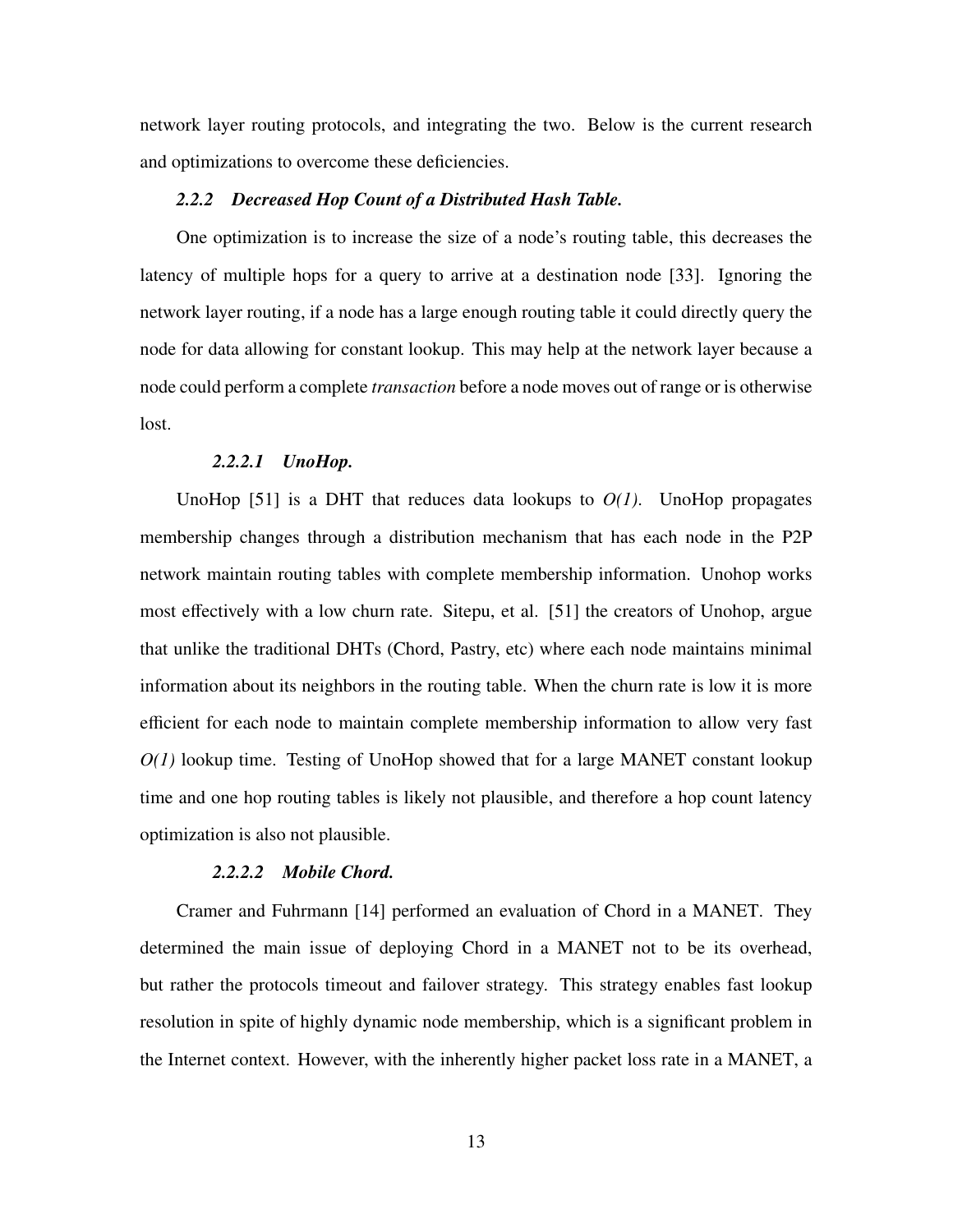failover strategy results in lookups being inconsistently forwarded even if node membership does not change.

Cramer and Fuhrmann's [14] model consisted of nodes using the IEEE 802.11 MAC with RTS/CTS extension, and a 2.4-GHz radio interface with a transmission speed of 2 Mbps. Radio propagation follows the two-ray model with a nominal transmission range of 250 meters. Dynamic Source Routing (DSR), Optimized Link State Routing (OLSR), and Ad-hoc On-Demand Distance Vector (AODV) were used as the three routing protocols. All routing protocols were configured with the default values of their parameters.

The metrics used were:

- *Request success ratio* The total fraction of requests for which the originator successfully receives an answer.
- *Overlay consistency* The percentage of all nodes that from a global point of view have selected their correct successor. Consistency is a function of time.
- *End-to-end delay* The cumulated delay between issuing a request and receiving the reply. This includes both the delay of performing the Chord lookup and of the request/response cycle.
- *Total network load* The total load exerted on the network. In contrast to the offered load, it comprises application and control traffic, and each transmission on a multihop route is separately counted.

Cramer and Fuhrmann [14] concluded that in the majority of all tested scenarios, which varied in network size, node mobility, and offered application load, they found that Chord's ability to consistently resolve lookups was significantly impaired. Notwithstanding, the observed performance issues unexpectedly were not a result of congestion. Upon packet loss due to mobility or erroneous transmission, the protocol's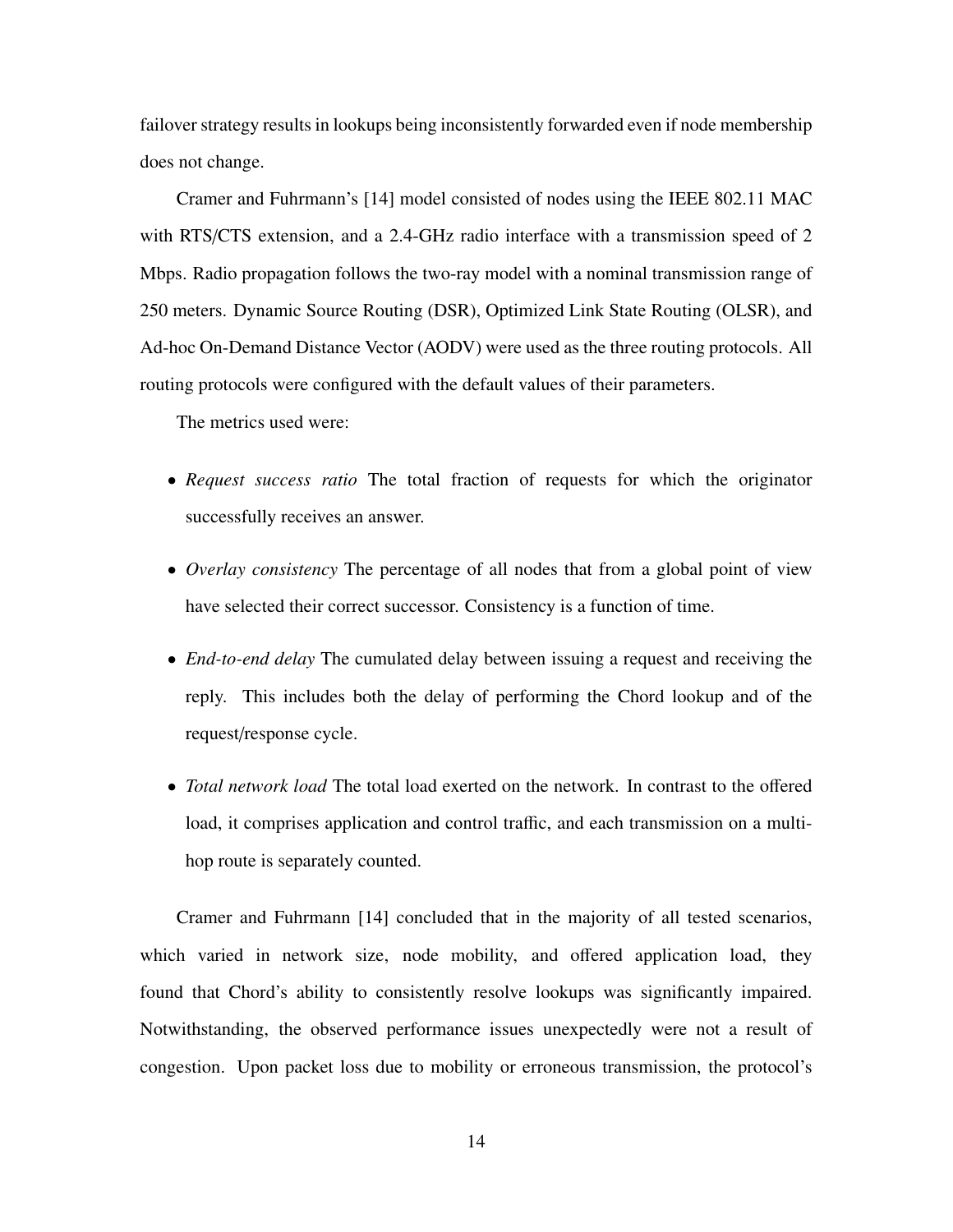failover strategy prematurely assumes that the packets destination departed from the network. It disposes of the corresponding state information and thereby lowers network consistency. Lookups are inconsistently resolved, resulting in incorrect application behavior.

## *2.2.2.3 P4P Optimization for P2P Pastry.*

The P4P [22] Pastry routing algorithm, performs peer clustering to the same resources and the proximity of physical location of nodes. When routing, the node routes to the nodes which are physical adjacent to it and have the lowest cost of communication. Theory analysis and the experimental results show that the algorithm proposed has realized localization download and greatly raised the data transfer rate, reduced the load in backbone network and enhanced the network performance.

## *2.2.2.4 NN-Chord.*

NN-Chord [10] is Neighbors Neighbor Chord, and the algorithm is named BNN-Chord (Bidirectional Neighbors Neighbor Chord). The routing lookup algorithm of classical Chord is unidirectional; it only can look up key through the clockwise direction of Chord circle. However, the structure of Chord is circular in logic, so the lookup direction can be clockwise or anticlockwise, lookup efficiency can not be high only through clockwise direction. The NN-Chord algorithm extends the finger table using neighbors neighbors link, which is named a learn table. The routing table maintains the information of the successors successor node, which can reasonably increase finger density of the routing table to find the neighbor node, that is closer to the key. The learn table of NN-Chord algorithm only covers approximately three quarters of Chord circle, and the finger table suffers serious information redundancy, meanwhile, this algorithm only can process unidirectional lookup. For solving these issues and with the idea of bidirectional Chord, BNN-Chord add a converse routing table (including converse finger table and converse learn table) for every node in the NN-Chord, by which the routing table can cover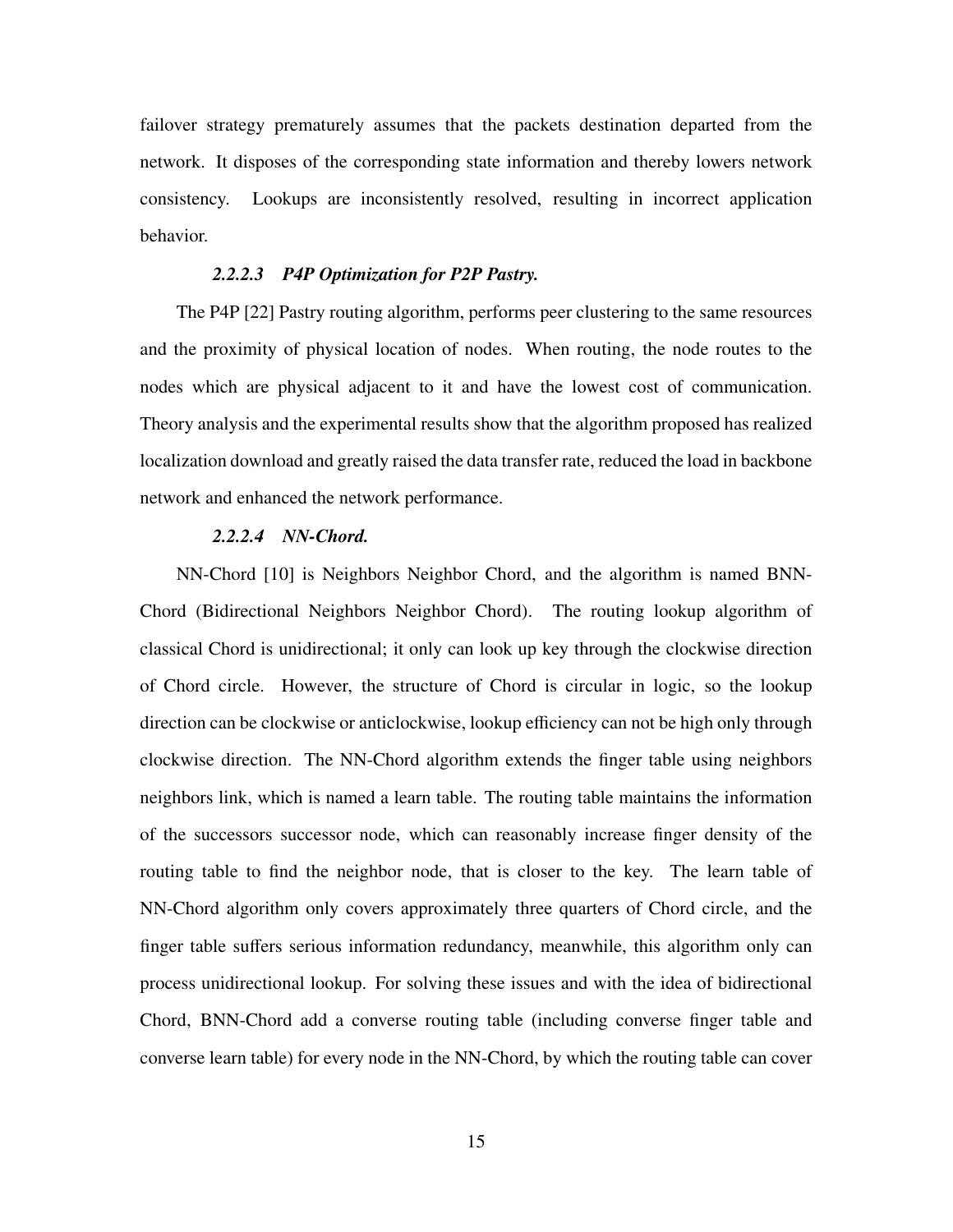whole Chord circle and lookup direction can be clockwise or anticlockwise. Meanwhile, redundant information is delete in the routing table to simplify it. Simulation results show that the algorithm effectively reduces the search path length and can improve the system performance

## *2.2.3 Intergrated DHTs in a MANET.*

Das, et al. [16] explain the difference between a layered approach and integrated approach to implementing a MANET DHT using Pastry. The layered design is similar to implementing a DHT in the Internet. It leverages the existing routing infrastructure for MANETs to the full extent. This approach, while consistent with the layered principle of the OSI model of networking, makes it difficult to exploit many optimization opportunities from the interactions between the DHT protocol and the underlying multi-hop routing protocol. For example, it is difficult for the routing structures of the DHT and the route cache of DSR to coordinate with each other to optimally discover and maintain source routes. Instead of stacking one protocol on the top of the other, with no information sharing, more work can be done to make both P2P file sharing protocol and MANET routing protocol interact with each other [53]. Experiments in NS2 shows that this strategy performs better than the layered approach in terms of traffic, average query delay and packet delivery ratio.

The NS2 implementation follows a simulation area with a grid of 1500 meters by 320 meters. The area is divided into 10 sub-grids of 150 meters by 320 meters with a supernode placed at the center of each sub-grid. The random waypoint movement model is used in which 50 nodes move at a speed uniformly distributed between 0-20 m/s. We assume the wireless bandwidth is 2 Mbps and the transmission range is 250m. The run time of the experiment is kept as 500 second. Three metrics are measured: average delay, message over- head and packet delivery ratio. The integration of P2P file sharing and AODV routing is done in current version (2.27) of NS2. There are 100 data items randomly distributed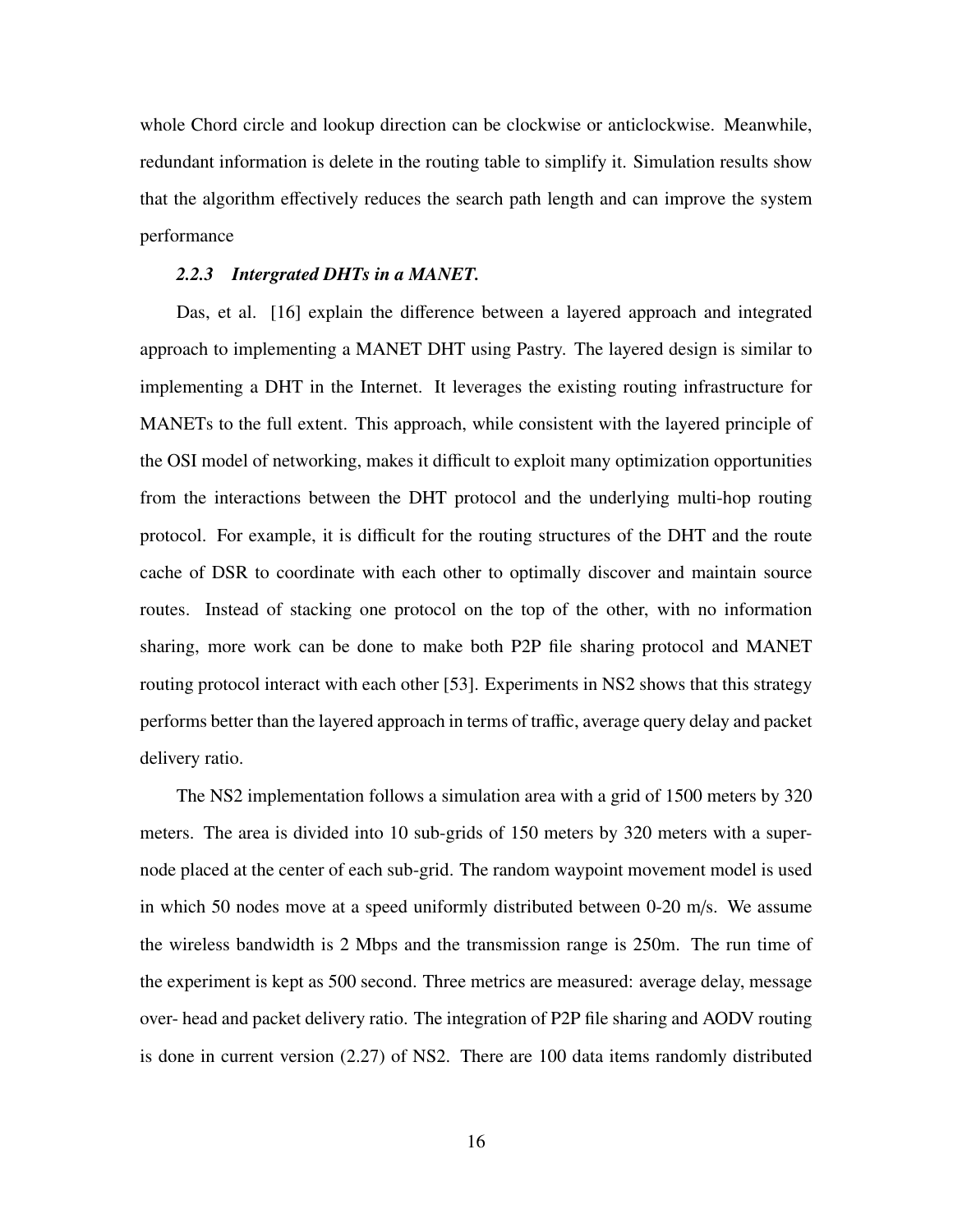among all 50 nodes. In the P2P model, each peer can play the role of both a client and server.

# *2.2.3.1 Ekta: An E*ffi*cient DHT Substrate for Distributed Applications in Mobile ad-hoc Networks.*

In Ekta [16], [43], the DHT abstraction is supported by integrating Pastry and DSR at the network layer of MANETs via a one-to-one mapping between the IP addresses of the mobile nodes and their node IDs in the namespace. With this integration, the routing structures of a DHT and of a multi-hop routing protocol, DSR, are integrated into one structure which can maximally exploit the interactions between the two protocols to optimize the routing performance.

Ekta explores two disparate design options: the simple approach of directly overlaying a DHT on top of a MANET multi-hop routing protocol, and the Ekta approach which integrates a DHT with a multi-hop routing protocol at the network layer. Second, Ekta examines the efficiency of DHT substrates in supporting applications in MANETs by examining the performance of a resource discovery application built on top of Ekta with one that directly uses physical layer broadcast. Ekta's implementation uses mobility scenarios that are generated using a modified waypoint model. In the model, 50 nodes move at a speed uniformly distributed between 1-19 m/s in an area of 1500m x 300m. A wireless radio with 2 Mbps bit rate and 250m transmission range is used. DSR is used as the routing protocol. The simulation duration chosen is 900s. The communication pattern consists of 40 trafc sources, each initiating packets at the rate of 3 packets/second. Each packet has a 48-byte message body, prepended with a 128- bit key generated from hashing the message body. Thus, the effective packet payload is 64 bytes. This communication pattern models the trafc in a DHT-based storage system such as PAST.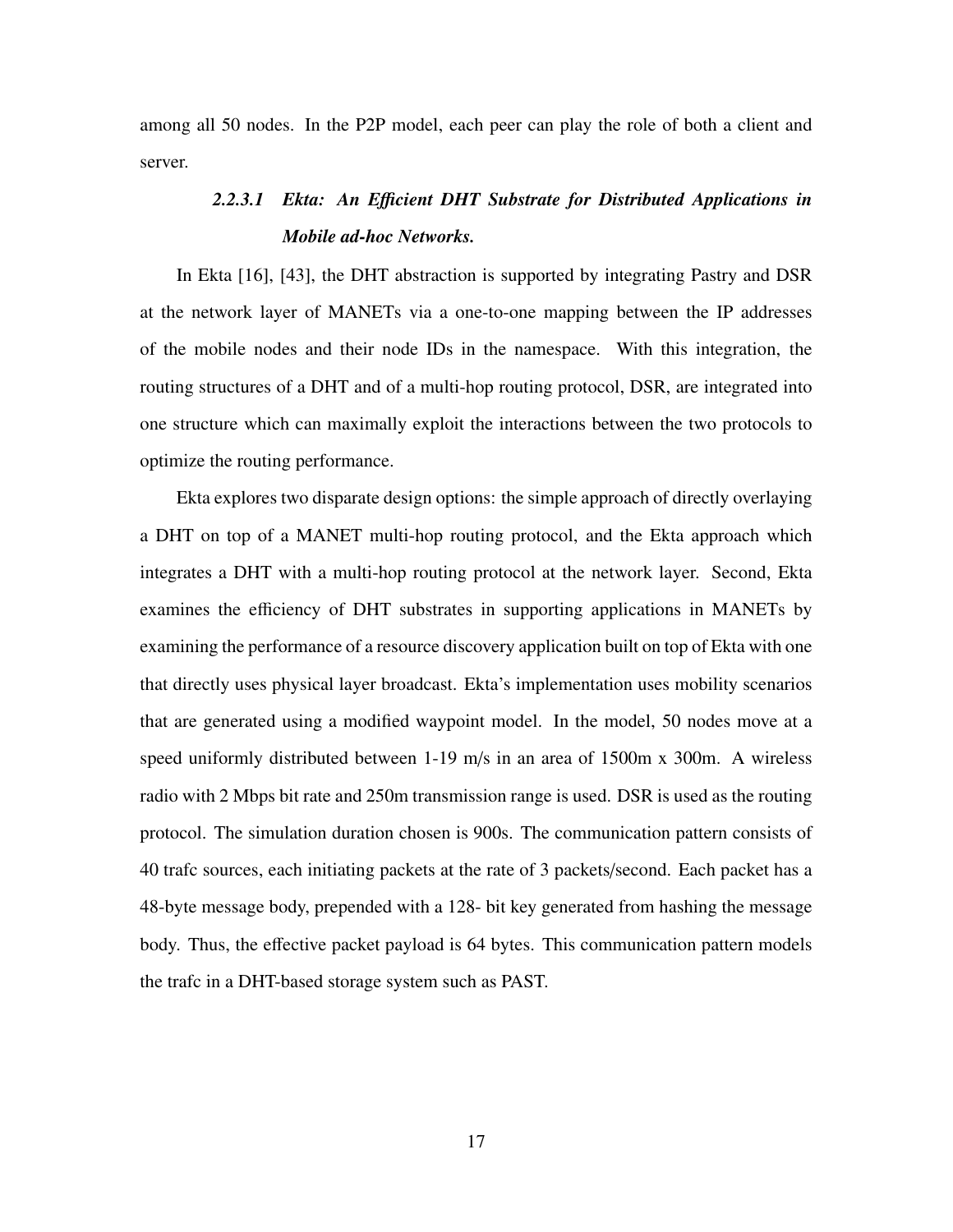#### *2.2.3.2 Cell Hash Routing.*

Cell Hash Routing (CHR)[3] is a DHT specifically designed for wireless ad-hoc networks. CHR was built to be an integrated design. CHR uses an inexpensive localized cell-based clustering method that groups nodes according to their location. This clustering method groups nodes inside cells of predefined and globally known shape. As a consequence, messages are not addressed to an individual node destination, because routing works at the cell level. Such an approach is particularly well-suited to the world of small and simple wireless devices or embedded systems, where nodes may look for specific contents and not for peers.

The advantage of clustering is twofold. First, it creates a very structured and sparsely populated network of clusters, where a lightweight routing scheme can be applied. Second, the efficiency of the routing scheme is not affected by increasing node density. Furthermore, routing scales well with increasing network sizes, because it is localized. Hence, by using a location-based clustered approach, routing in CHR is scalable with respect to both, network size and node density. Although simple, this scheme is powerful and enables a DHT to be implement in a straightforward and efficient way. The DHT implemented by CHR fits wireless ad-hoc environments and can be used as a component of more complex architectures.

#### 2.3 Data Replication

In certain P2P systems[40] such as Gnutella, only nodes that request an object make copies of the object. Other P2P systems such as Freenet allow for more proactive replications of objects, where an object may be replicated at a node even though the node has not requested the object. For such systems, how many copies of each object should there be so that the search overhead for the object is minimized, assuming that the total amount of storage for objects in the network is fixed? Answers to this question have implications to non-proactive replication systems as well, because the information of an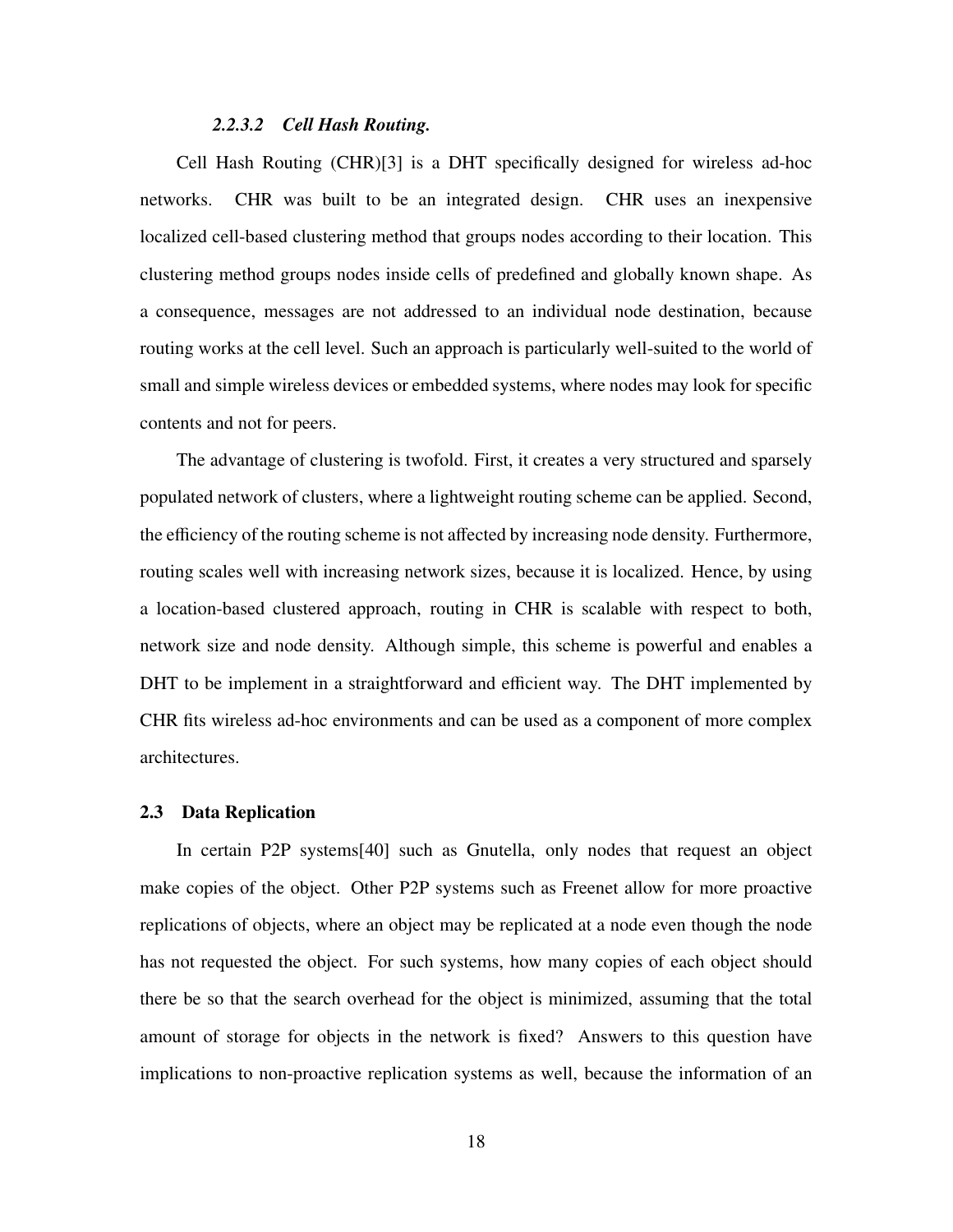objects location could be proactively replicated to expedite the searches. There are two replication strategies that are easily implementable. One is "owner replication", where, when a search is successful, the object is stored at the requester node only. The other is "path replication", where, when a search succeeds, the object is stored at all nodes along the path from the requester node to the provider node. Owner replication is used in systems such as Gnutella. Path replication is used in systems such as Freenet.

## *2.3.1 Beehive.*

Beehive [44] is a general replication framework that operates on top of any DHT that uses prefix-routing. Beehive controls the extent of replication in the system by assigning a replication level to each object. An object at level *i* is replicated on all nodes that have at least *i* matching prefixes with the object. Queries to objects replicated at level *i* incur a lookup latency of at most *i* hops. Beehive's implementation is structured as a transparent layer on top of FreePastry 1.3, and supports an insert/modify/delete/query DHT interface for applications, and requires no modifications to the underlying Pastry implementation.

Beehive's replication protocol proactively makes copies of the desired objects around the network. Initially, each object is replicated only at the home node at a level  $l = 0$ . The highest level available *k*, where  $k = log_b N$ , where *N* is the number of nodes in the system and *b* is the base of the DHT, and shares *k* prefixes with the object. If an object needs to be replicated at the next level  $l + 1$ , the home node pushes the object to all nodes that share one less prefix with the home node. Each of the level  $l + 1$  nodes at which the object is currently replicated may independently decide to replicate the object further, and push the object to other nodes that share one less prefix with it. Nodes continue the process of independent and distributed replication until all the objects are replicated at appropriate levels. An example can be seen in Figure 2.3.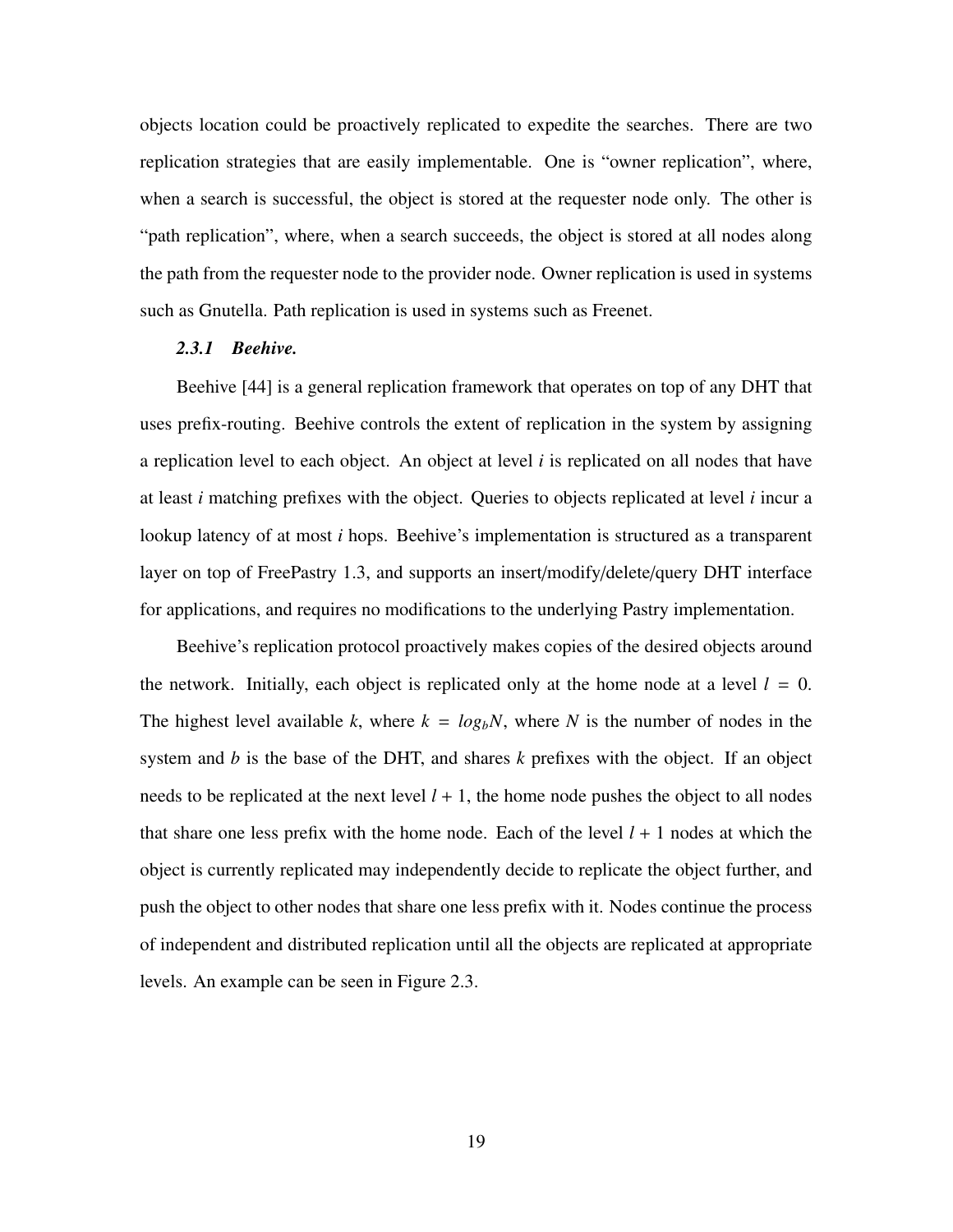

Figure 2.3: Beehive Replication Level [44]

## *2.3.2 Tempo.*

Tempo [50] explores a proactive approach to data replication that creates additional copies not in response to failures, but periodically at a fixed low rate. This way a failure does not spike and overwhelm application traffic and make it difficult to provision bandwidth. In simulations based on PlanetLab traces, Tempo is able to provide the same level of durability as traditional reactive systems using a comparable amount of bandwidth and without significant fluctuations in bandwidth usage.

## *2.3.3 Max-Cap, practical load balancing for content requests in peer-to-peer networks.*

Max-Cap [47] is decentralized algorithm, based on the maximum inherent capacities of the replica nodes. Unlike previous algorithms, it is not tied to the timeliness or frequency of updates, and consequently requires significantly less update overhead. Yet, Max-Cap can handle the heterogeneity of a peer-to-peer environment without suffering from load oscillations. This paper studies the problem of balancing the demand for content in a peerto-peer network across heterogeneous peer nodes that hold replicas of the content.

Max-Cap assume a peer-to-peer overlay network of widely distributed nodes. The peers store and share content with other peers and are heterogeneous in their capacity to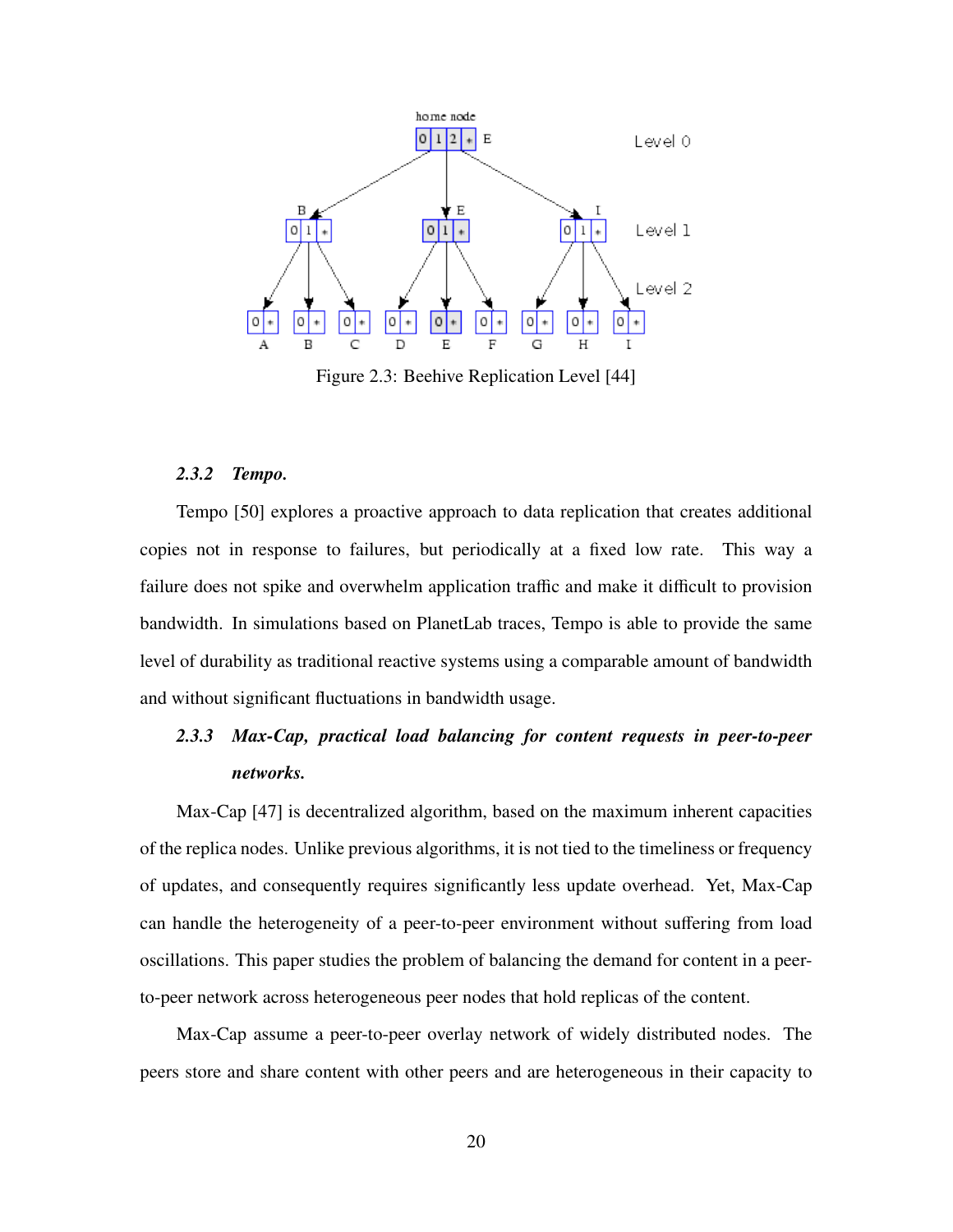serve content. The placement of a file on a particular peer is decided by the owner of the peer, not by a global placement policy. That is, there is no control over where replicas of a particular file are placed. Finally, the set of participating peers in the system is dynamic as peers enter and leave the system continuously and content availability at a peer can last for as little as a few minutes.

## *2.3.4 Chord.*

Data redundancy has the benefit of improving data availability in Chord, but taking more memory to store. To increase data availability Kapellko [30] advocates the direct union of two copies of Chord, which he claims is a very soft modification of the original Chord protocol. Unexpected departures of *<sup>k</sup>* < *<sup>O</sup>*( √ *n*) nodes from the system has a high probability that no information disappears. Only after  $\sqrt{n} = O(k)$  unexpected departures, does the loss of some data occur with high probability.

### 2.4 Vehicular Ad-Hoc Network

A VANET [31], [55] is a technology that uses moving cars or other vehicles as nodes in a network to create a mobile network. Rather than moving at random, vehicles tend to move in an organized fashion. Cars that move in the opposite direction increases the data dissemination performance significantly [42]. VANETs have some common properties with MANETs, but there are some distinctive differences [38]: 1) Vehicles move at very high speed but stop at intersections when traffic lights turn red. 2) Since the route is restricted by the roads, the mobility is more predictable than the to random movement of nodes in a MANET.

### *2.4.1 VANET Chord.*

For vehicular mobile Chord, Liu, et al. [38] propose several mechanisms to overcome problems caused by node mobility and topological changes.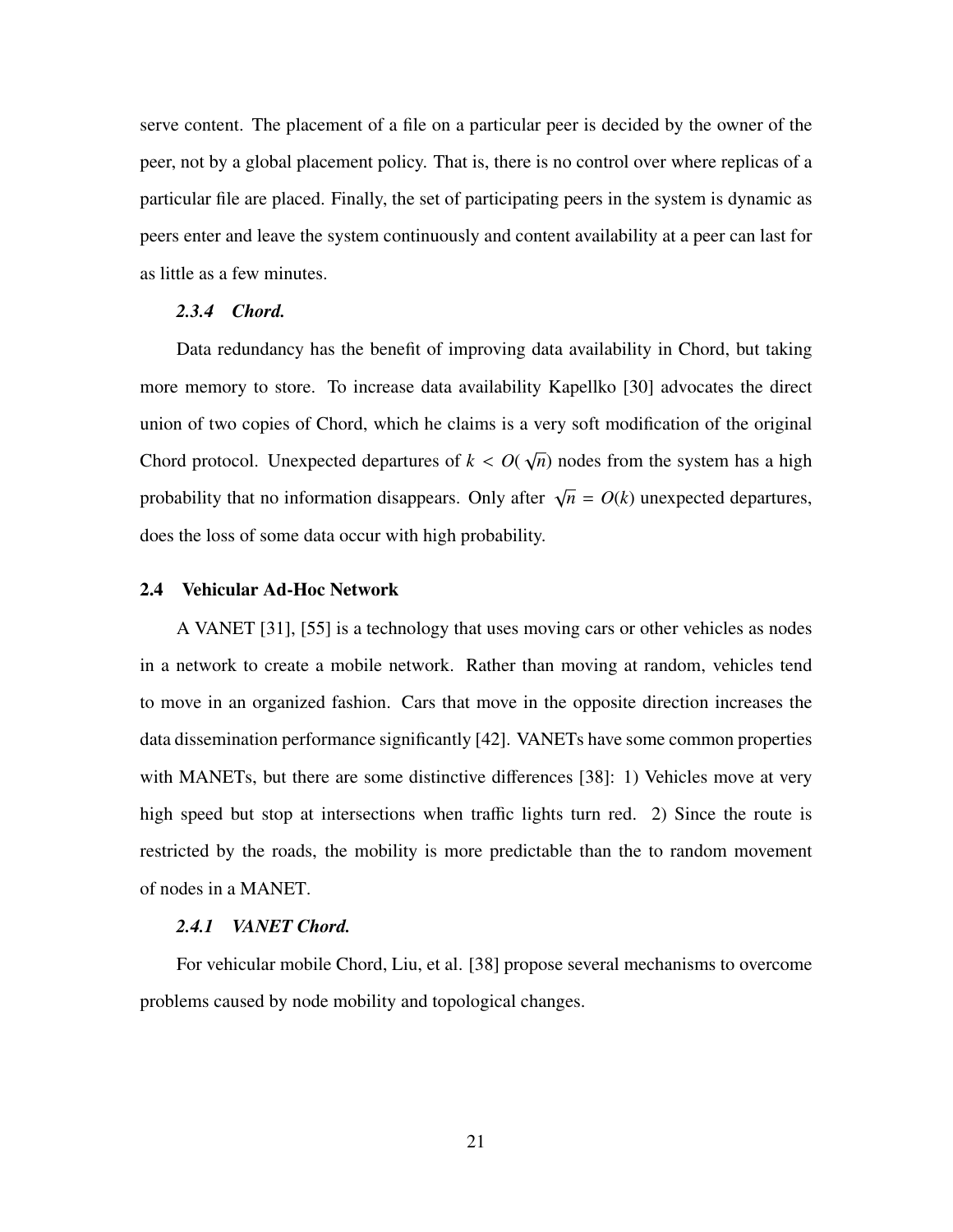- 1. Aggressive table update: try to use any available information to update finger table (for Chord) and knowledge table (for Mobile Chord).
- 2. Overlay table broadcasting: broadcast P2P overlay information to neighboring Mobile Chord nodes instead of using unicast ping for keep-alive mechanism in Chord
- 3. Passive bootstrapping: a new node learns the P2P overlay network information by listening to overlay table broadcasting rather than joining P2P overlay through hook nodes.

Liu, et al. [38] concluded Chord works fine in low-mobility, low traffic load, and low P2P node count scenarios, and modified Mobile Chord scheme performs well in the challenging VANET environment. The P2P overlay consistency was significantly higher than the baseline Chord. The proposed bootstrapping technique reduced control signaling cost and improved P2P network convergence time in highly dynamic vehicular environments. In summary, Mobile Chord outperforms Chord in terms of overlay consistency, the number of application layer forwarding steps, query response, correct query response, and the average query delay.

## *2.4.2 CarTALK 2000.*

CarTALK 2000 [54] is a European project that focuses on new driver assistance systems which are based upon inter-vehicle communication. The main objectives are the development of co-operative driver assistance systems and the development of a selforganizing ad-hoc radio network as a communication basis with the aim of preparing a future standard.

Based on the current position and its driving destination, a vehicle movement is predictable with the help of a digital road map. For this reason CarTALK 2000 uses Spatially Aware Routing (SAR). SAR extends traditional position based routing by making use of the spatial environment model. The spatial model is constructed based on road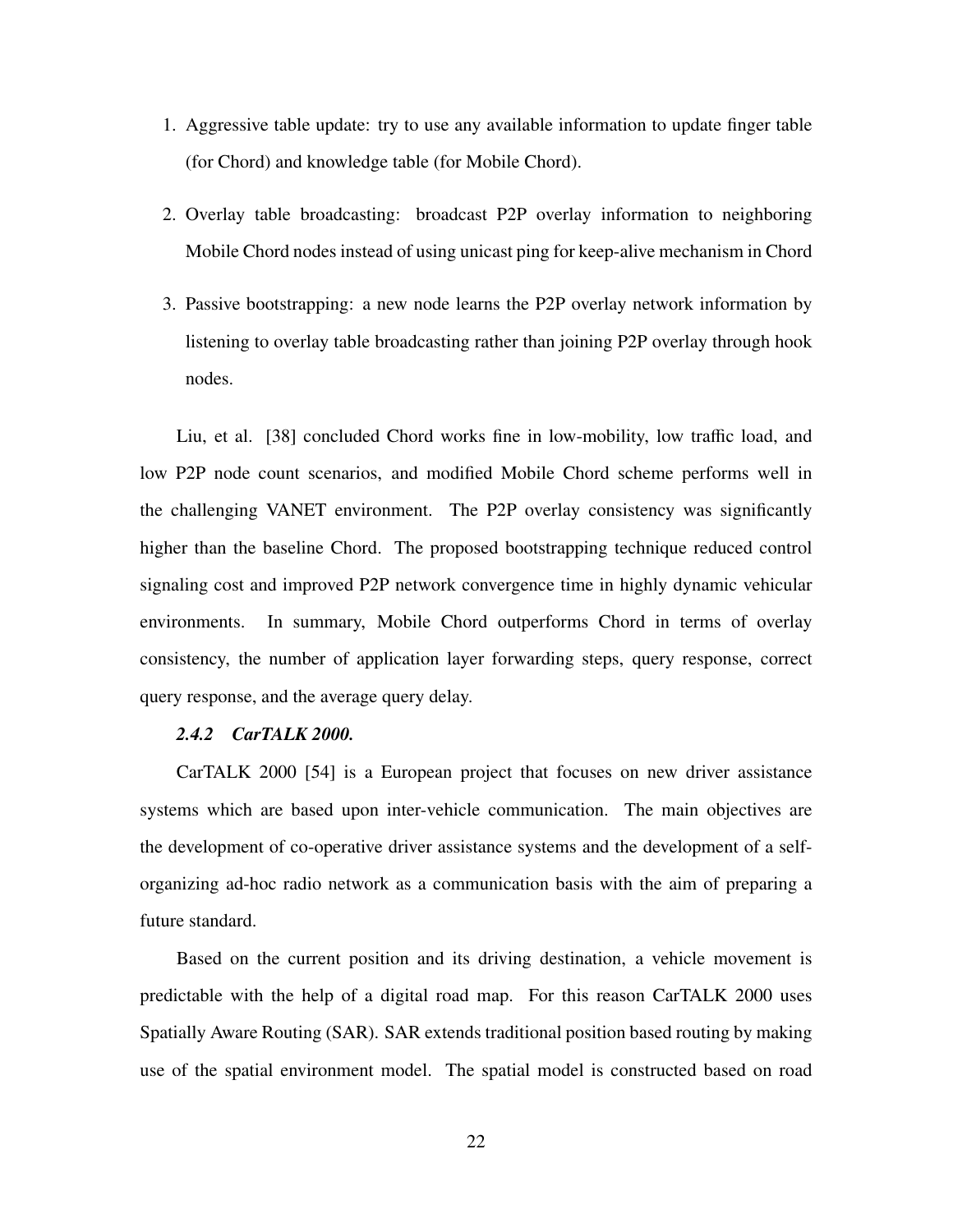topology information extracted from digital road maps, which can be internally represented as a graph *G(E,V)* consists of a set *V* of vertices referring to road intersections together with a set *E* of edges denoting road segments. The weight of edges can be used to represent different characteristics, such as the road length, average speed, etc. SAR then relies heavily on GPS coordinates to find the optimal route for a packet to take. More in depth investigations are still needed in order to proceed with specific technical choices and to reach the final routing design for CarTALK 2000.

## *2.4.3 Fleet Net.*

Fleet Net [23] is a project to bring the internet to vehicles on the road by using a VANET. Fleet Net is based on cellular communication systems with centralized organization adapted to an ad-hoc environment. The typical Fleet Net network topology will have a stationary gateway node, such as a gas station or restaurant, that is connected to the internet. Then, vehicles will then forward packets away from the gateway node to out of range nodes. An example can be seen in Figure 2.4. Fleet Net's network topology is similar to Data Mules [49], except in Data Mules the nodes buffer sensor data, then move to a wired access point to transmit data.



Figure 2.4: Fleet Net Scenario [23]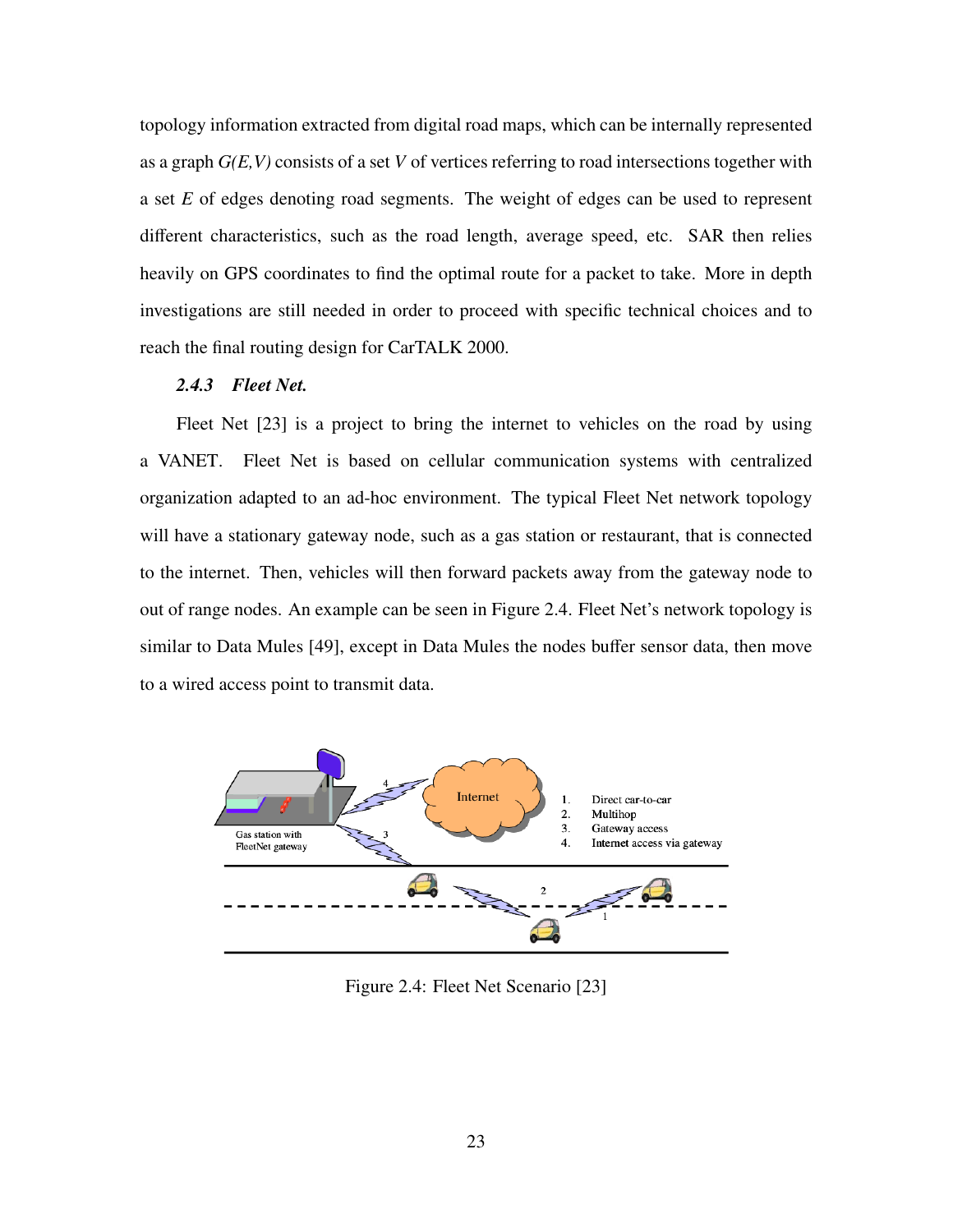#### *2.4.4 Grassroots.*

Grassroots [20] is a program in which each vehicle contributes a small piece of traffic information to the network based on the P2P paradigm, and each vehicle aggregates pieces of the information into a useful picture of the local traffic information. Grassroots is different from the usual sensory environment since it relies on mobile sensors (dataflies) rather than on a fixed predefined infrastructure. Two important characteristics of Grassroots environment: redundancy, which imparts robustness, and dynamic nature of coverage, which changes with the location of its dataflies. The Grassroots architecture has four entities: information producers, information consumers, information aggregators, and information relayers. Producers are vehicles (dataflies) that collect raw sensory data. Consumers are objects (stationary or mobile) that query data (e.g., vehicles). Aggregators collect and aggregate data from multiple producers. An aggregator is a logical entity that can reside on a stand-alone server or can even reside on a consumer. Relayers participate in forwarding messages to their intended destination. Simulation results show promise in the Grassroots system.

## 2.5 Summary

This chapter contained a broad overview of the big four DHTs, Chord, Pastry, Tapestry, and CAN. Each DHT has advantages and disadvantages associated with it. Mobile DHTs have deficiencies that can cause slower lookup or redundant work, but there are optimizations and integrations available to mitigate inefficiencies. There are several data replication architectures available for DHTs. Once again each strategy has advantages and disadvantages associated with it. VANETs create their own intrinsic problems with generally fast moving nodes and movement patterns.

For this research Pastry is chosen as the DHT because of its availability and completeness in Network Simulator 3 (NS3). Chord and Pastry already have an implementation in NS3. The Chord implementation is poorly documented and difficult to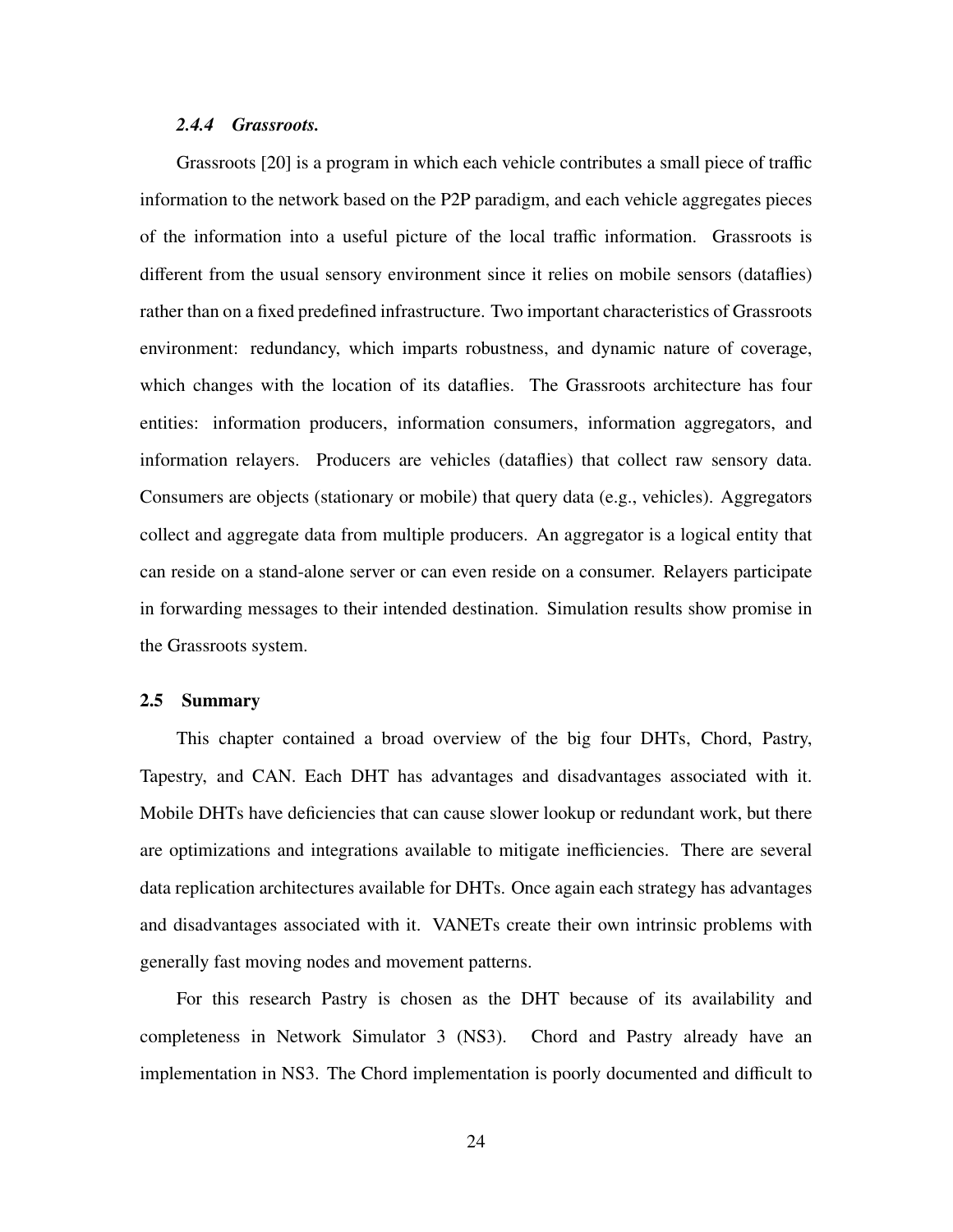send a message. The Pastry implementation is much more detailed and easier to understand. Also, the Beehive replication strategy is chosen because Beehive is a general replication framework that operates on top of any DHT that uses prefix-routing, such as Chord, Pastry, and Tapestry. Therefore, Beehive could be implemented on top of either of the DHTs in NS3. The problem with Beehive is that its source code is not publicly available. However, there are papers that describe Beehive and a dedicated webpage.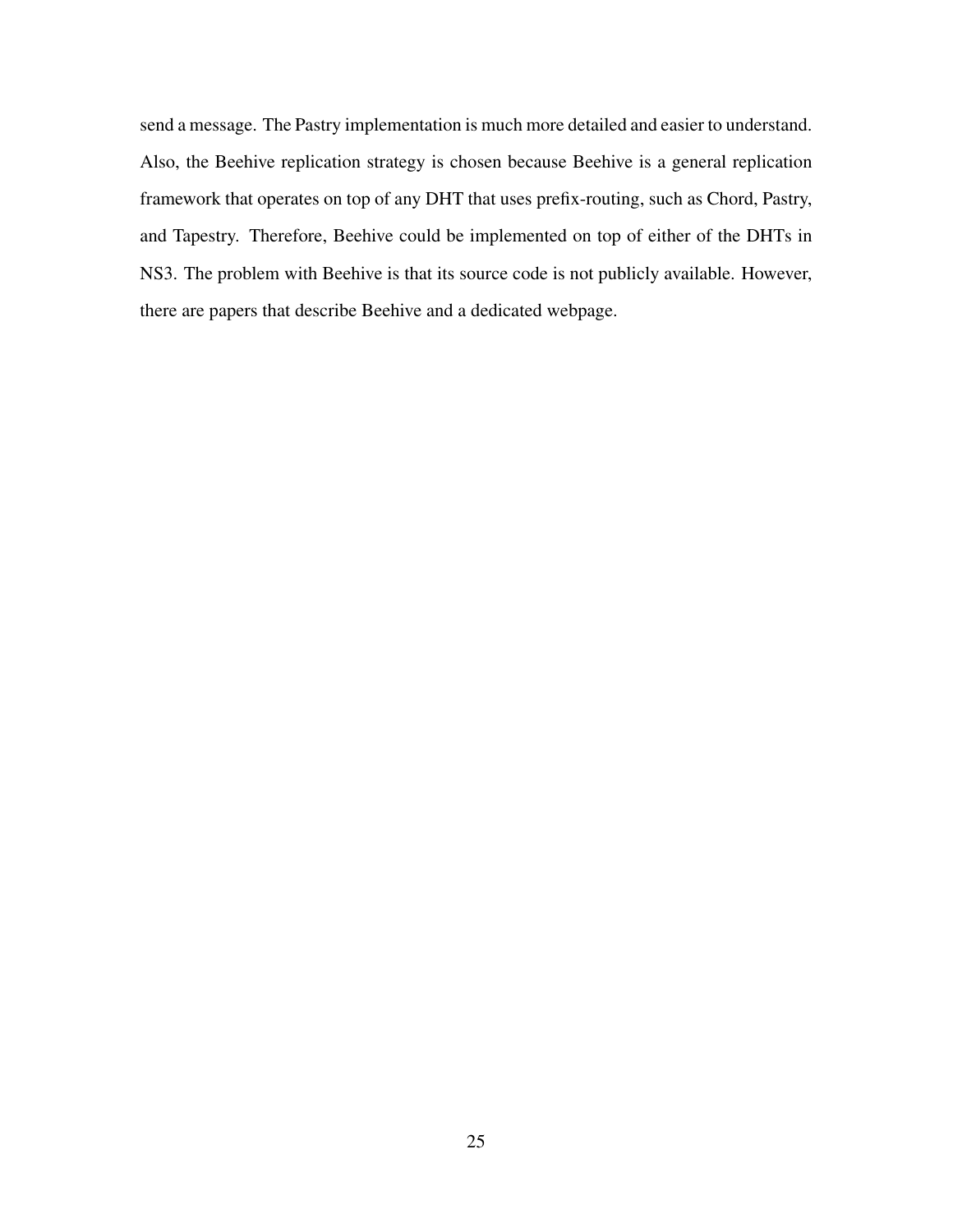## III. Methodology

The goal of highly mobile ad-hoc networks is to investigate the applicability of P2P database replication to maintain data, testing the network bandwidth breaking point, and the effects of node density, churn, and area. This chapter describes the testing setup and procedures for the experiment, the system services, performance measures, and expected workload, system parameters, and experimental design. The testing setup describes the model used for the experiment. The testing procedures describes the implementation in NS3. The system services explains the what the system does. The performance measures detail the metrics used to evaluate the system. The expected workload describes the expected queries of the DHT. The system parameters list the parameters and factors of the system. Finally, the experimental design explains the final system overview.

#### 3.1 Testing Setup Used

The approach tests the applicability of an ad-hoc P2P self replicating DHT network. The evaluation technique used is simulation, using NS3. The simulation uses the IEEE 802.11 standard for wireless communication. Nodes are mobile and move at a fast pace of 60 mph, to simulate slow moving helo type vehicles such as the (A160T) Hummingbird [7]. The nodes move using a random way-point model [5]. The vehicles travel for a random distance, pause, then travel in another direction. Evidence suggests [60] that random way points are not optimal for vehicle searching as there is usually much overlap. Still, this model comes readily available, and provides a baseline for research.

The P2P network uses Pastry with Beehive. A node replicates data and sends the data to other nodes in the network. The known data is then queried for availability. Chord has already shown that with no data replication, linear node failure results in linear data loss [52].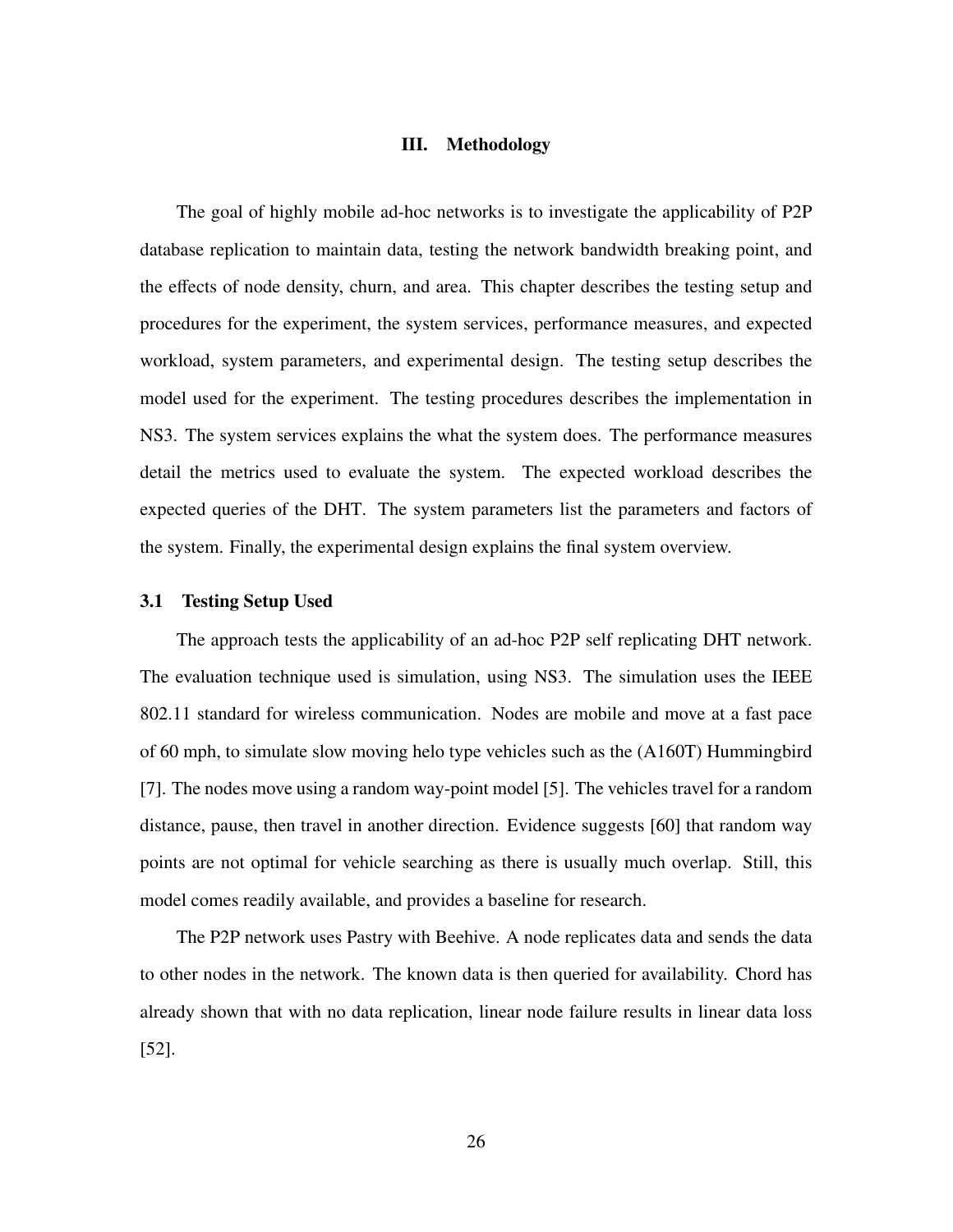#### 3.2 Test Procedure

The simulation starts with a designated number of nodes. The nodes use the NS3 implementation of standard IEEE 802.11b protocol with a constant data rate of 1 Mbps. Nodes have a constant speed propagation model applied to them which means all packets will travel at the same speed. By default, the channel model is set with a propagation delay equal to a constant, the speed of light. Nodes have a range dependent propagation loss model meaning that nodal contact is dependent on distance, with an antenna range of 100 meters [2]. In NS3, the range propagation loss model uses one attribute "Max Range". The single "Max Range" attribute(units of meters), synonymous with the antenna range, determines path loss. Receivers at or within "Max Range" meters receive the transmission at the transmit power level. Receivers beyond MaxRange receive at power -1000 dBm (effectively zero).

The nodes move to random way points, with a speed of 60 mph (26.8224 m/s), and a constant pause of 5 seconds. Optimized Link State Routing (OLSR) is the underlying network routing protocol. Each node is sequentially assigned a static IPv4 address starting at 10.1.0.1. The underlining database and DHT used for this experiment is Pastry. A Pastry application is installed on every node. Pastry considers a neighbor dead after two missed "Hello" messages. After sending a request, Pastry makes two attempts before considering the neighbor dead as well. Request are set to time out after 1,000 ms, and have a time to live of 255 hops.

Each node's DHT database initializes with 10 entries. Each entry is a random number from 0 to 32,767. This means that it is possible for a duplicate data entry on two or more nodes. Assuming 500 nodes choosing 10 entries, 5,000 randomly chosen numbers, according to the birthday paradox it is almost 100% certain that there will be matching numbers, but since the data is duplicated to nodes after the first data replication, the impact of this scenario is minimal. When a node duplicates its data entry over the network. The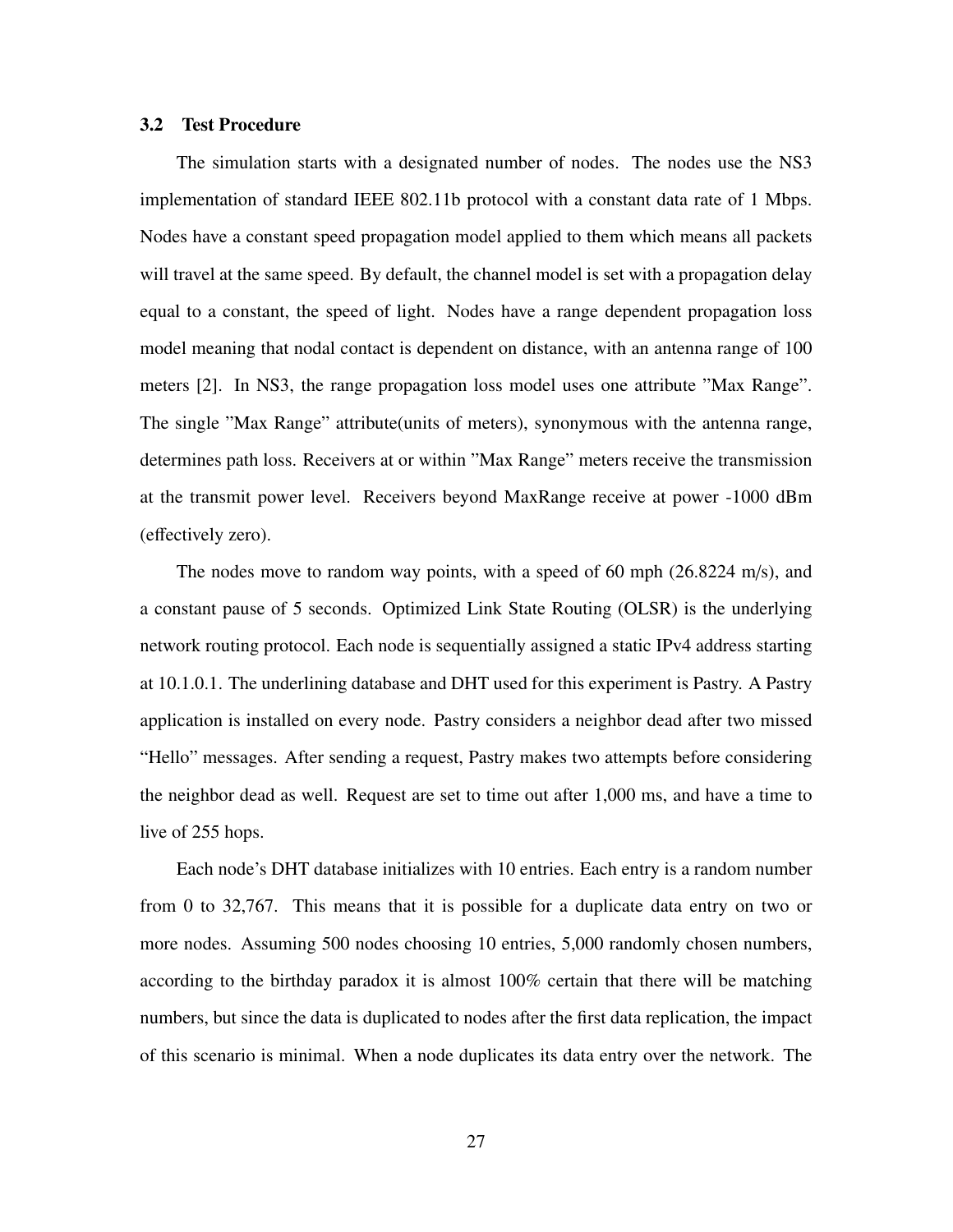node sends its data identifier, along with data padding to have a data object that appears to be of a size equivalent to sensor data of interest going over the network.

For testing purposes, all entries are stored in a global table that tracks the data and which node has this data. This is done so that nodes know what data to request. Although it is possible to have scenarios where nodes request data that has never existed, that is not the case for this experiment. However, it is possible in this experiment for a node to request data that no longer exist. This occurs when one node has the only copy of a data item, and goes offline before replicating its data. This means that the data is in the global table, but no longer exists. This is a highly unlikely scenario.

Data is replicated following the Beehive replication strategy [44] with the level of prefix matching specified from 1 - 4, with 1 as the lowest replication rate and 4 the highest. For this implementation, prefix matching is done with the nodes number. Assume the first node, although it is node one, in binary it is node zero. At replication level one, node one would then prefix match with node two, because all except for their last binary digit matches. At replication level two, nodes one, two, three, and four would prefix match, because all except for their last two binary digits prefix match. This means when a node is replicating at level one it replicates to one other node. Level two to three other nodes, level three to seven other nodes, and level four to fifteen other nodes.

Each node is scheduled to replicate a piece of its own data once every second. Additionally, all nodes send out a query request for data once every ten seconds. When replying, a node only responds with an acknowledgment through the network that it has the requested data. It does not send another full 1024 byte packet.

## 3.3 System Boundaries

28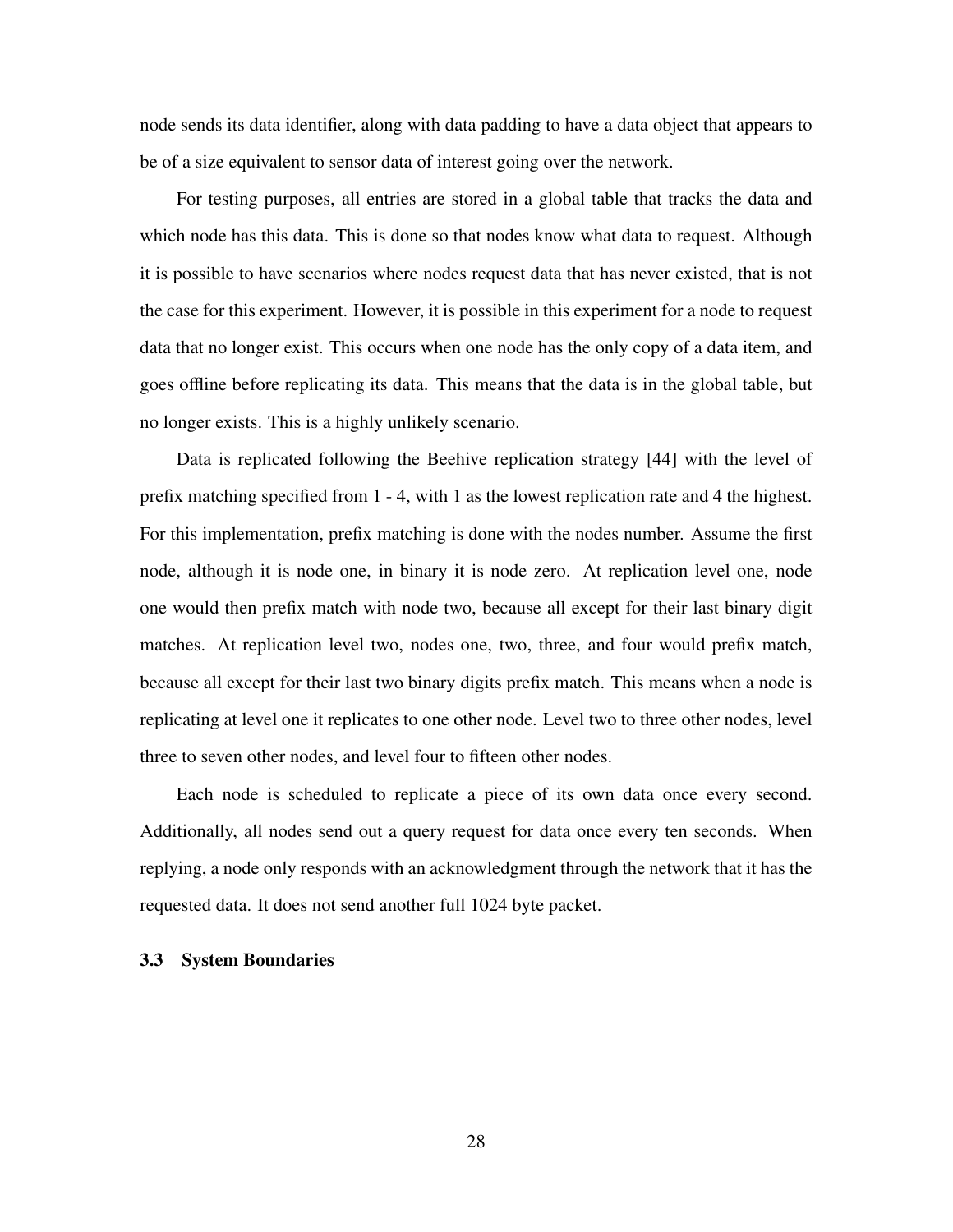

Figure 3.1: The P2P Database System Under Test.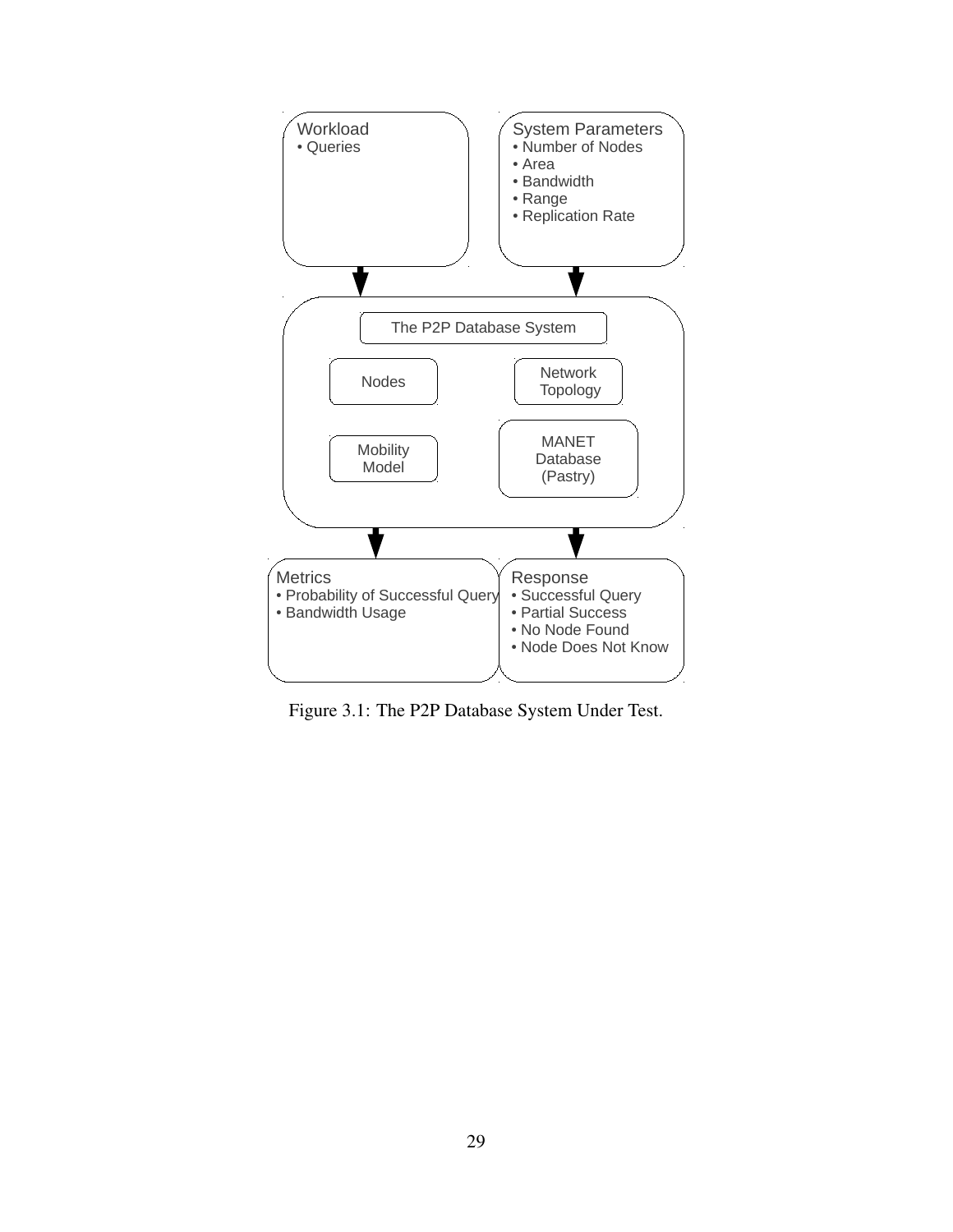## 3.4 System Services

The system offers one service: a distributed database. A successful outcome is defined as receiving the correct response to a database query. The response can come from either the original data producing node or another node that has replicated data.

There are several ways the system can fail. First, the requesting node cannot find a node containing the data in the network. Second, the network can lose the data request before being received by the destination node. Third, the network can lose the data response before the querying node receives the data.

### 3.5 Performance Measures

The first measure is the amount of bandwidth usage. For this experiment, *Bandwidth usage* is defined as all packets sent across the network including the data packets with headers. As well as lower layer protocol and control packets, such as routing. The total available bandwidth is 1 Mbps. This is measured to determine the amount of bandwidth nodes use to replicate data.

The second measure, *Successful Query Answer* is defined as the requested node receives the requested data. This measure defines the data availability of the system. For a given configuration, this provides a base performance of the system.

#### 3.6 Workload

The expected workload for the database consists of request queries. A query is defined as a node requesting a piece of data from somewhere in the network. A query request is made by each node every ten seconds. The request is for random piece of data from a globally known table. The request is sent throughout the network.

#### 3.7 System Parameters

Table 3.1 and Table 3.2 lists the parameters, test values, and a short description for the system. Table 3.1 presents parameters for the overall scenario including number of nodes,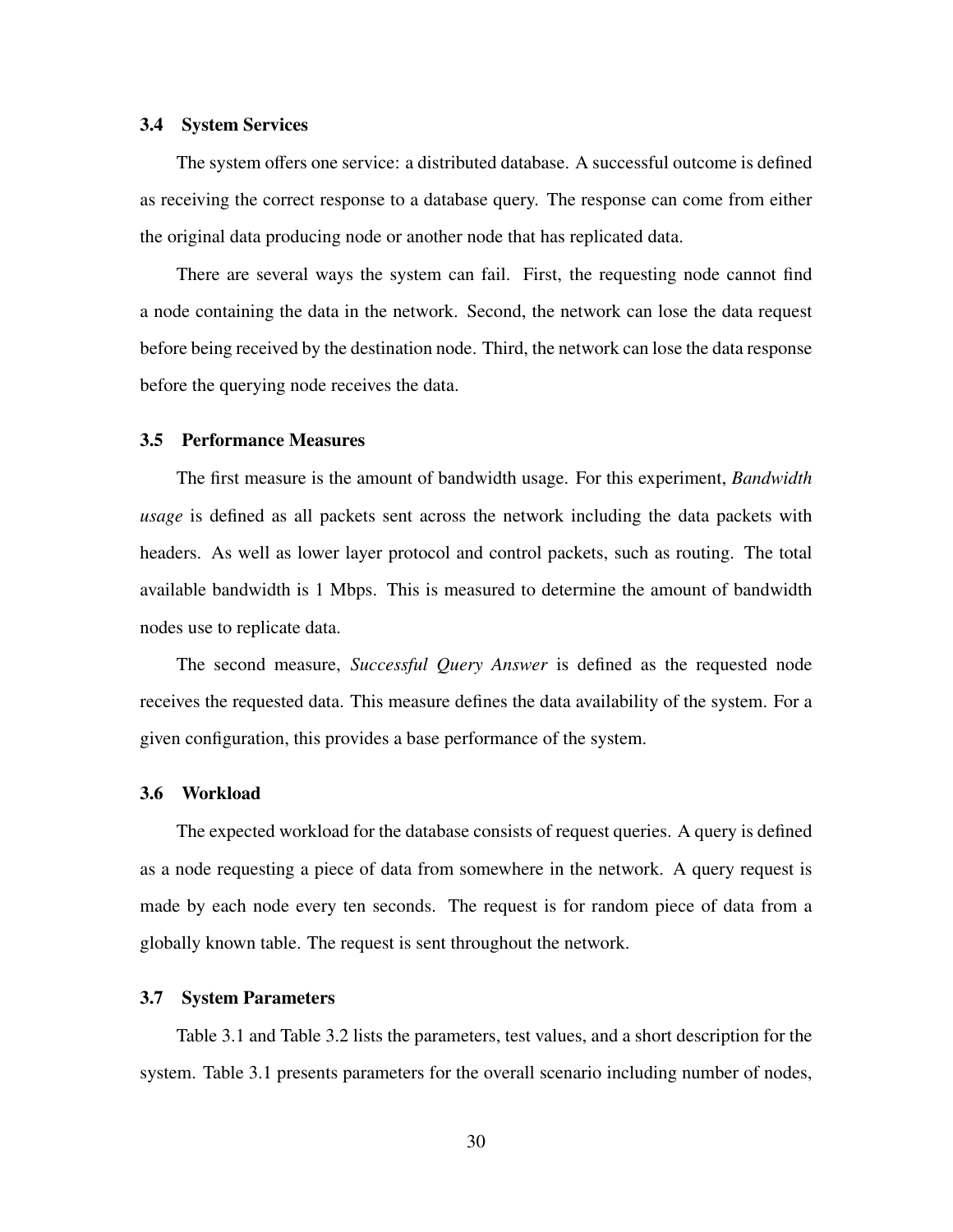area, churn rate, and the mobility model. Table 3.2 presents the nodal model parameters including the replication rate, bandwidth, packet size, and antenna range.

The first parameter is the number of nodes. The number of nodes refers to the total number of nodes per simulation. For this experiment the number of nodes ranges from 10 to 500 nodes in steps of 10. Table 3.3 shows the anticipated outcomes for the number of nodes in the system.

| <b>System Parameter</b> | <b>Tested Values</b>    | <b>Description</b>            |
|-------------------------|-------------------------|-------------------------------|
| Number of Nodes         | 10-500                  | The total number of nodes in  |
|                         |                         | the network for a simulation. |
| Area of Simulation      | Squares with lengths of | This is the total area nodes  |
|                         | 200m to 2,500m.         | have to move.                 |
| Churn Rate              | Lose and gain of 1 node | The rate at which nodes are   |
|                         | every 30 mins.          | entering and leaving the net- |
|                         |                         | work                          |
| <b>Mobility Model</b>   | 60 mph; 5 sec pause     | The speed that a node will    |
|                         |                         | travel, and the time it will  |
|                         |                         | pause at that location before |
|                         |                         | starting to travel again.     |

Table 3.1: Scenario Parameters.

Table 3.2: Nodal Model Parameters.

| <b>System Parameter</b> | <b>Tested Values</b> | <b>Description</b>             |
|-------------------------|----------------------|--------------------------------|
| <b>Replication Rate</b> | $1 - 4$              | The rate at which data is      |
|                         |                      | replicated to other nodes.     |
| Bandwidth               | 1 Mbps               | The rate at which a node's     |
|                         |                      | link can transmit and receive  |
|                         |                      | data.                          |
| Size of Data Packets    | 1024 bytes           | This is the size of a replica- |
|                         |                      | tion data packet.              |
| Antenna Range           | $100 \text{ m}$      | The wifi antenna range of a    |
|                         |                      | node.                          |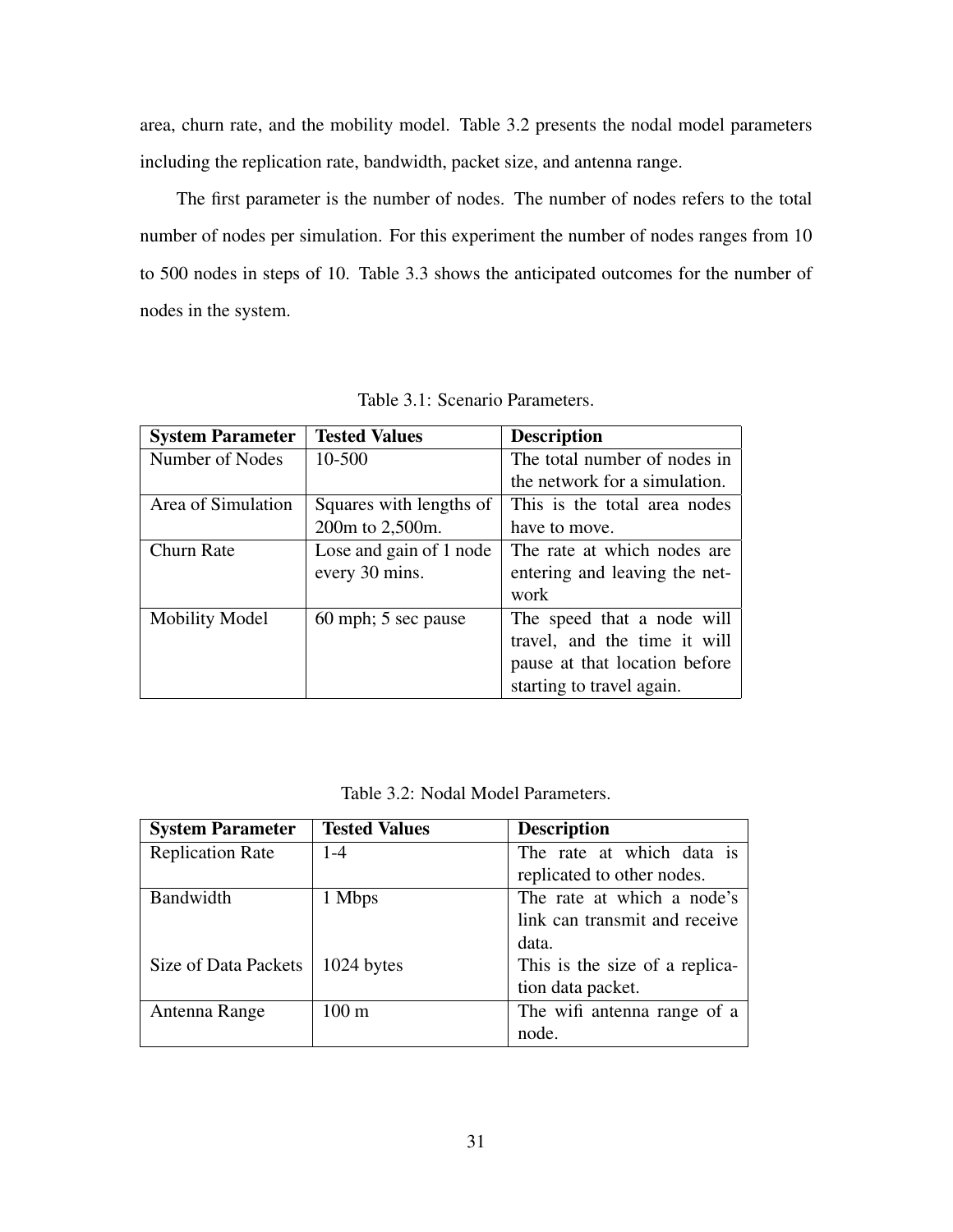Table 3.3: Number of Nodes.

| <b>Number of Nodes</b> | <b>Anticipated Outcome</b>                                  |  |  |
|------------------------|-------------------------------------------------------------|--|--|
| Low $(10 - 20)$        | If the area is small, nodes should be able to maintain good |  |  |
|                        | connectivity, and there should not be much interference     |  |  |
|                        | over the 2.4 GHz spectrum. On the other hand, a large       |  |  |
|                        | area there may be minimal network connectivity, a higher    |  |  |
|                        | replication rate should help relieve this problem.          |  |  |
| Medium (30 - 100)      | May produce some of the best results depending on an        |  |  |
|                        | experiments configuration. Nodes will usually be in range   |  |  |
|                        | of at least 1 other node, but not an overbearing number of  |  |  |
|                        | nodes as to cause great interference. A node will likely be |  |  |
|                        | able to query and receive a response. A medium number of    |  |  |
|                        | nodes may perform well for the amount of resources it cost  |  |  |
|                        | to build.                                                   |  |  |
| High $(110 - 500)$     | If the area is large, nodes should be able to maintain good |  |  |
|                        | network connectivity with minimal interference over the     |  |  |
|                        | 2.4 GHz spectrum. However, a small area may cause           |  |  |
|                        | great interference with many nodes attempting to transmit   |  |  |
|                        | at once.                                                    |  |  |

Besides the size of a query response, the database replication rate has the largest impact on available bandwidth. A higher rate means more replication of data, but also more bandwidth use. The more replication, the greater the chance a node finds the data, being queried. The replication rate and anticipated outcome appear in Table 3.4.

The nodes move in a square area ranging from side lengths of 200 m to 2,500 m. Thus, the effective area of the simulation ranges from  $40km^2$  to  $6, 250km^2$ . The side lengths increase by 300 m, and then in 500 m steps until reaching 2,500 m.

One constant parameter is the amount of bandwidth available in the network. This parameter effects several elements. The first is the amount of data that can be traveling over the network. The second is how long nodes have to be in range of one another. The higher the bandwidth, the more data that nodes can push to each other in a given amount of time. For this experiment the bandwidth is set to a constant rate of 1 Mbps over a Direct-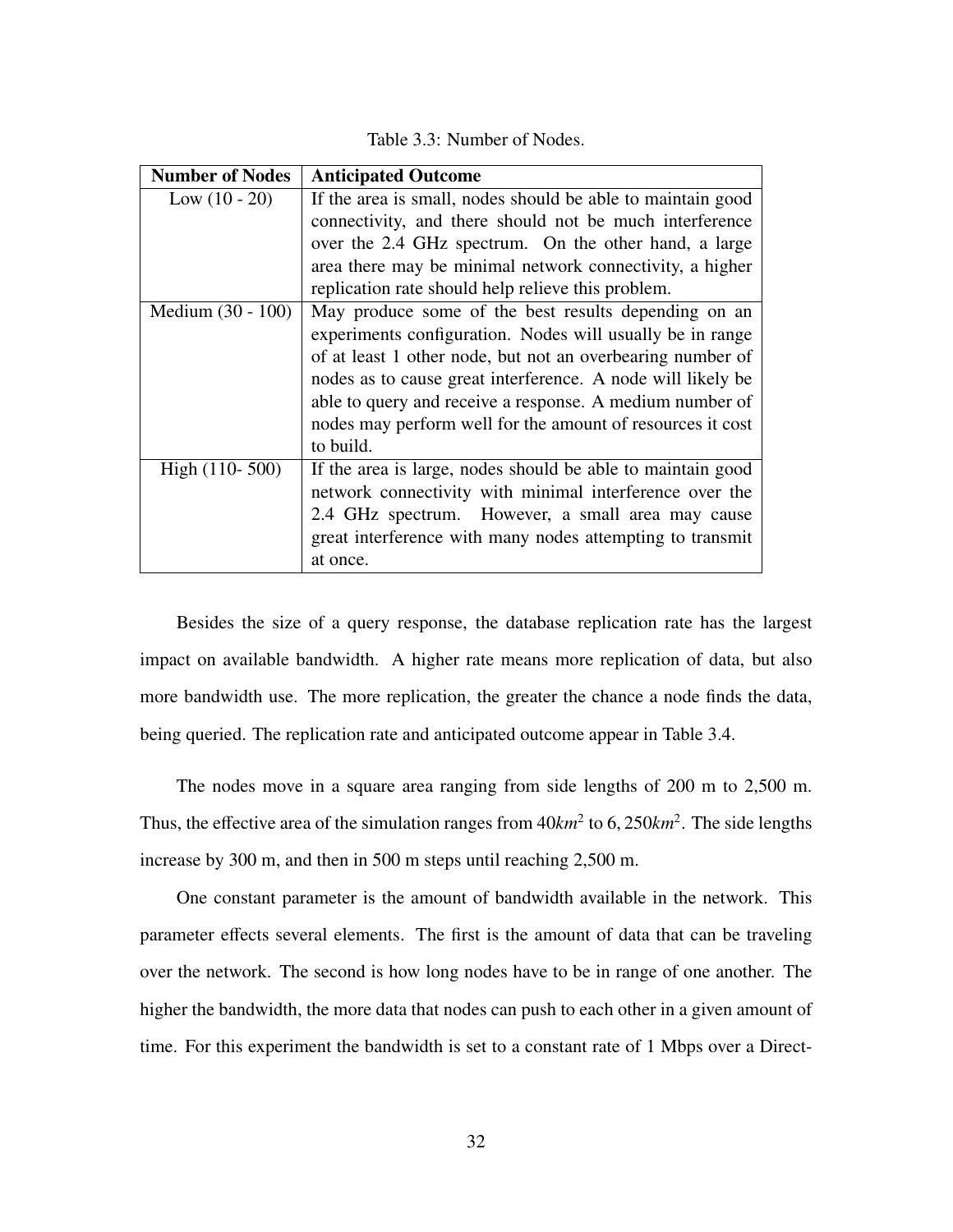| <b>Replications</b> | <b>Anticipated Outcome</b>                                  |  |  |
|---------------------|-------------------------------------------------------------|--|--|
| <b>Level</b>        |                                                             |  |  |
| 4 Low               | There will be minimal data replication. It is likely that   |  |  |
|                     | duplicate data will not be found easily. However, bandwidth |  |  |
|                     | usage will be minimal for a constrained network.            |  |  |
| 3 Medium-Low &      | The medium amount of network replication may produce a      |  |  |
| 2 Medium-High       | good outcome by having a moderate amount replication and    |  |  |
|                     | bandwidth usage.                                            |  |  |
| 1 High              | There will be lots of data replication. It is likely that   |  |  |
|                     | duplicate data is found easily. However, bandwidth usage    |  |  |
|                     | will be extremely high and will constrain the network. A    |  |  |
|                     | query should be answered most every time.                   |  |  |

sequence spread spectrum (DSSS) for both control and data packets. The bandwidth and network utilization will be measured by the built in NS3 flow-probe class.

## 3.8 Experimental Design

Each experiment simulates for five hours. Multiple trials with the same configuration are run with a different seed value at least ten times to obtain a viable 95% confidence interval. The overall network usage and number of satisfied queries, is then graphed.

## 3.9 Summary

This chapter details the highly mobile ad-hoc network and DHT used for this experiment. The system model is an ad-hoc P2P self replicating DHT network. The system replicates data to nodes and then queries all nodes for available data. The system is evaluated in NS3 running Pastry with a Beehive replication strategy.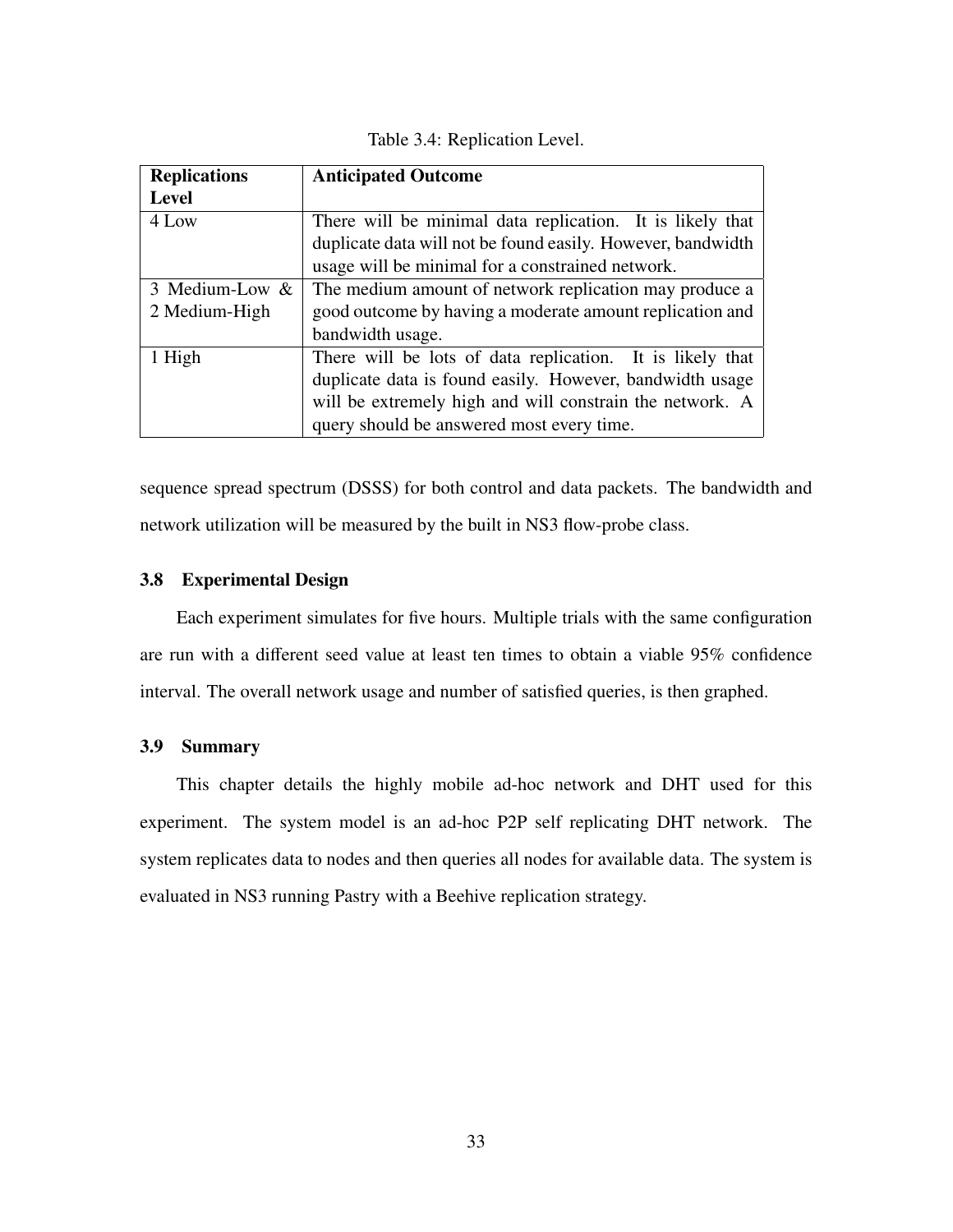## IV. Results

If an environment is an active battlefield the space may include airborne assets, tanks, ground personnel, UAVs, missiles, satellites, and commanders all communicating on Internet Protocol based links. With such a high quantity of communication it is important to not only prevent enemy jamming, but to avoid self-inflicted jamming by crowding to many devices. Therefore, determining a network's bandwidth breaking point becomes important. Also, in the likely event that any member of the network goes offline for any reason, replication becomes the only way of retrieving what would be lost data.

The results of this experiment are broken down into to two categories, the *Bandwidth Usage* and *Successful Query Answer* of the system. The bandwidth utilization is an overview of the usage of the network. The replication rate is number of successful queries per all queries sent.

#### 4.1 Bandwidth Usage

The following figures show graphs for a 95% confidence interval network utilization for a given node number, replication level and area of simulation. Starting with Figure 4.1, this figure shows the network usage on the vertical axis and the simulation area (square's side length) on the horizontal axis. Each of the four replication levels are shown as well. Replication level one is shown as a circle with a solid line connecting each circle. Level two is shown as a triangle connected with a dashed line between. Level three is a plus connected by a dotted line. Level four is a x connected by a dotted and dashed line. The 95% confidence interval is shown by dashed lines above and below each symbol.

Figure 4.1 shows Pastry running with ten nodes. Starting at 200 m by 200 m and replication level one, Figure 4.1 shows that on average approximately nine percent of the network is being utilized. Dissecting into what is happening, at level one each node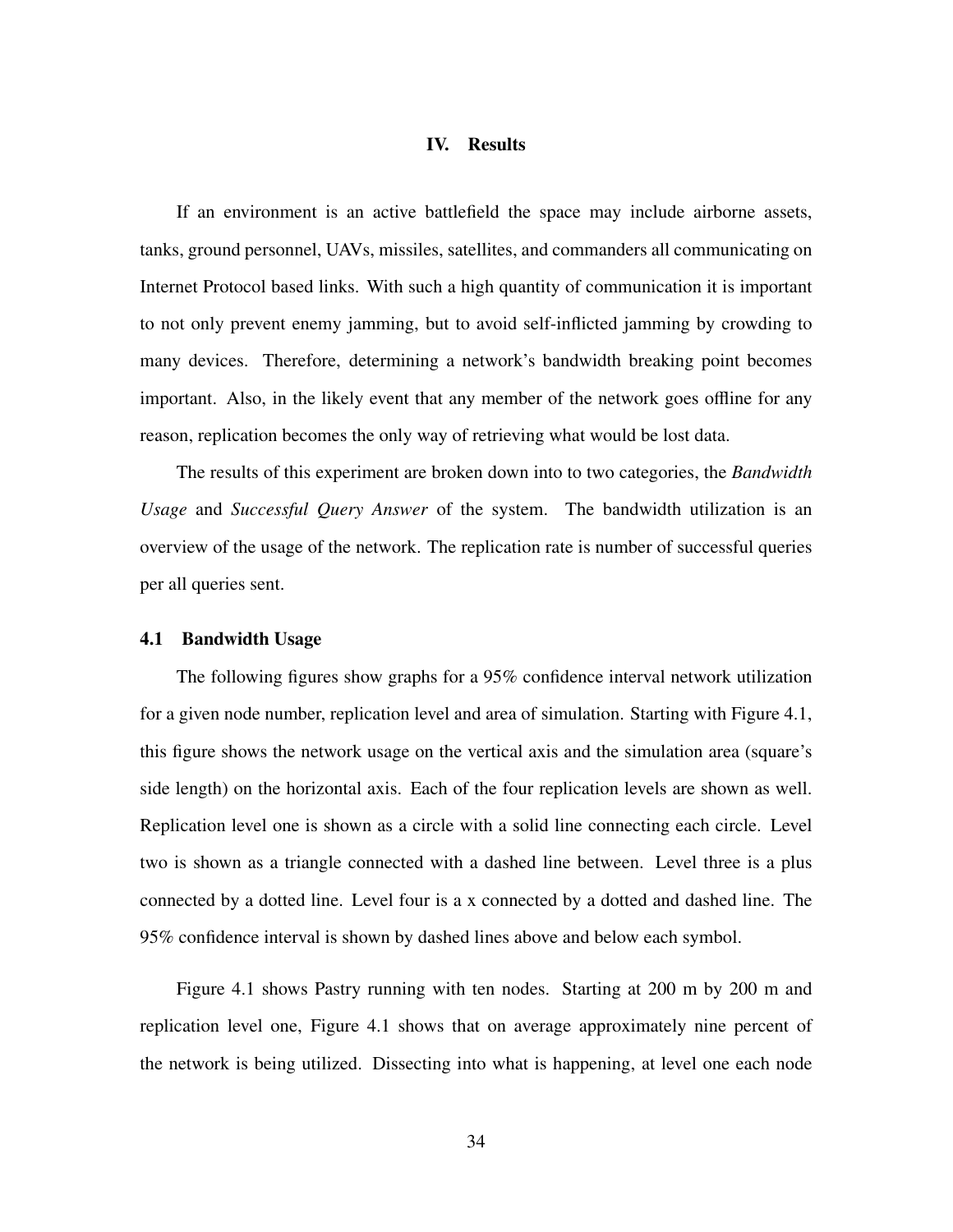



Figure 4.1: Bandwidth Utilization - 10 Nodes.

replicates to one other node that is a 1024 bytes being sent to one other node ten times approximates to 81,920 bits needing to be sent in one second. The simulator is set to send 1 Mbps, in an ideal scenario where all nodes were in range of each other, each send was perfectly timed, and there was no other overhead data or control packets the network would use 8.192% (1024*bits* <sup>∗</sup> <sup>8</sup> <sup>∗</sup> <sup>1</sup> <sup>∗</sup> <sup>10</sup>/1, <sup>000</sup>, <sup>000</sup>*bps* <sup>=</sup> <sup>0</sup>.08192).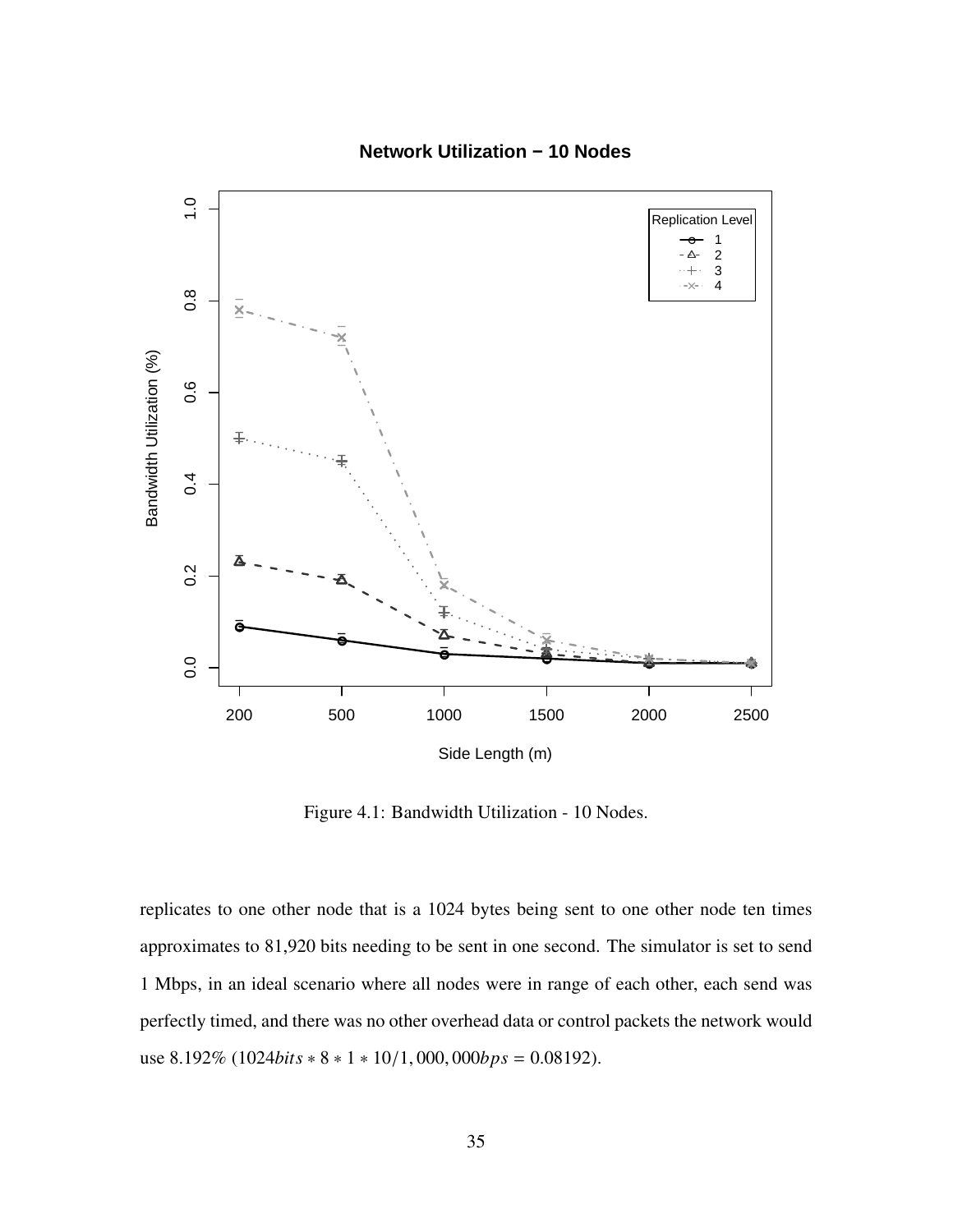At level two each node replicates to three other nodes. That is 1024 bytes being sent to three other nodes ten times, approximates to 245,760 bits needing to be sent. However, due to the replication prefix matching nodes nine and ten only match to each other. This leaves two nodes that are only prefix match to each other. This same problem arises at a replication level three. The binary prefix of nodes one though eight match each other, but nine and ten only match to each other. Finally at level one all ten nodes binary prefix match each other, and attempt to replicate 1024 bytes (8192 bits) of data to all other nodes. Estimating 1024 bytes being sent to nine other nodes ten times approximates to over 737,280 bits needing to be sent in one second. Once again with the simulator set to send 1 Mbps, and an ideal scenario where all nodes were in range of each other, each send was perfectly timed, and there was no other overhead data or control packets the network would use 73.7%. But the simulation is not an ideal situation. Once again the network utilization accounts for all types of packets, and not all node's can reach one another directly in a 200 m by 200 m square with an antenna range of 100 m. Nodes not directly being able to reach one another affect several aspects of network utilization. First, it actually decreases a node's view of the network's utilization because a node that is 101 meters away from another node does not see any of the frequency interference caused by that node, because of the range propagation loss model used. The communication range uses an ideal model and interference would likely occur in a real world test. Second, nodes not able to see each other also increases data needed to flow through the network because a third node must now route the packet to the destination node. Third, the node may need additional routing packets to establish and maintain a viable route.

In Figure 4.1 the area of simulation has a large impact on the network utilization. The area of simulation increases each time. For example, the area of 500 m by 500 m is a quarter of a square kilometer. But at 1000 m by 1000 m the area is a one square kilometer, four times the area of the previous simulation area. Simply put, ten nodes with only a 100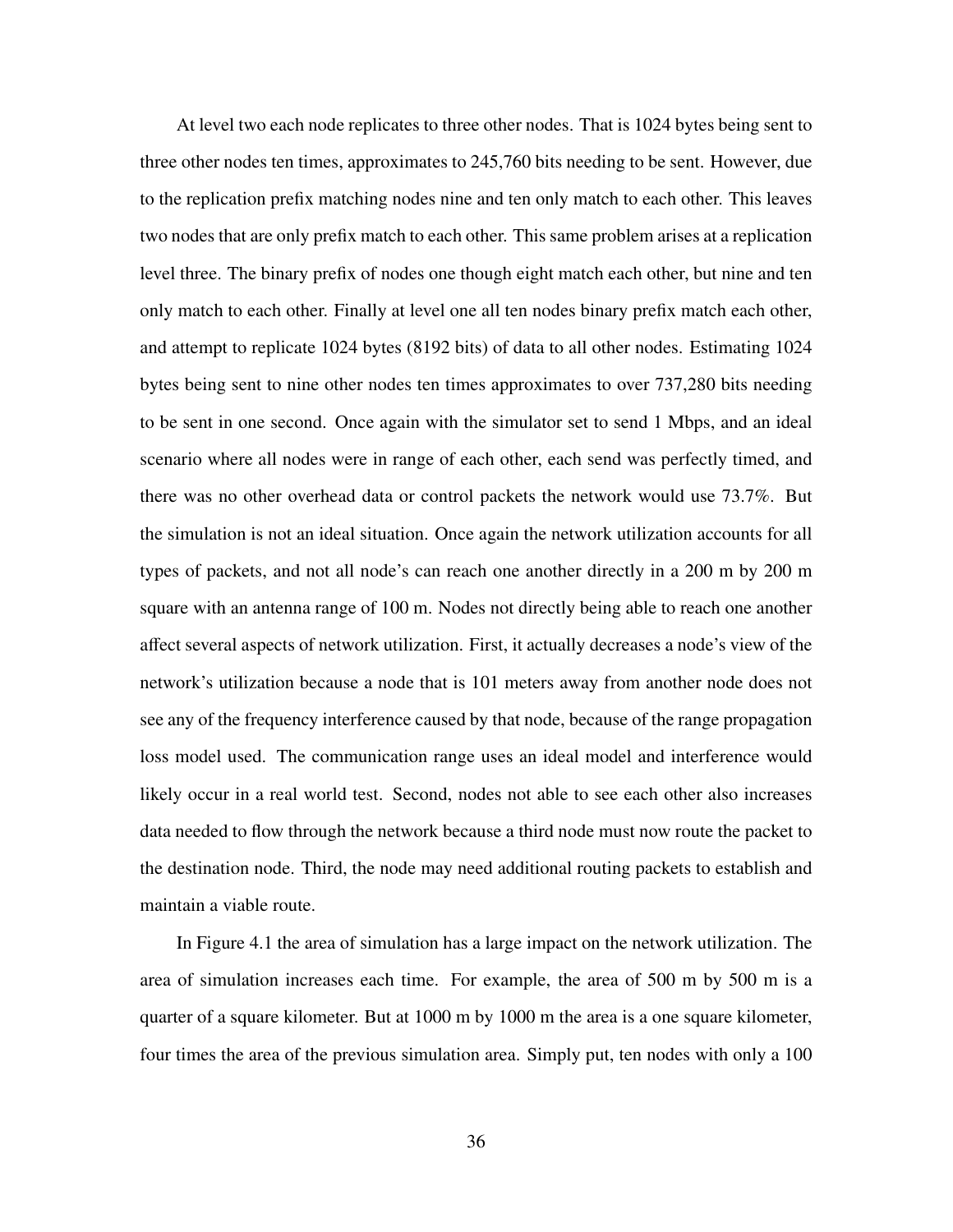m radius communication range are not at a high density enough inside a square kilometer to maintain contact with each other which is why network utilization drops.

In Figure 4.2 the number of nodes in the simulation has increased to twenty nodes. This increase increases the bandwidth usage of replication levels three and four. There are two reasons for this increase. The first is there is now twice as many nodes as there were previously. The second is that replication level four can now match the first sixteen nodes. This means that one node may be expected to replicate 131,072 bits itself. In a small area there is little doubt why twenty nodes are unable to effectively try and communicate.

With 100 nodes in a 200 m by 200 m space replication level one maximizes the network utilization (Figure 4.3). However, following Figure 4.3 a more constant rise in the larger areas in the can be seen as opposed to the larger jumps that happened at smaller areas. There are several reasons for this. First, the nodes are much more spread out and packets are not colliding as often. Second, each node is not solely responsible for only routing its payload. At the greater distances neighbor nodes must route the original nodes 1024 bytes of information to destination nodes, increasing the strain on the network. Third, one of the big users of network bandwidth is the OLSR routing protocol. OLSR is a proactive protocol meaning that it is continually searching and trying to maintain routes to other nodes. As more nodes are included in the network the more the network topology is ever changing especially as nodes are moving relatively fast. This causes more routing control packets to be sent, increasing the bandwidth being used for the network. But, this also let nodes move in range of other nodes very quickly. After 250 nodes, regardless of the replication rate, each simulation was running at full network usage.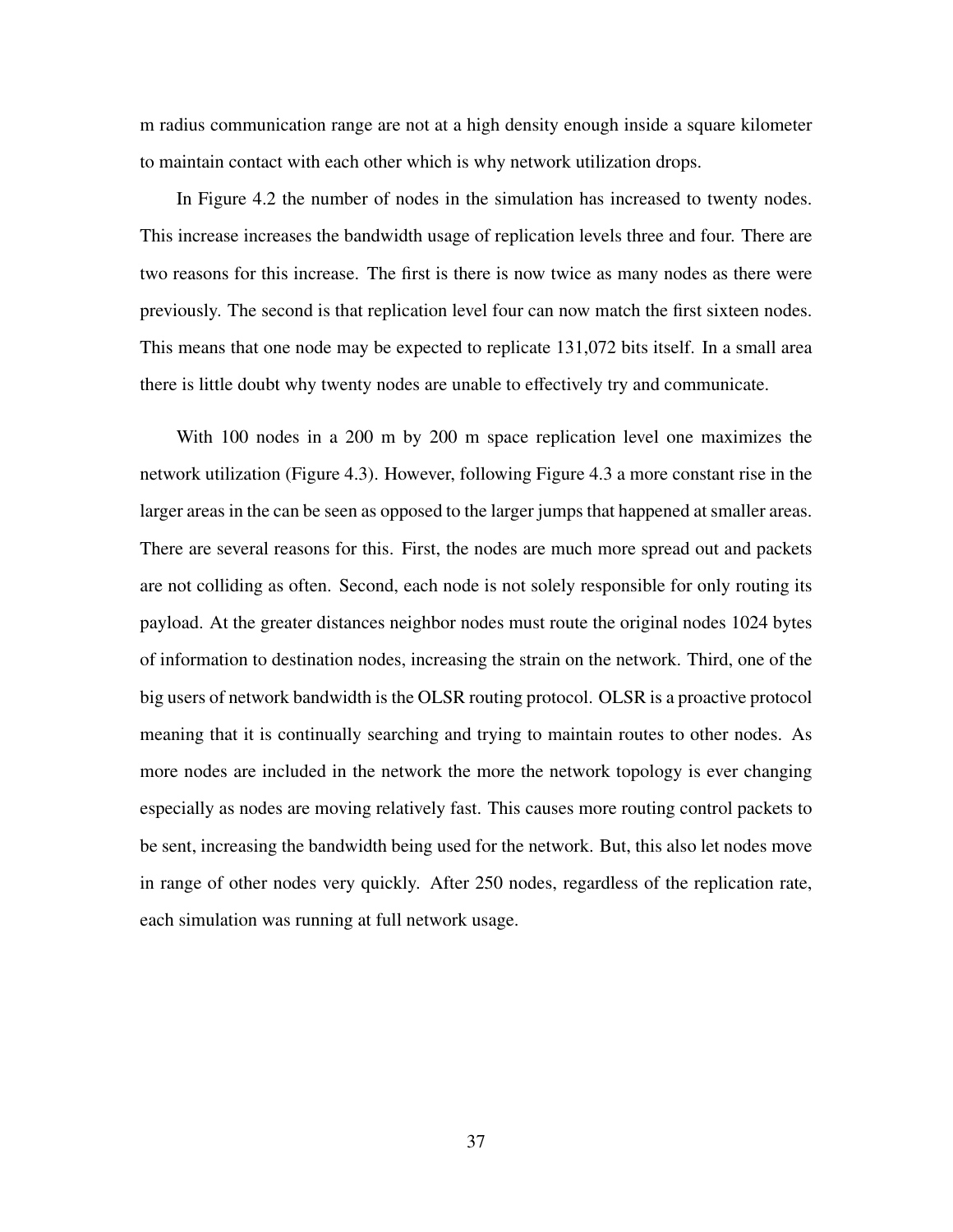

## **Network Utilization − 20 Nodes**

Figure 4.2: Bandwidth Utilization - 20 Nodes.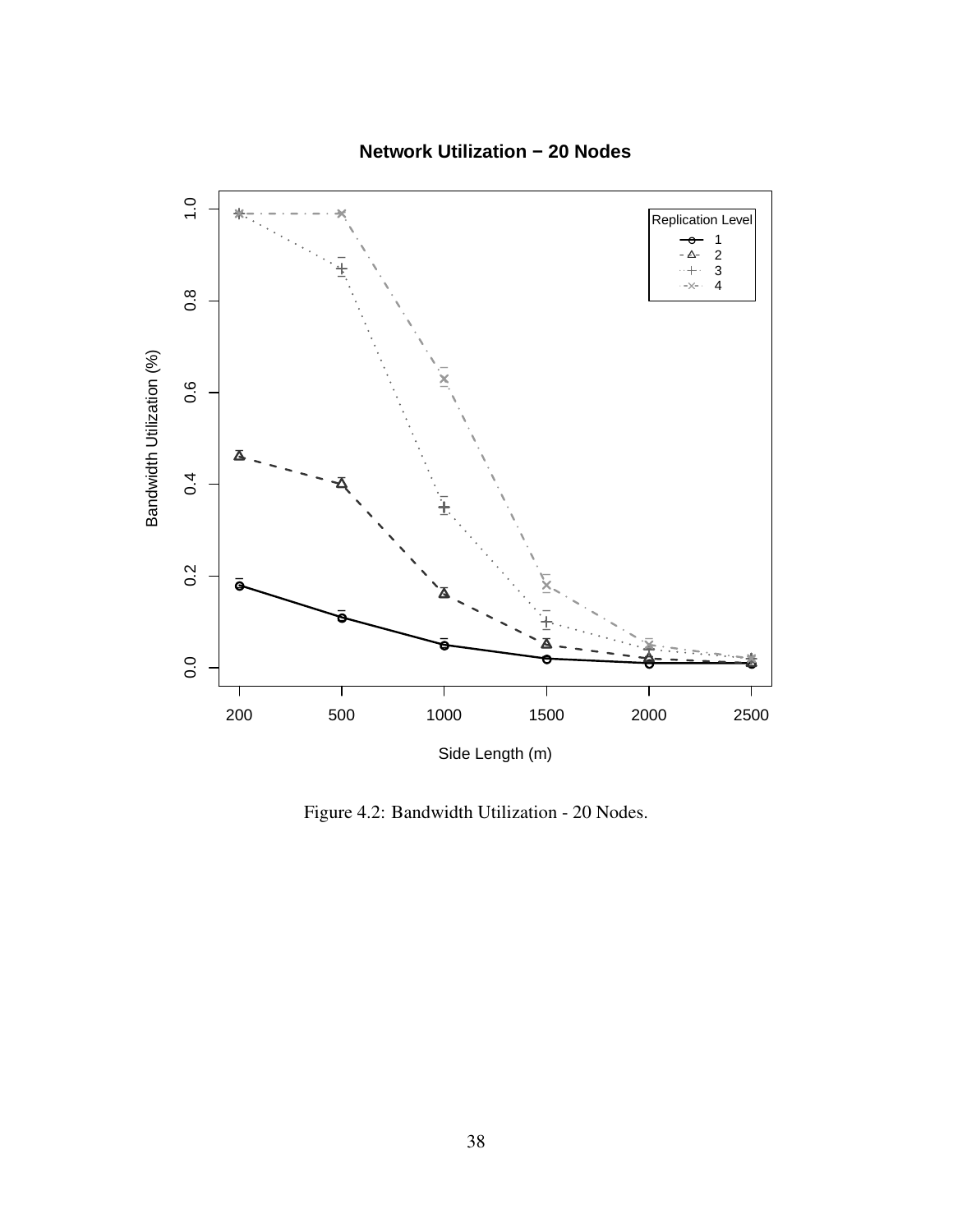

Figure 4.3: Bandwidth Utilization for 100-130 Nodes.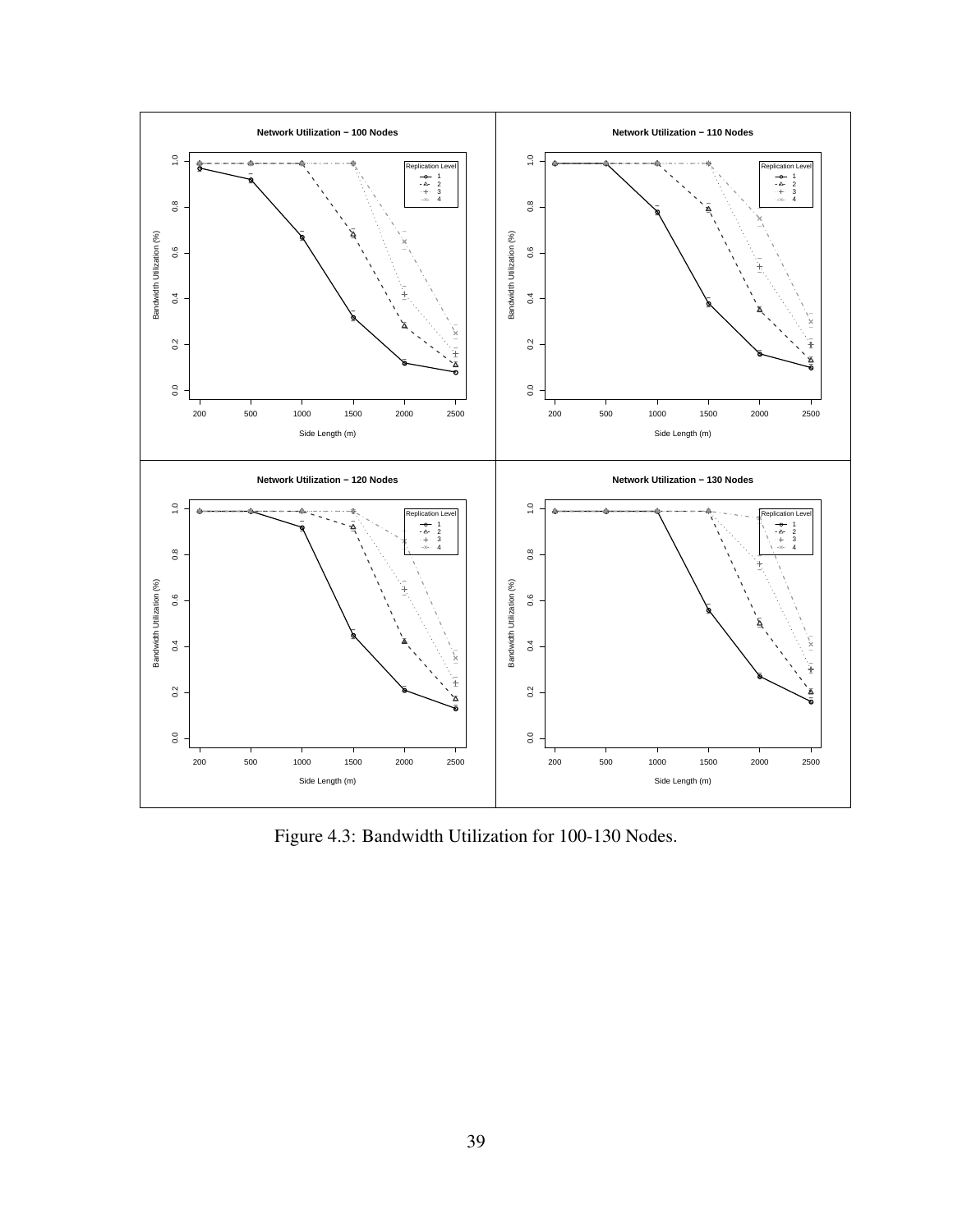#### 4.2 Successful Query Answer

Figure 4.4 shows the percentage of successful queries for ten nodes. The layout of the graph is the same as the graph for the bandwidth utilization. As Figure 4.4 shows all levels have near  $100\%$  success at 200 m by 200 m. As the area increase the system continues to have a high level of success until  $1 \text{ km}^2$ . At that point there is a drastic decrease in the percentage of successful queries. This is because nodes are not in range of each other. Query fails occur due to a lack of a response because of distances. Yet, at as they spread out as 2,500 m by 2,500 m all levels appear to maintain a 10% response. This percentage is artificially high because of the way the program was written. This is because nodes are randomly requesting data based off of the globally known data table. With 10 nodes, the chance of a node requesting data that it has is 10%. This is also why in Figure 4.5 for twenty nodes the percentage of successful queries at 2,500 m by 2,500 drops to 5%.

With the number of nodes set at 20, replication levels four and three resulted in full network utilization. Figure 4.5 shows that when the network is at full utilization the number of successful queries drops to zero. This is because the network is over capacity and packets cannot replicate due to the high drop rate of packets with such high usage.

For comparison to the bandwidth utilization at 100 - 130 nodes, Figure 4.6 is shown. As the figures show the percentage of successful queries rises as more nodes are introduced into the system. This is because the nodes have greater connectivity, and percentage chance that a closer node has a replication of the data requested. The random way-point mobility model also works in favor of nodes coming into range of one another. With the random way-point model, nodes tend to move back to the middle of the system area [5]. This implies that nodes are continually criss-crossing, and thus able to find routes to key destination nodes.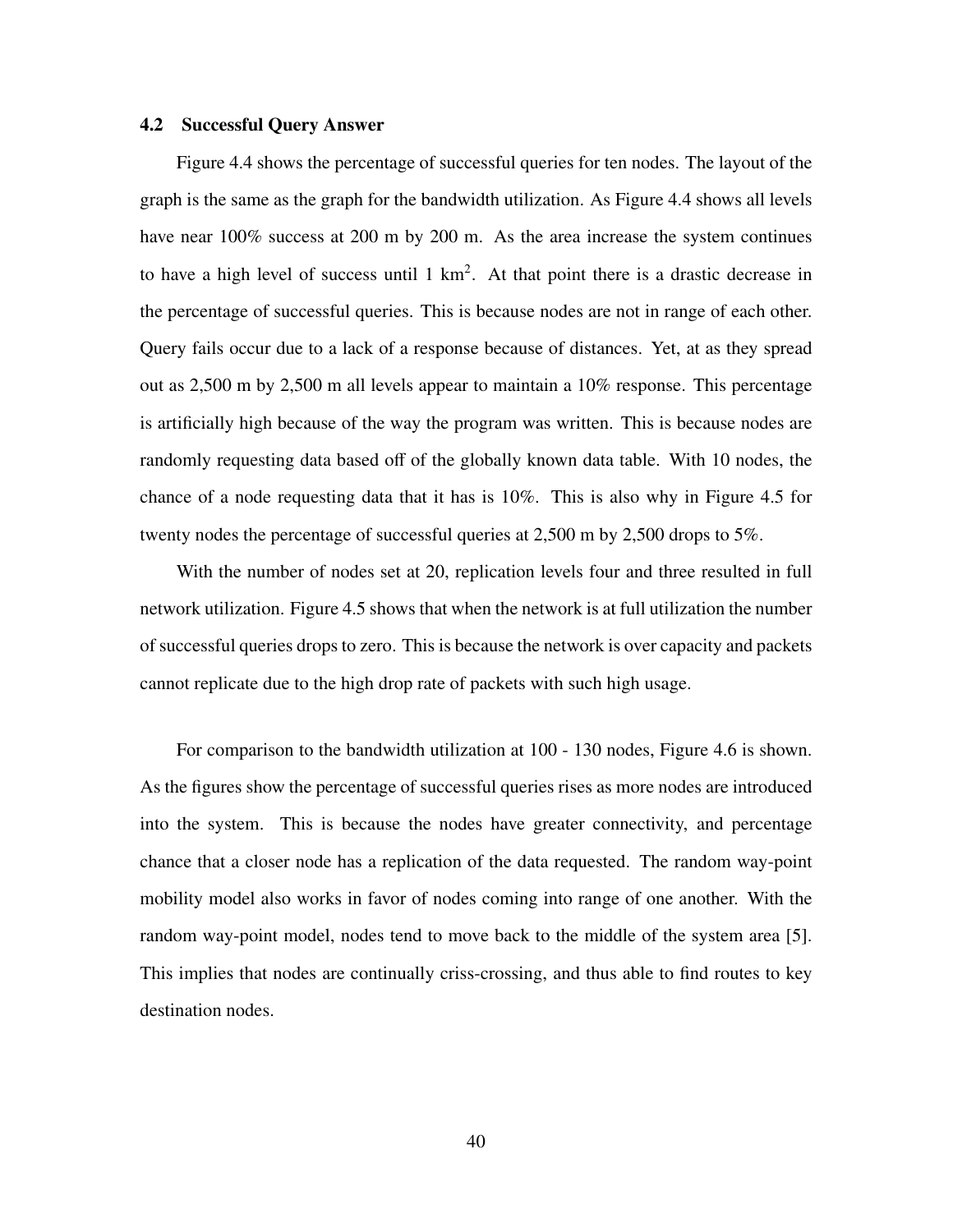

**Percentage of Sucessful Queries − 10 Nodes**

Figure 4.4: Percentage of Successful Queries - 10 Nodes.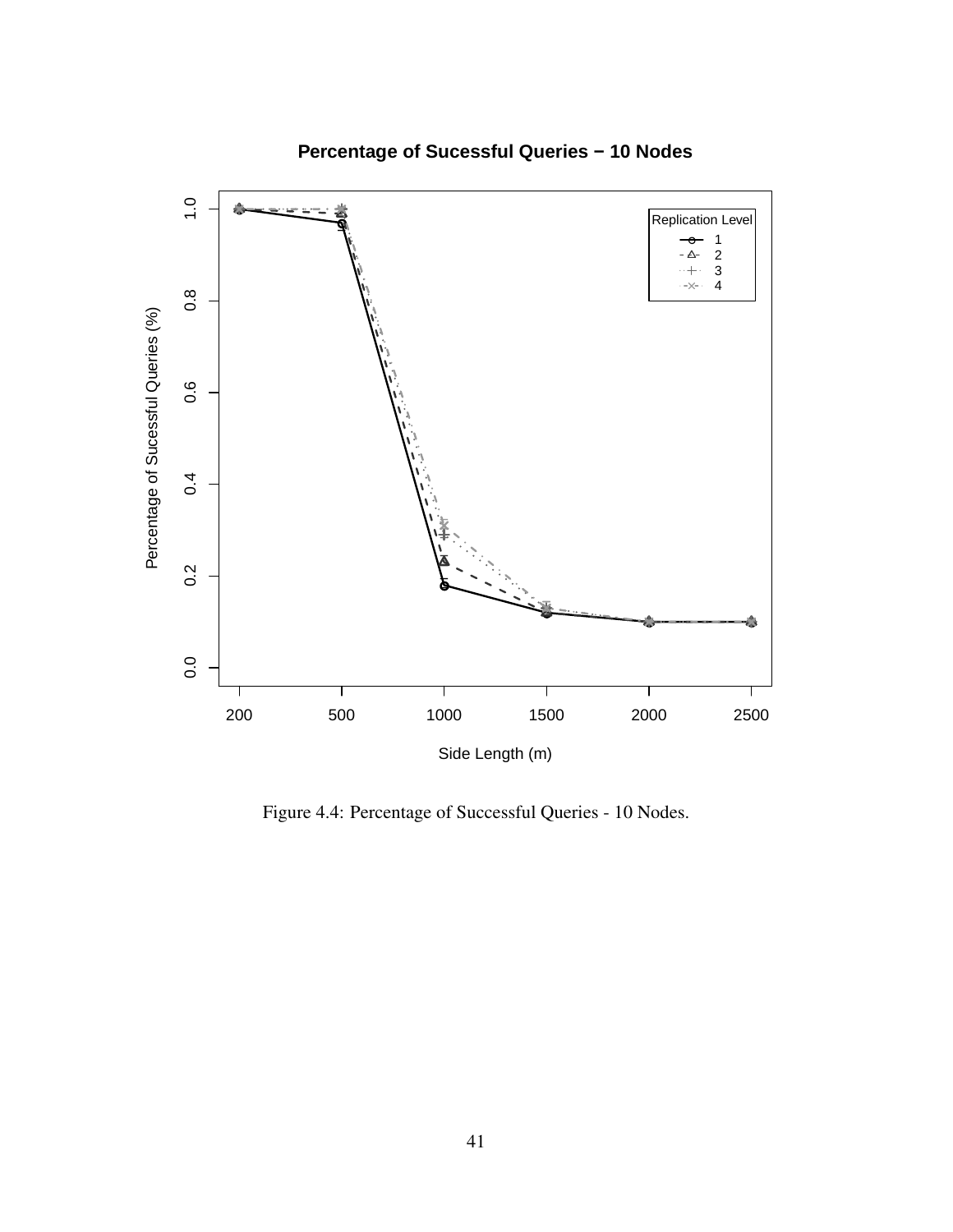

**Percentage of Sucessful Queries − 20 Nodes**

Figure 4.5: Percentage of Successful Queries - 20 Nodes.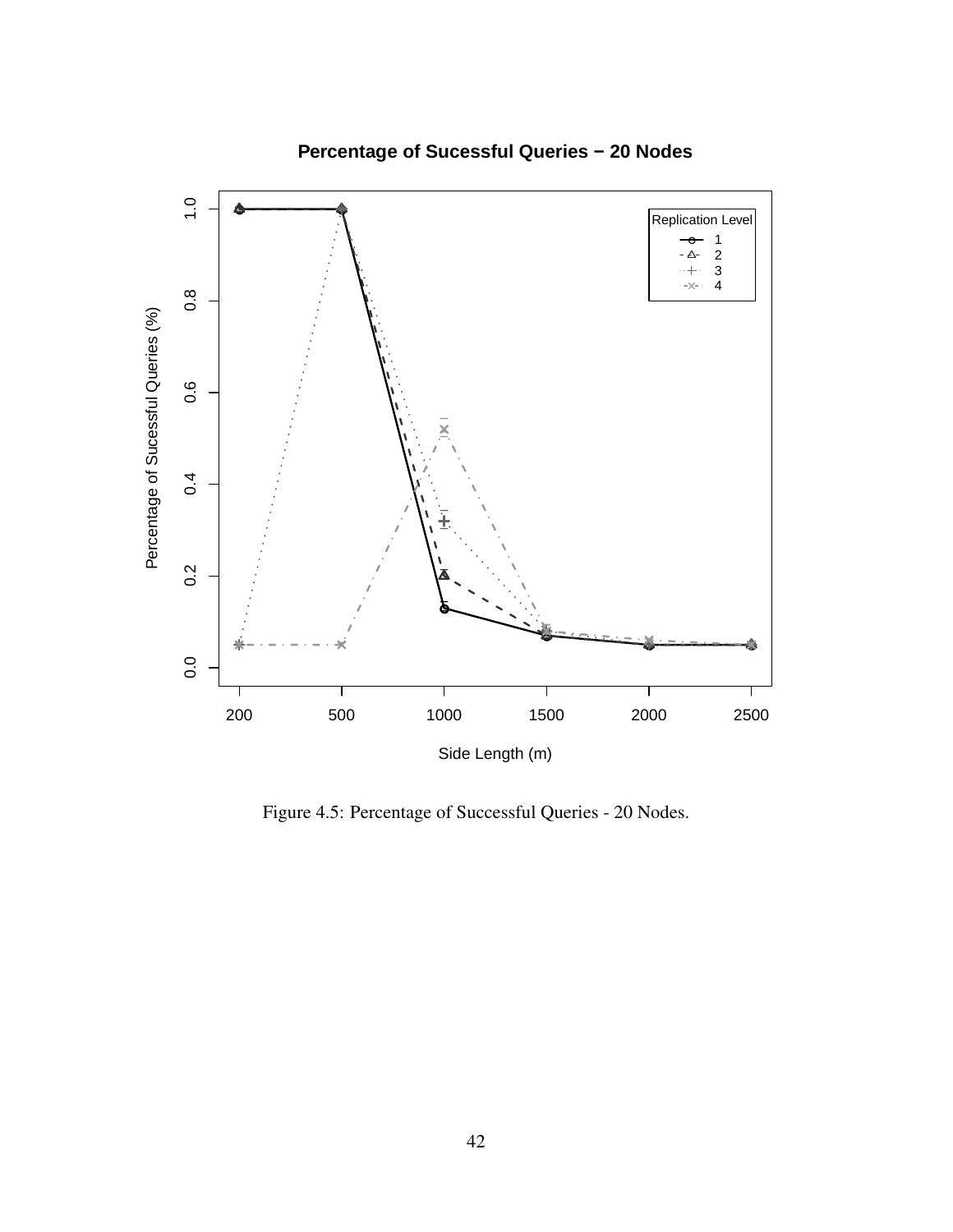

Figure 4.6: Percentage of Successful Queries for 100-130 Nodes.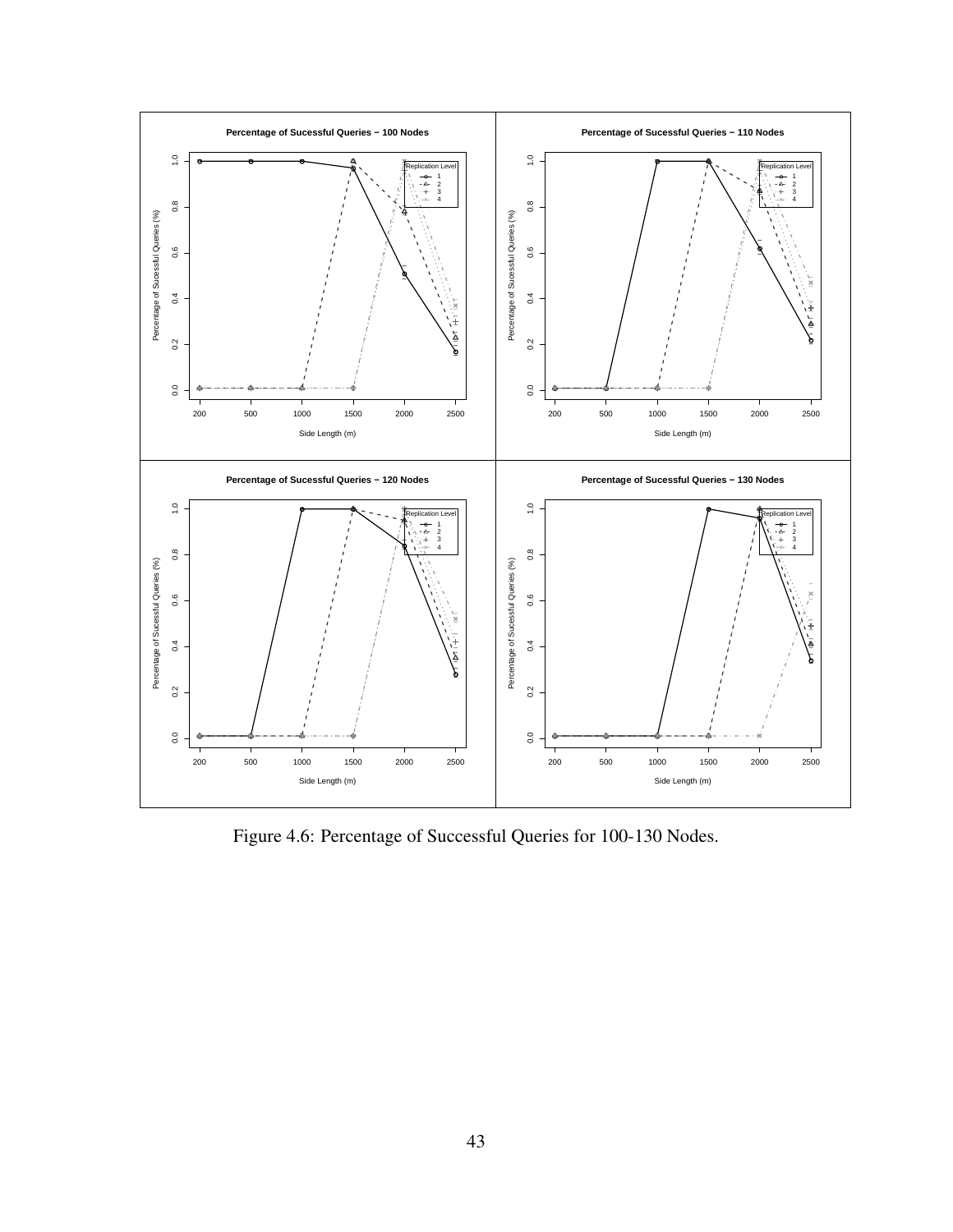## 4.3 Summary

The results of this experiment show that a P2P DHT with data replication for an AN performs best when there is a high level of replication, but nodes are not crammed on top of one another. For an AN this is important to remember to maintain some space between vehicles while searching, and to try and minimize overlap of search patterns.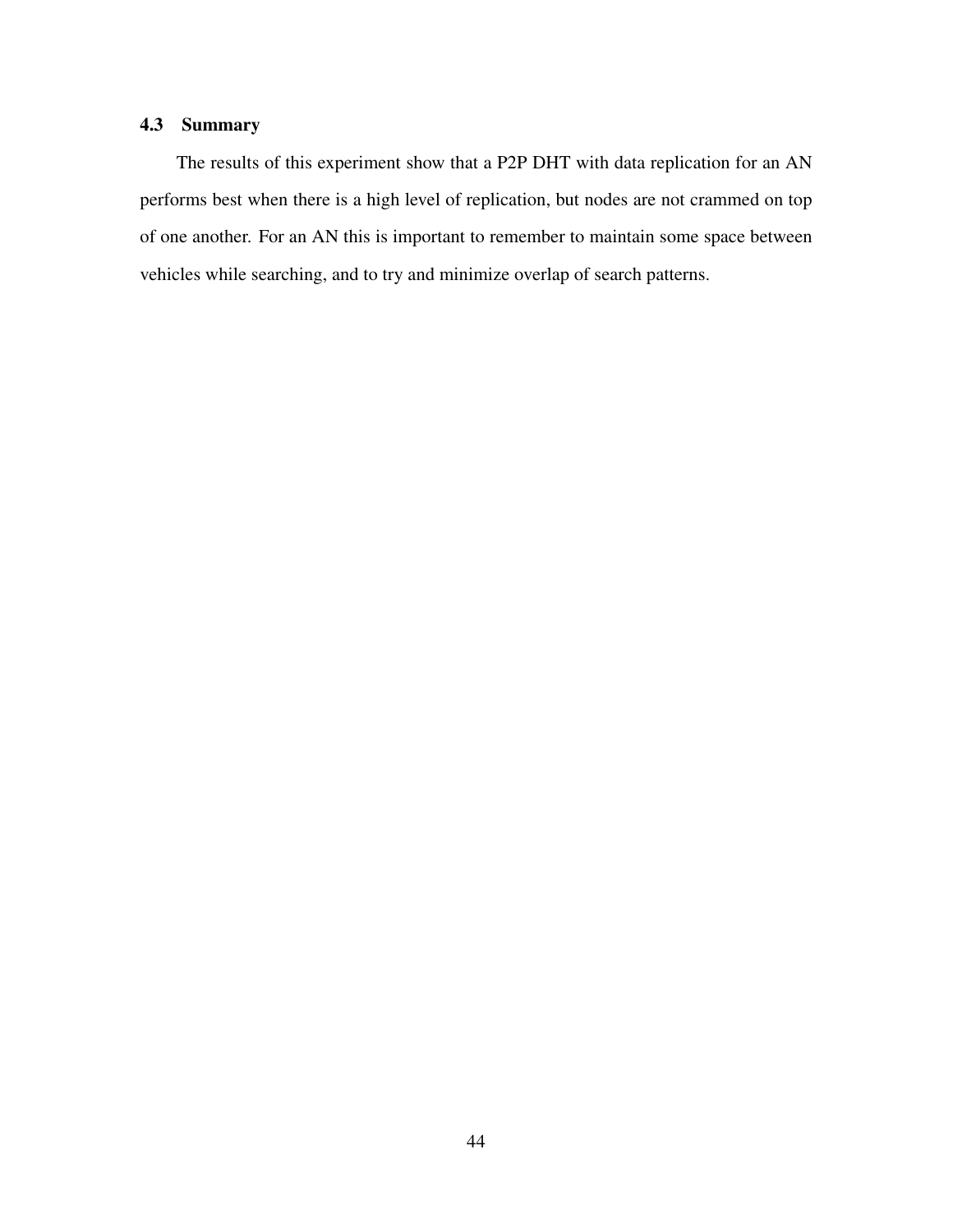## V. Conclusions

Decentralized, distributed, self replicating systems used in certain situations provide a significant benefit. They can provide redundancy, have a high level of fault tolerance, and survive multiple failures. They can usually scale to large numbers while maintaining robustness. But, there are some drawbacks to large amounts of replication. On bandwidth constrained networks, data replication can quickly erode all communication.

This research explored data replication for highly mobile Ad-Hoc DHT for Airborne Networks. Results show that the densities of nodes in a given area should be limited if large amount of data transfer is going to occur. However, with real world ANs it is unlikely their search pattern is a random waypoint. Also, in real world Airborne Networks the data transfer rate will not be set at constant rate. It is likely with the advances in 4G and WiMax network the data transfer rate will be much quicker.

#### 5.1 Research Conclusions

In determining the amount of replication that is allowable before network bandwidth is choked. The system performed best when nodes have a little distance between one another, and are not trying to replicate large amounts data on top each other. As the number of nodes and amount of replication increases, the number of satisfied queries increases until the network utilization caps. As the number of nodes increases the overhead bandwidth increased as well from the routing protocol. The fast changing network topology allowed nodes quickly move in and out of range on one another. With regards to determine the availability of data throughout the network by querying nodes for given data. The increase the replication rate does increase the change the that a node will find requested data.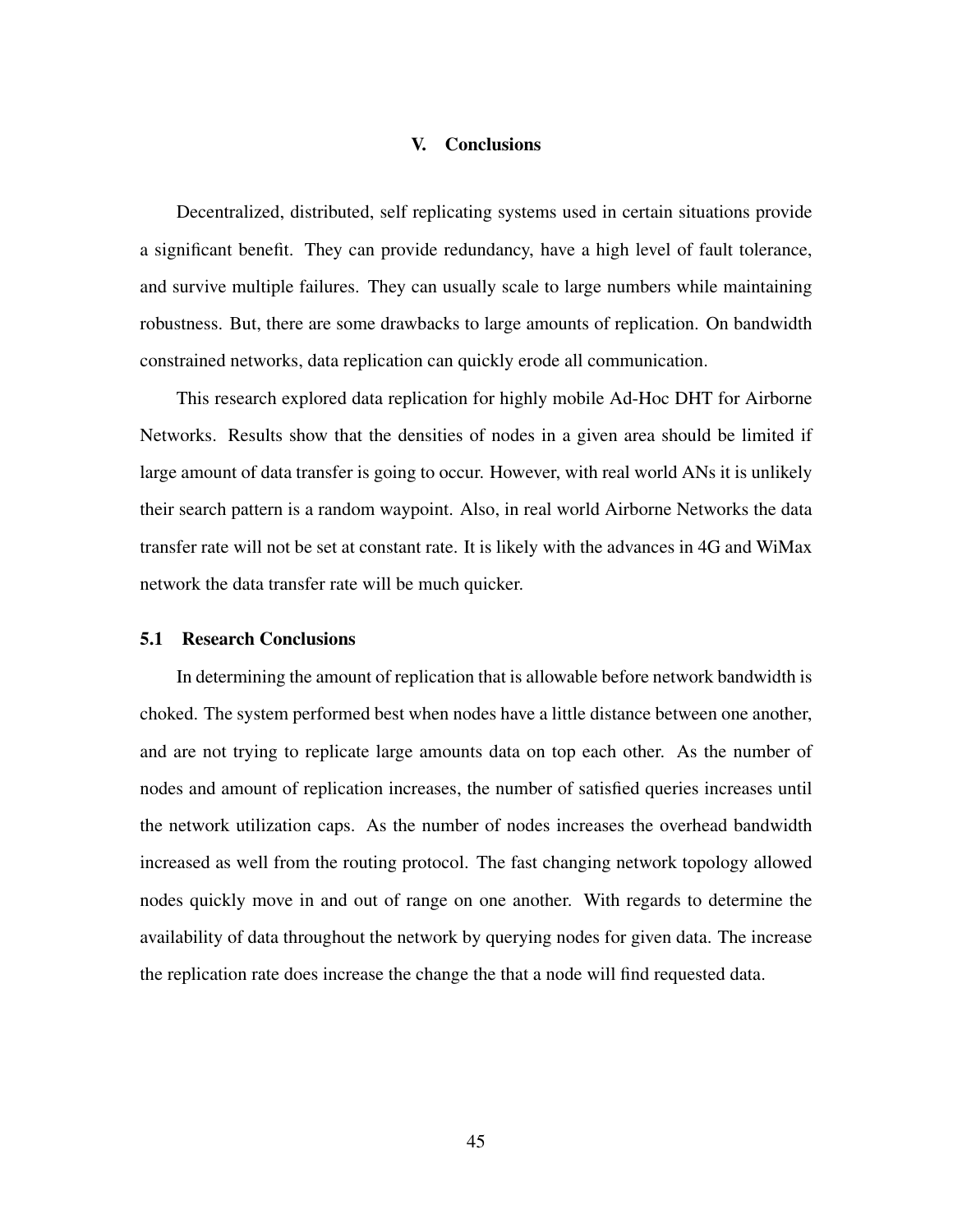## 5.2 Future Work

There are many other configurations and potential optimizations that could be investigated into possibly improving a vehicular based MANET employing a replicating DHT.

- Determine the effects a vehicle based mobility model. In random way-point model nodes tend to move back to the middle of the system area [5]. If the mobility model was better suited for vehicular search following a designated pattern, with less bunching and overlap of nodes. Nodes may be able to better utilize the network and achieve better replication percentages.
- Determine the effects of a reactive network layer routing protocol. Since, OLSR is a proactive protocol it is continually using bandwidth to try and find a route, while DSR waits until packet is ready to be send to find a route. However, since the topology of this network changed quickly and data was sent out often is is unlikely this would make a significant difference.
- Implement an Ekta type system with integration between protocol layer. This may cut down on some bandwidth usage.
- Implement this system on a larger scale using a larger area as well as what is considered a longer range protocol such as cellular 3G or 4G.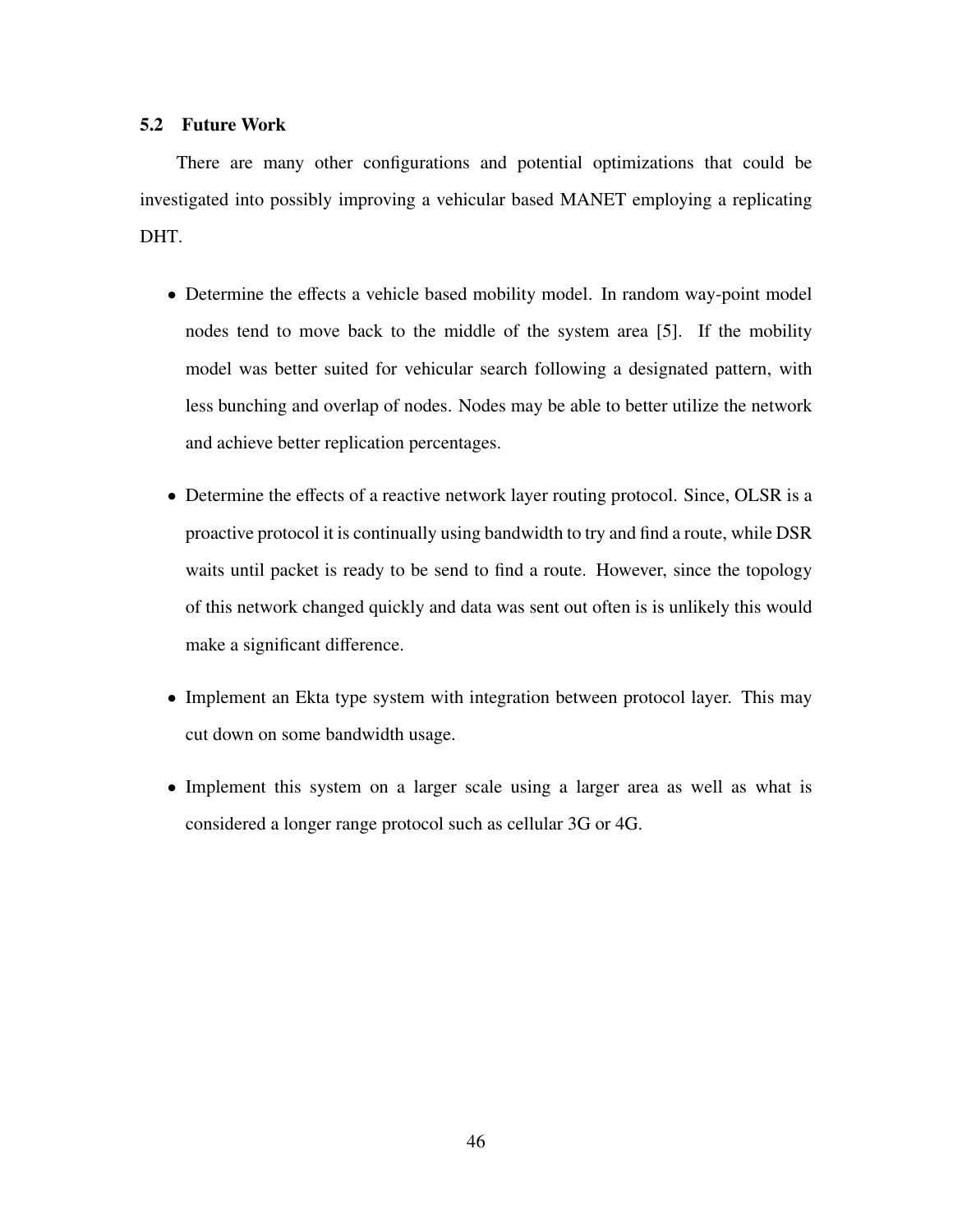## Bibliography

- [1] Akbarinia, Reza, Mounir Tlili, Esther Pacitti, Patrick Valduriez, and Alexandre A. B. Lima. "Transactions on Large-scale Data and Knowledge Centered Systems III". chapter Replication in DHTs using dynamic groups, 1–19. Springer-Verlag, Berlin, Heidelberg, 2011. ISBN 978-3-642-23073-8. URL http://dl.acm.org/citation.cfm? id=2028190.2028191.
- [2] Anastasi, Giuseppe, Eleonora Borgia, Marco Conti, and Enrico Gregori. "IEEE 802.11b Ad Hoc Networks: Performance Measurements". *Cluster Computing*, 8:135–145, 2005. ISSN 1386-7857. URL http://dx.doi.org/10.1007/ s10586-005-6179-3. 10.1007/s10586-005-6179-3.
- [3] Araujo, Filipe, Luus Rodrigues, Jorg Kaiser, Changling Liu, and Carlos Mitidieri. "CHR: A Distributed Hash Table for Wireless Ad Hoc Networks". *Proceedings of the Fourth International Workshop on Distributed Event-Based Systems (DEBS) (ICDCSW'05) - Volume 04*, ICDCSW '05, 407–413. IEEE Computer Society, Washington, DC, USA, 2005. ISBN 0-7695-2328-5-04. URL http://dx.doi.org/10. 1109/ICDCSW.2005.48.
- [4] Aung, A.M. and M. Pwint. "A Framework for Supporting Consistent Lookup in Distributed Hash Table". *Computer Design and Applications (ICCDA), 2010 International Conference on*, volume 5, V5–344 –V5–348. june 2010.
- [5] Bettstetter, C., H. Hartenstein, and X. Pérez-Costa. "Stochastic Properties of the Random Waypoint Mobility Model". *Wireless Networks*, 10(5):555–567, 2004.
- [6] Bianchi, S., S. Serbu, P. Felber, and P. Kropf. "Adaptive Load Balancing for DHT Lookups". *Computer Communications and Networks, 2006. ICCCN 2006. Proceedings. 15th International Conference on*, 411–418. IEEE, 2006.
- [7] Boeing. "A160 Hummingbird". URL http://www.boeing.com/bds/phantom\_works/ hummingbird.html.
- [8] Buford, J.F. and H. Yu. "Peer-to-peer Networking and Applications: Synopsis and Research Directions". *Handbook of Peer-to-Peer Networking*, 3–45, 2010.
- [9] Chang, Robert W. "Synthesis of Band-Limited Orthogonal Signals for Multichannel Data Transmission". *Bell Systems Technical Journal*, 45, December 1966.
- [10] Chao, Fan, Hongqi Zhang, Xuehui Du, and Chuanfu Zhang. "Improvement of Structured P2P Routing Algorithm Based on NN-CHORD". *Wireless Communications, Networking and Mobile Computing (WiCOM), 2011 7th International Conference on*, 1 –5. sept. 2011. ISSN 2161-9646.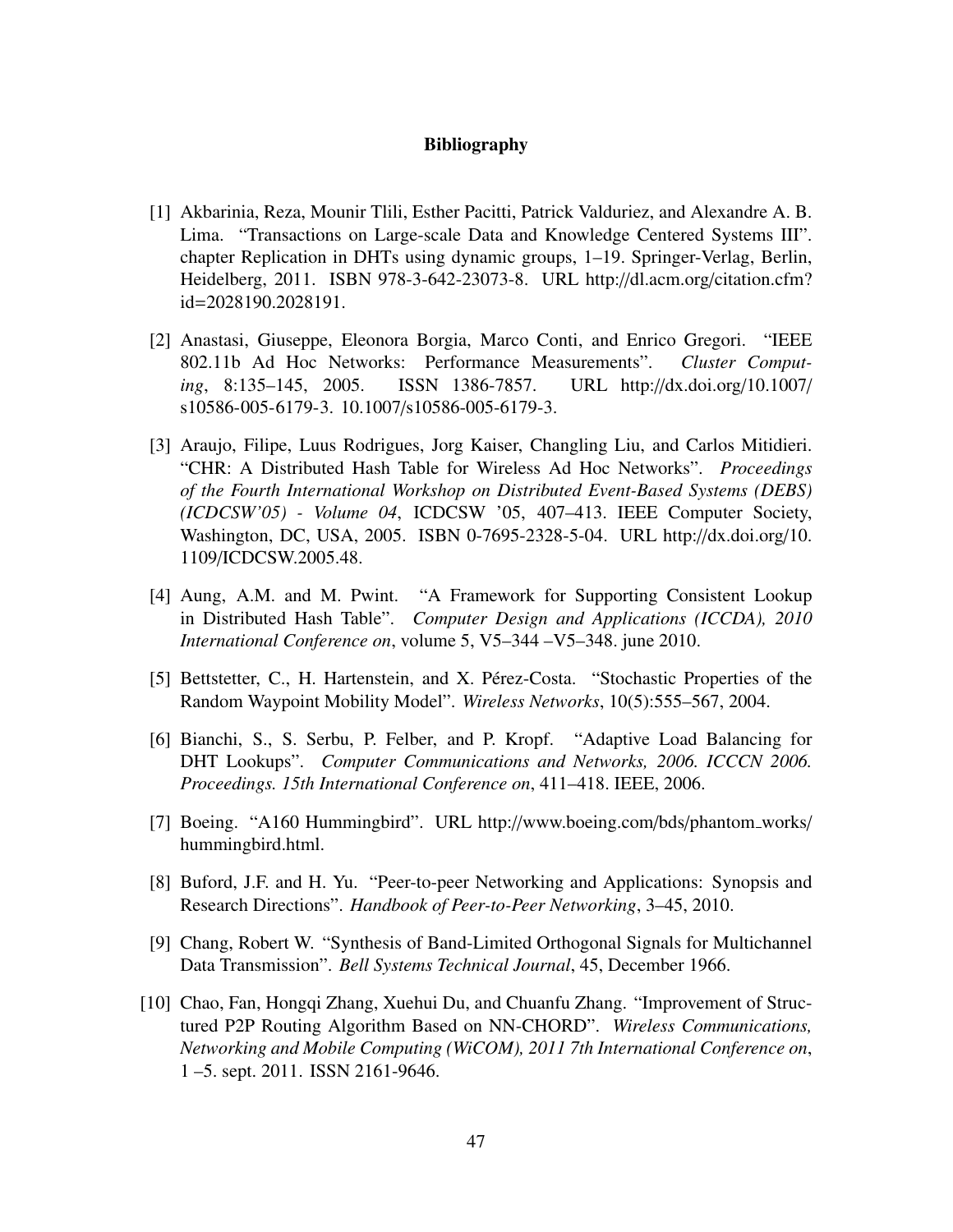- [11] Chen, Dong, Zhenhua Tan, Guiran Chang, and Xingwei Wang. "An Improvement to the Chord-Based P2P Routing Algorithm". *Proceedings of the 2009 Fifth International Conference on Semantics, Knowledge and Grid*, SKG '09, 266–269. IEEE Computer Society, Washington, DC, USA, 2009. ISBN 978-0-7695-3810-5. URL http://dx.doi.org/10.1109/SKG.2009.32.
- [12] Cheng, L. "Bridging Distributed Hash Tables in Wireless Ad-Hoc Networks". *Global Telecommunications Conference, 2007. GLOBECOM '07. IEEE*, 5159 –5163. nov. 2007.
- [13] Chung, Yoo. "Efficient Batch Update of Unique Identifiers in a Distributed Hash Table for Resources in a Mobile Host". *Proceedings of the International Symposium on Parallel and Distributed Processing with Applications*, ISPA '10, 625–630. IEEE Computer Society, Washington, DC, USA, 2010. ISBN 978-0-7695-4190-7. URL http://dx.doi.org/10.1109/ISPA.2010.73.
- [14] Cramer, Curt and Thomas Fuhrmann. "Performance Evaluation of Chord in Mobile Ad Hoc Networks". *Proceedings of the 1st international workshop on Decentralized resource sharing in mobile computing and networking*, MobiShare '06, 48–53. ACM, New York, NY, USA, 2006. ISBN 1-59593-558-4. URL http://doi.acm.org/10.1145/ 1161252.1161264.
- [15] Dabek, Frank, M. Frans Kaashoek, and C. Smith. *A Distributed Hash Table*. Technical report, Technical report, 2005.
- [16] Das, Himabindu, Saumitra M.and Pucha and Y. Charlie Hu. "How to Implement DHTs in Mobile Ad Hoc Networks?" *Student poster, the 10th ACM International Conference on Mobile Computing and Network (MobiCom 2004), September-October*. 2004.
- [17] Dudek, Gregory, Michael R. M. Jenkin, Evangelos Milios, and David Wilkes. "A taxonomy for multi-agent robotics". *AUTONOMOUS ROBOTS*, 3:375–397, 1996.
- [18] Frank, H. Fitzek. *Mobile Peer to Peer*. Wiley, 2009.
- [19] Gast, Matthew S. *802.11 Wireless Networks: The Definitive Guide, Second Edition*. O'Reilly Media, Inc., 2005. ISBN 0596100523.
- [20] Goel, S., T. Imielinski, K. Ozbay, and B. Nath. "Grassroots: A Scalable and Robust Information Architecture". *Dept. of Computer Science, Rutgers University, Tech. Rep. DCS-TR-523*, 2003.
- [21] Goel, Samir and Tomasz Imielinski. "Prediction-based Monitoring in Sensor Networks: Taking Lessons from MPEG". *SIGCOMM Comput. Commun. Rev.*, 31(5):82–98, October 2001. ISSN 0146-4833. URL http://doi.acm.org/10.1145/ 1037107.1037117.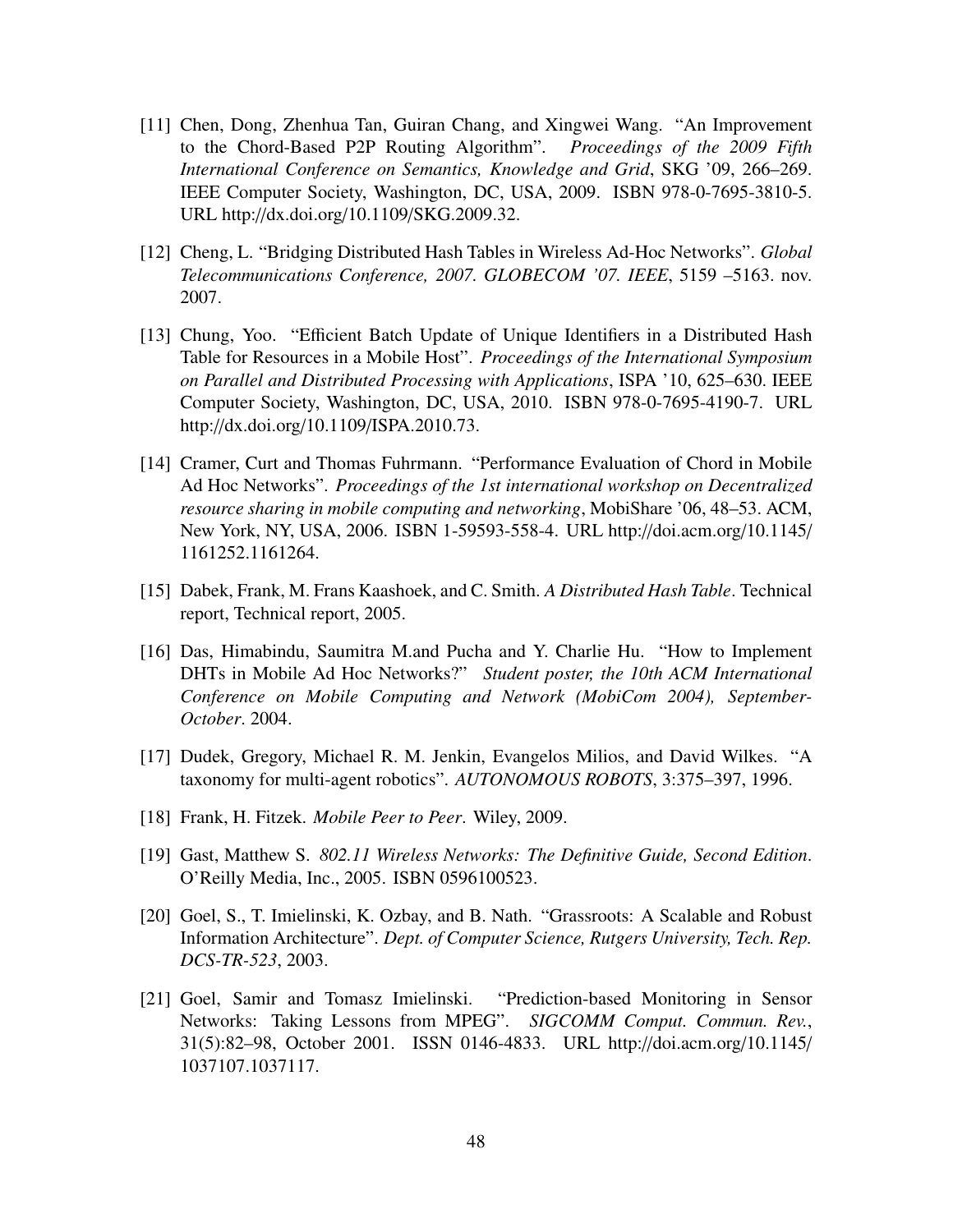- [22] Guo, Zhengwei, Lin Min, Shuai Yang, and Huaipo Yang. "An Enhanced P4P-Based Pastry Routing Algorithm for P2P Network". *Proceedings of the 2010 IEEE International Conference on Granular Computing*, GRC '10, 687–691. IEEE Computer Society, Washington, DC, USA, 2010. ISBN 978-0-7695-4161-7. URL http://dx.doi.org/10.1109/GrC.2010.111.
- [23] Hartenstein, H., B. Bochow, A. Ebner, M. Lott, M. Radimirsch, and D. Vollmer. "Position-aware Ad Hoc Wireless Networks for Inter-vehicle Communications: The Fleetnet Project". *Proceedings of the 2nd ACM international symposium on Mobile ad hoc networking* & *computing*, 259–262. ACM, 2001.
- [24] Heer, Tobias, Stefan Gotz, Simon Rieche, and Klaus Wehrle. "Adapting Distributed Hash Tables for Mobile Ad Hoc Networks". *Proceedings of the 4th annual IEEE international conference on Pervasive Computing and Communications Workshops*, PERCOMW '06, 173–. IEEE Computer Society, Washington, DC, USA, 2006. ISBN 0-7695-2520-2. URL http://dx.doi.org/10.1109/PERCOMW.2006.16.
- [25] Hooper, Daylond James. "A Hybrid Multi-Robot Control Architecture". March 2007.
- [26] Hoschek, Wolfgang. "A Unified Peer-to-Peer Database Protocol". *European Organization for Nuclear Research*, 16:8–37, 2004.
- [27] Hossain, Ekram. *Introduction to Network Simulator NS2*. Springer, 2009.
- [28] Jiang, Yi, Guangtao Xue, Zhaoqing Jia, and Jinyuan You. "DTuples: A Distributed Hash Table based Tuple Space Service for Distributed Coordination". *Proceedings of the Fifth International Conference on Grid and Cooperative Computing*, GCC '06, 101–106. IEEE Computer Society, Washington, DC, USA, 2006. ISBN 0-7695-2694- 2. URL http://dx.doi.org/10.1109/GCC.2006.41.
- [29] Jin-Lin, Wang, Wang Ling-Fang, and Song Lei. "LandHouse: a Network Storage Structure Combining Regular Graph with Distributed Hash Table and its Data Accessing Methods". *Proceedings of the 3rd international conference on Intelligent information technology application*, IITA'09, 360–365. IEEE Press, Piscataway, NJ, USA, 2009. ISBN 978-1-4244-5212-5. URL http://dl.acm.org/citation.cfm?id= 1794914.1795004.
- [30] Kapelko, Rafal. "Improving Data Availability in Chord P2P System". *Proceedings of the Second international conference on Information Computing and Applications*, ICICA'11, 208–215. Springer-Verlag, Berlin, Heidelberg, 2011. ISBN 978-3-642- 25254-9. URL http://dx.doi.org/10.1007/978-3-642-25255-6 27.
- [31] Karagiannis, G., O. Altintas, E. Ekici, G. Heijenk, B. Jarupan, K. Lin, and T. Weil. "Vehicular Networking: A Survey and Tutorial on Requirements, Architectures, Challenges, Standards and Solutions". *Communications Surveys* & *Tutorials, IEEE*, 13(4):584–616, 2011.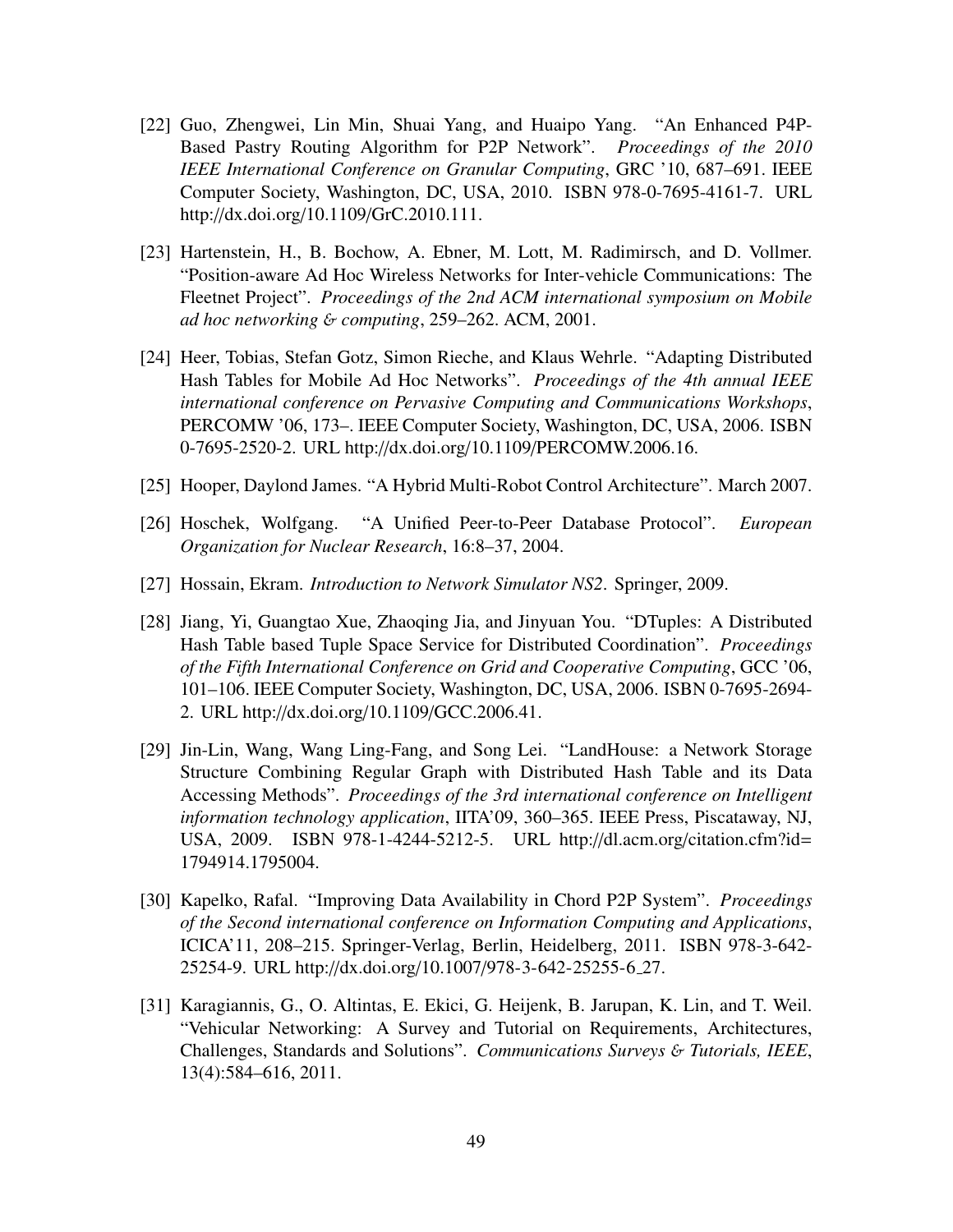- [32] Karrels, Daniel R., Gilbert L. Peterson, and Barry E. Mullins. "Survey of Structured Peer-to-Peer Overlay Networks". 2008.
- [33] Kato, Daishi. "Latency Model of a Distributed Hash Table with Big Routing Table". *Proceedings of the Fourth International Conference on Peer-to-Peer Computing*, P2P '04, 274–275. IEEE Computer Society, Washington, DC, USA, 2004. ISBN 0-7695- 2156-8. URL http://dx.doi.org/10.1109/P2P.2004.27.
- [34] Kummer, R., P. Kropf, and P. Felber. "Distributed Lookup in Structured P2P Ad Hoc Networks". *On the Move to Meaningful Internet Systems 2006: CoopIS, DOA, GADA, and ODBASE*, 1541–1554, 2006.
- [35] Kurose, J.F. and K.W. Ross. *Computer Networking: A Top-Down Approach*. Pearson Education Canada, 2012. ISBN 9780132856201.
- [36] Landsiedel, Olaf, Stefan Gotz, and Klaus Wehrle. "Towards Scalable Mobility in Distributed Hash Tables". *Proceedings of the Sixth IEEE International Conference on Peer-to-Peer Computing*, P2P '06, 203–209. IEEE Computer Society, Washington, DC, USA, 2006. ISBN 0-7695-2679-9. URL http://dx.doi.org/10.1109/P2P.2006.46.
- [37] Landsiedel, Olaf, Katharina Anna Lehmann, and Klaus Wehrle. "T-DHT: Topologybased Distributed Hash Tables". *Proceedings of the Fifth IEEE International Conference on Peer-to-Peer Computing*, P2P '05, 143–144. IEEE Computer Society, Washington, DC, USA, 2005. ISBN 0-7695-2376-5. URL http://dx.doi.org/10.1109/ P2P.2005.36.
- [38] Liu, Che-Liang, Chih-Yu Wang, and Hung-Yu Wei. "Mobile Chord: Enhancing P2P Application Performance over Vehicular Ad Hoc Network". *GLOBECOM Workshops, 2008 IEEE*, 1 –8. 30 2008-dec. 4 2008.
- [39] Luo, Yan and Ouri Wolfson. "Mobile P2P Databases". University of Illinois at Chicago, 2007. URL http://www.cs.uic.edu/∼boxu/domino/encyc-MP2PDB-revised. pdf.
- [40] Lv, Q., P. Cao, E. Cohen, K. Li, and S. Shenker. "Search and Replication in Unstructured P2P Networks". *Proceedings of the 16th international conference on Supercomputing*, 84–95. ACM, 2002.
- [41] Monnerat, L.R. and C.L. Amorim. "D1HT: a Distributed One Hop Hash Table". *Parallel and Distributed Processing Symposium, 2006. IPDPS 2006. 20th International*, 10–pp. IEEE, 2006.
- [42] Nadeem, T., P. Shankar, and L. Iftode. "A Comparative Study of Data Dissemination Models for VANETs". *Mobile and Ubiquitous Systems-Workshops, 2006. 3rd Annual International Conference on*, 1–10. IEEE, 2006.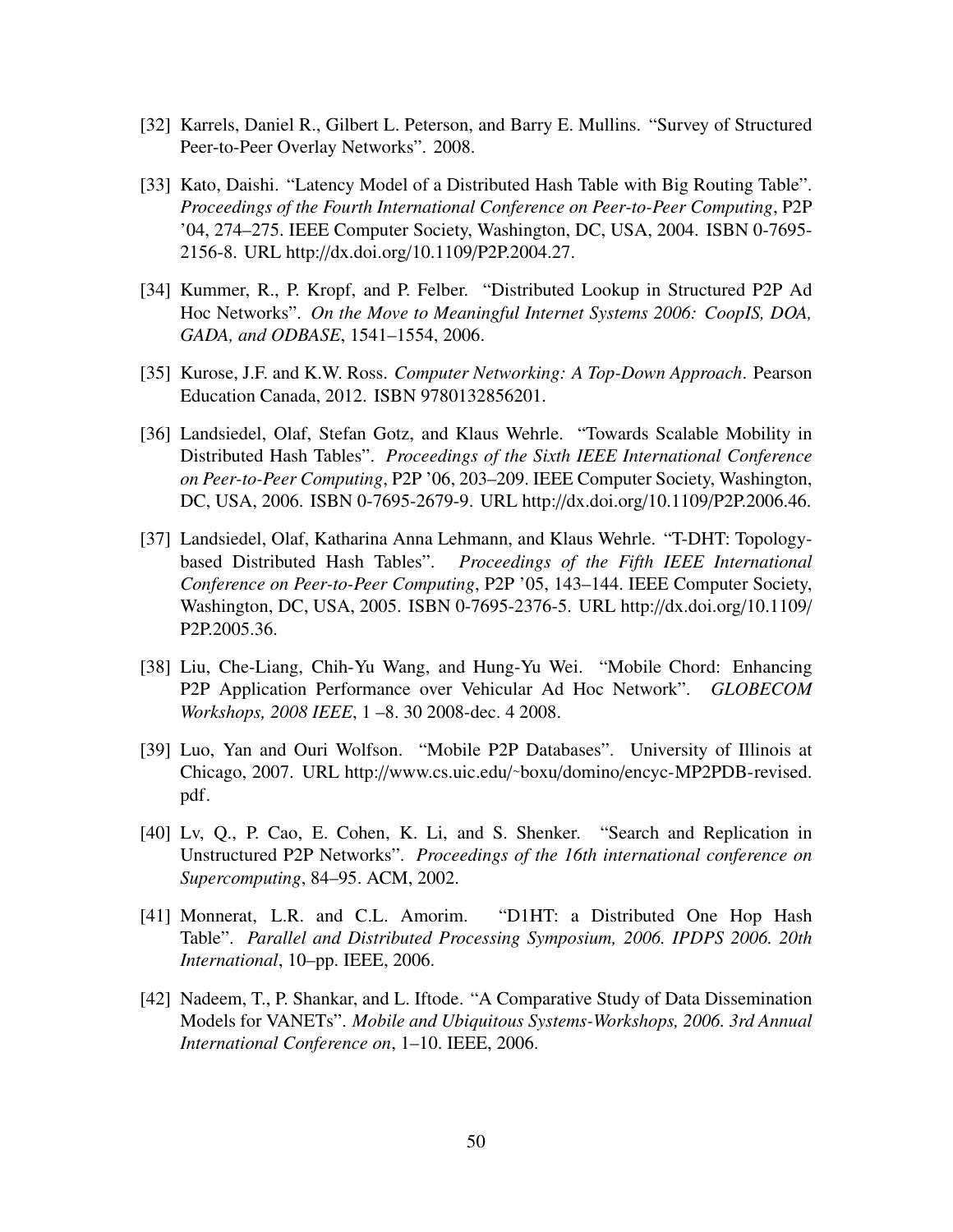- [43] Pucha, H., S.M. Das, and Y.C. Hu. "Ekta: An Efficient DHT Substrate for Distributed Applications in Mobile Ad Hoc Networks". *Mobile Computing Systems and Applications, 2004. WMCSA 2004. Sixth IEEE Workshop on*, 163–173. IEEE, 2004.
- [44] Ramasubramanian, Venugopalan and Emin Gün Sirer. "Beehive: O(1)lookup Performance for Power-law Query Distributions in P2P Overlays". *Proceedings of the 1st conference on Symposium on Networked Systems Design and Implementation - Volume 1*, NSDI'04, 8–8. USENIX Association, Berkeley, CA, USA, 2004. URL http://dl.acm.org/citation.cfm?id=1251175.1251183.
- [45] Ratnasamy, Sylvia, Paul Francis, Mark Handley, Richard Karp, and Scott Shenker. "A Scalable Content Addressable Network". *SIGCOMM Comput. Commun. Rev.*, 31(4):161–172, August 2001. ISSN 0146-4833. URL http://doi.acm.org/10.1145/ 964723.383072.
- [46] Robertazzi, T. G. *Computer Networks and Systems: Queueing Theory and Performance Evaluation*. Telecommunication networks and computer systems. Springer-Verlag, 1994. ISBN 9780387941707.
- [47] Roussopoulos, M. and M. Baker. "Practical Load Balancing for Content Requests in P2P Networks". *Distributed Computing*, 18(6):421–434, 2006.
- [48] Rowstron, Antony and Peter Druschel. "Pastry: Scalable, Decentralized Object Location, and Routing for Large-scale Peer-to-Peer Systems". *IN: MIDDLEWARE*, 329–350, 2001.
- [49] Shah, R.C., S. Roy, S. Jain, and W. Brunette. "Data mules: Modeling and Analysis of a Three-tier Architecture for Sparse Sensor Networks". *Ad Hoc Networks*, 1(2):215– 233, 2003.
- [50] Sit, E., A. Haeberlen, F. Dabek, B.G. Chun, H. Weatherspoon, R. Morris, M.F. Kaashoek, and J. Kubiatowicz. "Proactive Replication for Data Durability". *5rd International Workshop on Peer-to-Peer Systems (IPTPS 2006)*. 2006.
- [51] Sitepu, Herry Imanta, Carmadi Machbub, Armein Z. R. Langi, and Suhono Harso Supangkat. "UnoHop: Efficient Distributed Hash Table with O(1) Lookup Performance". *Proceedings of the 2008 Third International Conference on Broadband Communications, Information Technology* & *Biomedical Applications*, BROADCOM '08, 76–81. IEEE Computer Society, Washington, DC, USA, 2008. ISBN 978-0-7695-3453-4. URL http://dx.doi.org/10.1109/BROADCOM.2008.72.
- [52] Stoica, Ion, Robert Morris, David Karger, M. Frans Kaashoek, and Hari Balakrishnan. "Chord: A Scalable Peer-to-Peer Lookup Service for Internet Applications". *SIGCOMM Comput. Commun. Rev.*, 31(4):149–160, August 2001. ISSN 0146-4833. URL http://doi.acm.org/10.1145/964723.383071.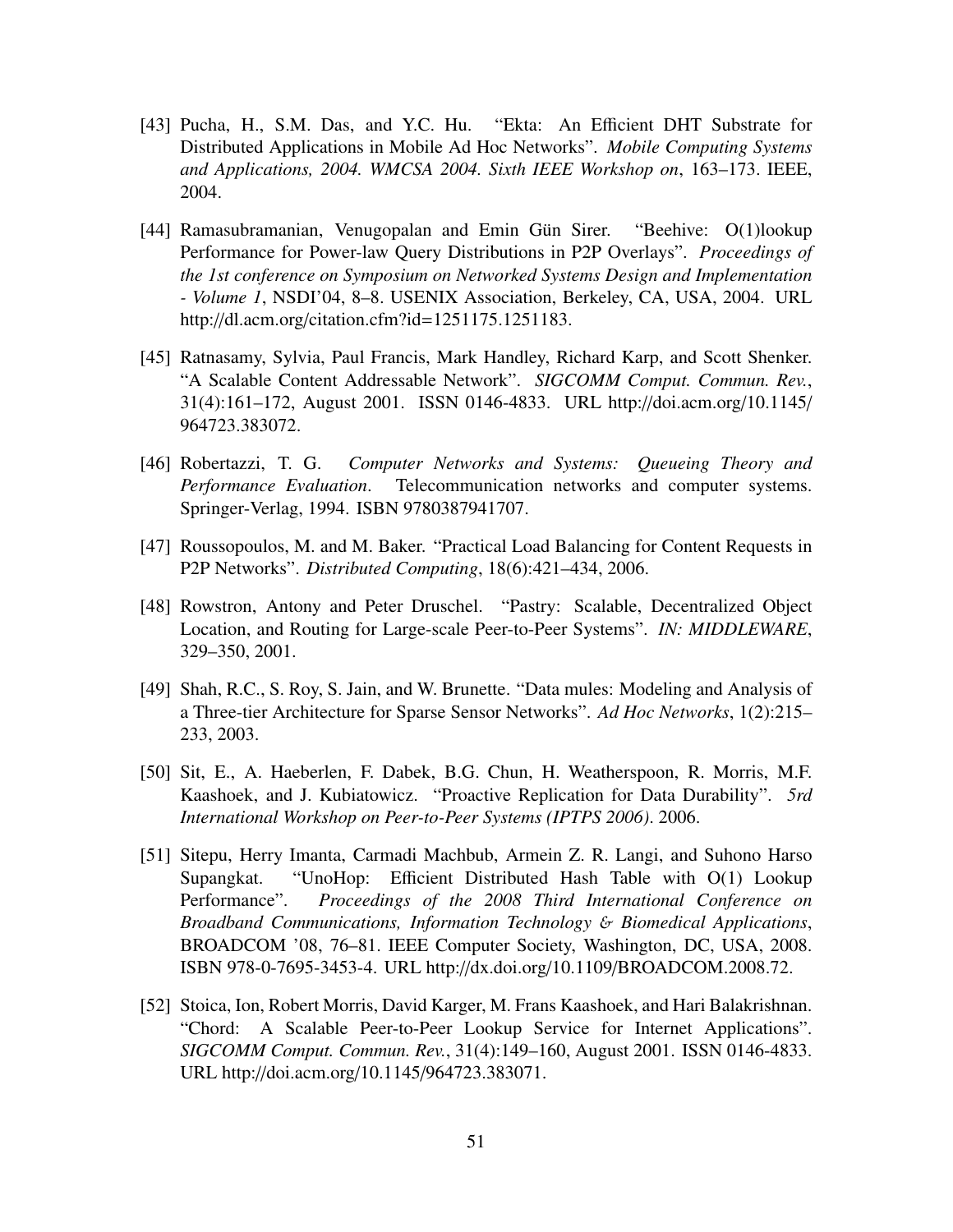- [53] Tang, B., Z. Zhou, A. Kashyap, and T. Chiueh. "An Integrated Approach for P2P File Sharing on Multi-hop Wireless Networks". *Wireless And Mobile Computing, Networking And Communications, 2005.(WiMob'2005), IEEE International Conference on*, volume 3, 268–274. IEEE, 2005.
- [54] Tian, J. and L. Coletti. "Routing Approach in CarTALK 2000 Project". *proceedings of the IST Mobile* & *Wireless Communications Summit 2003*, volume 2. Citeseer, 2003.
- [55] Toor, Yasser, Paul Mhlethaler, Anis Laouiti, and Arnaud de La Fortelle. "Vehicle Ad Hoc Networks: Applications and Related Technical Issue". *IEEE Communications Surveys and Tutorials*, 74–88, 2008.
- [56] Wederhake, Lars P. "Plaxton Routing From a Peer-to-Peer-Network Point of View". 2008.
- [57] Winter, S., M. Sester, O. Wolfson, and G. Geers. "Towards a Computational Transportation Science". *Journal of Spatial Information Science*, (2):119–126, 2012.
- [58] Wolfson, O., A.P. Sistla, and B. Xu. "The TranQuyl language for Data Management in Intelligent Transportation". *Transportation Research Part C: Emerging Technologies*, 2012.
- [59] Wu, Yi-Chun, Chuan-Ming Liu, and Jenq-Haur Wang. "Enhancing the Performance of Locating Data in Chord-Based P2P Systems". *Proceedings of the 2008 14th IEEE International Conference on Parallel and Distributed Systems*, ICPADS '08, 841– 846. IEEE Computer Society, Washington, DC, USA, 2008. ISBN 978-0-7695-3434- 3. URL http://dx.doi.org/10.1109/ICPADS.2008.88.
- [60] Yan Wan, Yi Zhou Shengli Fu, Kamesh Namuduri. "A Smooth-turn Mobility Model for Airborne Networks". *University of North Texas*. 2012.
- [61] Yousefi, S., T. Chahed, S.M.M. Langari, and K. Zayer. "Comfort Applications in Vehicular Ad Hoc Networks Based on Fountain Coding". *Vehicular Technology Conference (VTC 2010-Spring), 2010 IEEE 71st*, 1–5. IEEE, 2010.
- [62] Zhao, Ben Y., John D. Kubiatowicz, and Anthony D. Joseph. *Tapestry: An Infrastructure for Fault-tolerant Wide-area Location and*. Technical report, Berkeley, CA, USA, 2001.